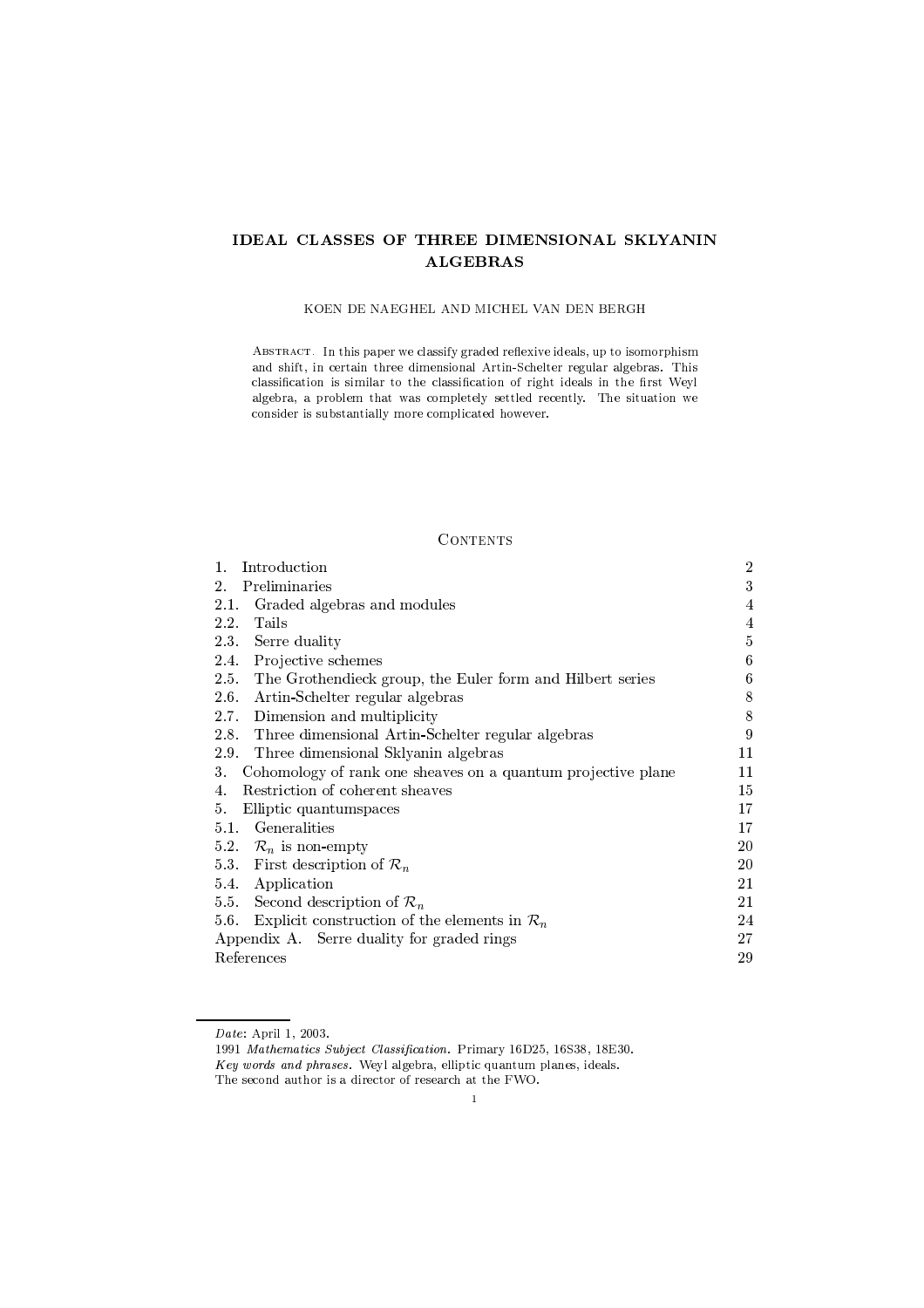#### 1. INTRODUCTION

This paper is motivated by the recent developments on the classification of right ideals in the first Weyl algebra. We start by recalling the (for now) definite result in this subject, as it was formulated by Berest and Wilson.

**Theorem 1.1.** [8] Let  $A_1 = \mathbb{C}\langle x, y \rangle/(yx - xy - 1)$  be the first Weyl algebra. Put  $G = \text{Aut}(A_1)$  and let R be the set of isomorphism classes of right  $A_1$ -ideals. Then the orbits of the natural G-action on R are indexed by N, and the orbit corresponding to  $n \in \mathbb{N}$  is in natural bijection with the n'th Calogero-Moser space

(1.1) 
$$
C_n = \{X, Y \in M_n(\mathbb{C}) \mid \text{rk}(YX - XY - \text{id}) = 1\} / \text{Gl}_n(\mathbb{C})
$$

where  $\mathrm{Gl}_n(\mathbb{C})$  acts by simultaneous conjugation on  $(X,Y)$ 

The fact  $\mathcal{R}/G \cong \mathbb{N}$  has also been proved by Kouakou in his (unpublished) PhDthesis  $[18]$ .

The first proof of Theorem 1.1 used the fact that there is a description of  $\mathcal R$ in terms of the adelic Grassmanian (due to Cannings and Holland [12]). Using methods from integrable systems, Wilson established a relation between the adelic Grassmanian and the Calogero-Moser spaces [36].

In [7] Berest and Wilson gave a new proof of Theorem 1.1 using noncommutative algebraic geometry  $[1, 34]$  (some of the original proofs in  $[7]$  were slightly simplified by the second author). See also  $[6, 16]$ . That an approach based on noncommutative geometry should be possible was in fact anticipated very early by Le Bruyn who in [20] already came very close to proving Theorem 1.1.

Let us briefly indicate how the methods of noncommutative algebraic geometry may be used to prove Theorem 1.1. We introduce the homogenized Weyl alge*bra*  $H = k\langle x, y, z \rangle / (zx - xz, zy - yz, yx - xy - z^2)$  and then we consider  $A_1$  as the coordinate ring of an open affine part of a noncommutative space  $\mathbb{P}^2_q$ , with "homogeneous coordinate ring"  $H$  (see below for more precise definitions). The problem of describing  $R$  then becomes equivalent to describing certain objects on the "noncommutative projective plane"  $\mathbb{P}^2_q$ . Objects on  $\mathbb{P}^2_q$  have finite dimensional cohomology groups and these may be used to define moduli spaces, just as in the ordinary commutative case.

The current paper starts from the observation that there are many more noncommutative projective planes than just the one associated to the Weyl algebra (this is in fact a fairly degenerate one) [2, 3, 11]. So below we let  $\mathbb{P}_{q}^{2}$  be a so-called "elliptic" quantum projective plane. By definition  $\mathbb{P}^2_{q}$  is noncommutative projective scheme which has as homogeneous coordinate ring a graded ring  $A$  with generators  $x, y, z$  (in degree one) satisfying the relations

(1.2) 
$$
\begin{cases} ayz + bzy + cx^2 = 0\\ azx + bxz + cy^2 = 0\\ axy + byx + cz^2 = 0 \end{cases}
$$

where  $a, b, c$  are generic scalars (see below).

Such a  $\mathbb{P}^2_q$  is called an elliptic quantum plane because there is an inclusion (in a noncommutative geometry sense)  $E \hookrightarrow \mathbb{P}_{q}^{2}$  where E is a smooth (commutative) elliptic curve.

We let  $R$  be the set of reflexive graded  $A$ -ideals, considered up to isomorphism and shift of grading. We may think of the elements of  $\mathcal R$  as line bundles on  $\mathbb P^2_\sigma$ . In this paper we prove the following result (see Theorem 5.5.5 below).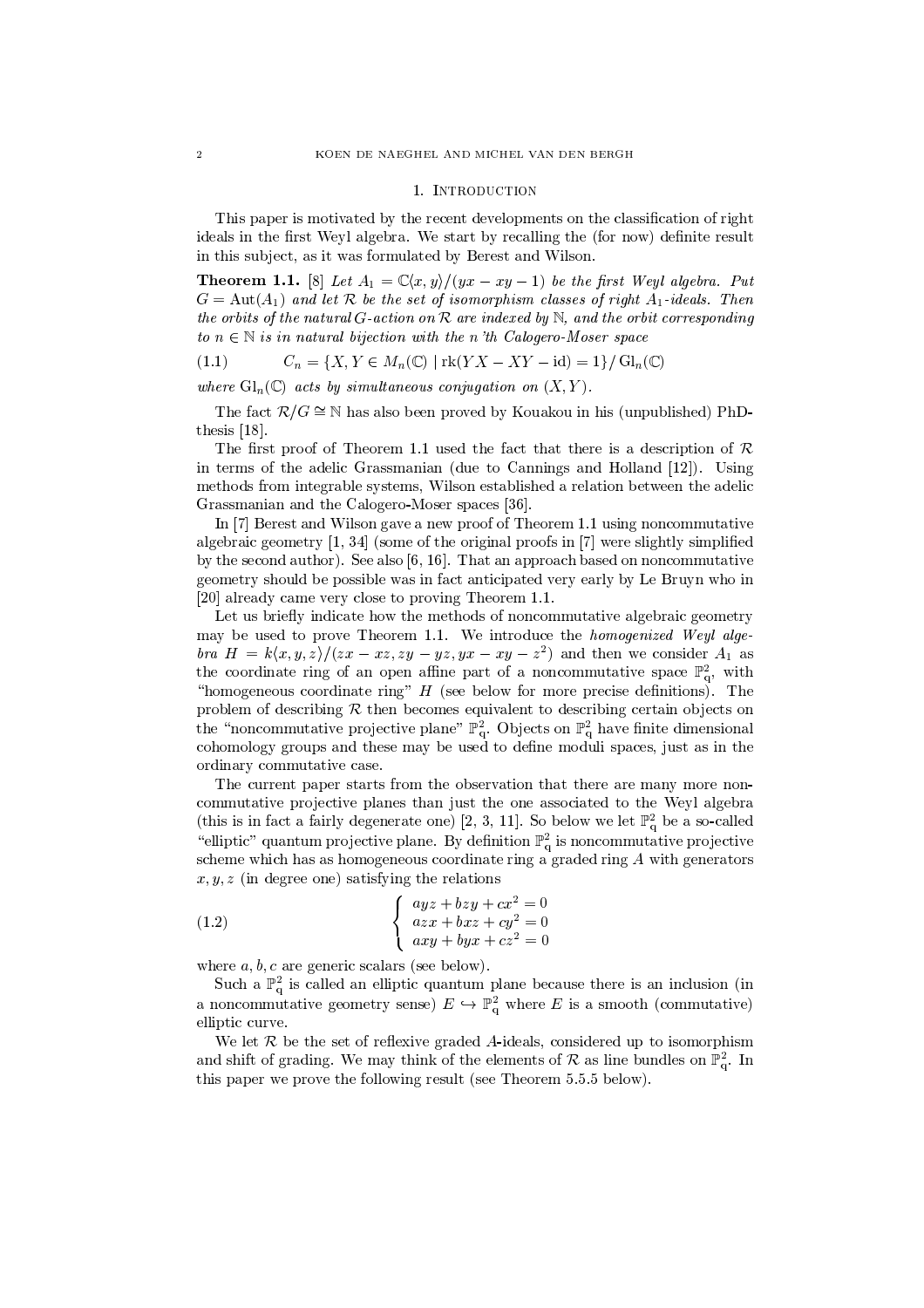**Theorem 1.2.** There exist smooth affine varieties  $D_n$  of dimension  $2n$  such that  $\mathcal R$  is naturally in bijection with  $\coprod_n D_n$ .

We would like to think of the  $D_n$  as elliptic Calogero-Moser spaces. We show below that  $D_0$  is a point and  $D_1$  is the complement of E under a natural embedding in  $\mathbb{P}^2$ .

*Remark* 1.3. If fact  $D_n$  is connected, which we will prove in a subsequent paper  $\left[13\right]$ 

*Remark* 1.4. A theorem similar to Theorem 1.2 has been announced by [24]. They work in a more general setting where the associated automorphism  $\sigma$  of E may have finite order.

The reader will notice that Theorem 1.2 is weaker than Theorem 1.1 but this is probably unavoidable. Although we have a fairly succinct description of the varieties  $D_n$  (see (5.9) below) it is not as explicit as (1.1). And very likely  $D_n$  can also not be viewed in a natural way as the orbit of a group.

Our proof of Theorem 1.2 is similar in spirit to the proof of Theorem 1.1. However it is substantially more involved. The reason for this is that the proofs for the Weyl algebra rely heavily on the fact that  $H$  contains a central element in degree one (namely  $z$ ) and the lowest central element in A has degree three.

We also have a result which explicitly describes the elements of  $R$ . Recall that a line module over A is a graded A-module of the form  $A/uA$  with  $u \in A_1 - \{0\}$ . The following theorem can be deduced easily from Theorem 5.6.6 below.

**Theorem 1.5.** Let  $I \in \mathcal{R}$ . Then there exists an  $m \in \mathbb{N}$  together with a monomorphism  $I(-m) \hookrightarrow A$  such that there exists a filtration of reflexive graded A-ideals  $A = M_0 \supset M_1 \supset \cdots \supset M_u = I(-m)$  with the property that the  $M_i/M_{i+1}$  are shifted line modules, up to finite length modules.

It seems plausible that this result may be used to obtain an analogue of the Cannings-Holland classification of ideals in the Weyl algebra (see [12]) but we have not sorted out the details. We hope to come back on this in a subsequent paper.

## 2. PRELIMINARIES

Throughout we work over an algebraically closed field  $k$  of characteristic zero. In this section we recall some basic notions of noncommutative projective geometry. These are collected from  $[1, 22, 26, 27, 28, 33]$ . We use the following convention:

**Convention 2.1.** If  $XyUvw(\cdots)$  denotes an abelian category then  $xyuvw(\cdots)$ denotes the full subcategory of  $XyUvw(\cdots)$  consisting of noetherian objects.

To simplify the notations we often use implicitly the following result

**Lemma 2.2.** Assume that C is a locally noetherian category and  $C_f$  is the full subcategory of C consisting of noetherian objects. Then the natural map  $D^b(\mathcal{C}_f) \to$  $D_{\mathcal{C}_f}^b(\mathcal{C})$  is an equivalence of categories.

*Proof.* This follows for example from the dual of [17, 1.7.11].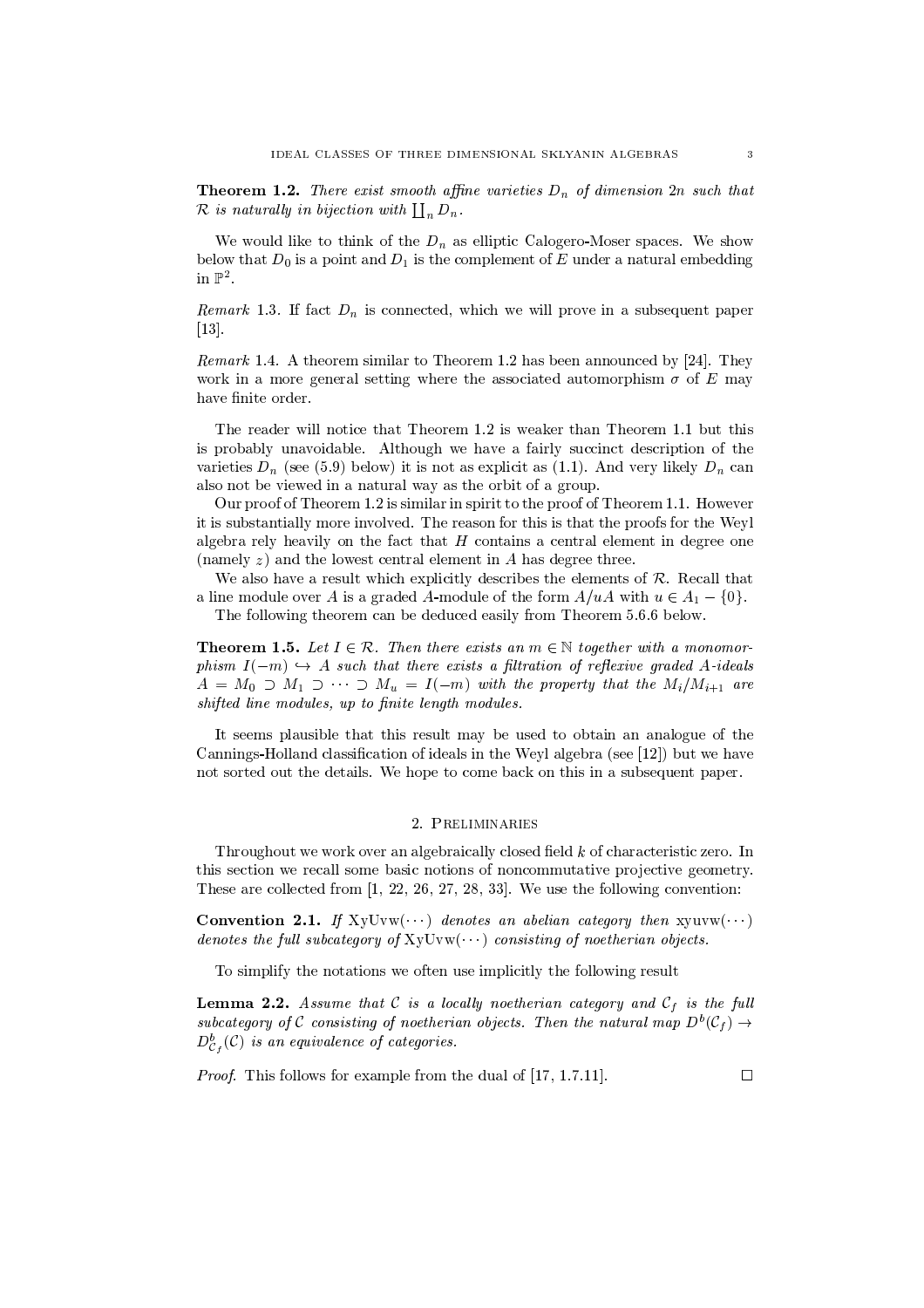2.1. Graded algebras and modules. Let  $A = \bigoplus_{i \in \mathbb{Z}} A_i$  be a Z-graded algebra. If  $A_i = 0$  for all  $i < 0$  we say that A is *positively graded*, and if in addition  $A_0 = k$  we say that  $A$  is *connected*. Any graded connected Noetherian  $k$ -algebra  $A$  is *locally* finite, i.e. dim<sub>k</sub>  $A_i < \infty$ , for all  $i \in \mathbb{Z}$ .

We write  $\operatorname{GrMod}(A)$  for the category of graded right A-modules with morphisms the  $A$ -module homomorphisms of degree zero. Let  $M$  be a graded right  $A$ -module.

We use the notation (for all  $n \in \mathbb{Z}$ )  $M_{\geq n} = \bigoplus_{d \geq n} M_d$  and  $M_{\leq n} = \bigoplus_{d \leq n} M_d$ .<br>We say that M is *left* (resp. *right)* bounded if  $M_{\leq n} = 0$  (resp.  $M_{\geq n} = 0$ ) for some  $n \in \mathbb{Z}$ . For any integer n, define  $M(n)$  as the graded A-module that is equal to M with its original A action, but which is graded by  $M(n)$ <sub>i</sub> =  $M_{n+i}$ . We refer to the functor  $M \mapsto M(n)$  as the *n*-th *shift functor*.

Since  $\text{GrMod}(A)$  is an abelian category with enough injective objects we may define the functors  $\text{Ext}_{A}^{n}(M,-)$  on  $\text{GrMod}(A)$  as the right derived functors of  $\text{Hom}_A(M,-)$ . It is convenient to write (for  $n \geq 0$ )

$$
\underline{\operatorname{Ext}}_A^n(M,N) := \bigoplus_{d \in \mathbb{Z}} \operatorname{Ext}_A^n(M,N(d));
$$

whence  $\underline{\mathrm{Ext}}_{A}^{n}(M,-)$  are the right derived functors of  $\underline{\mathrm{Ext}}_{A}^{0}(M,-) := \underline{\mathrm{Hom}}_{A}(M,-)$ , for  $n \geq 1$ .

Finally, recall that a module  $M \in \text{GrMod}(A)$  is *reflexive* if  $M^{**} = M$  where  $M^* = \underline{\text{Hom}}_A(M, A)$  is the graded dual of M.

2.2. Tails. Let A be a Noetherian connected graded k-algebra. We denote by  $\tau$ the functor that sends a graded right A-module to the the sum of all its finite dimensional submodules.

Denote by  $Tors(A)$  the full subcategory of  $GrMod(A)$  consisting of all modules such that  $\tau M = M$  and write Tails(A) for the quotient category  $\operatorname{GrMod}(A)/\operatorname{Tors}(A)$ . We write  $\pi$ :  $\operatorname{GrMod}(A) \to \operatorname{Tails}(A)$  for the (exact) quotient functor. By localization theory [29]  $\pi$  has a right adjoint which we denote by  $\omega$ . It is well-known that  $\pi \circ \omega = id$ . The object  $\pi A$  in Tails(A) will be denoted by O and it is again easy to see that  $\omega = \underline{\text{Hom}}_{\text{Tails}}(\mathcal{O}, -)$ . The objects in Tails(A) will be denoted by script letters, like  $\mathcal{M}$ .

The shift functor induces an automorphism sh :  $\mathcal{M} \rightarrow \mathcal{M}(1)$  on Tails(A) which we also call the shift functor (in analogy with algebraic geometry it should perhaps be called the "twist" functor).

When there is no possible confusion we write Hom instead of  $\text{Hom}_A$  and  $Hom_{\text{Tails}(A)}$ . The context will make clear in which category we work.

If  $M \in \text{Tails}(A)$  then  $\text{Hom}(\mathcal{M},-)$  is left exact, so we may define its right derived functors  $\text{Ext}^n(\mathcal{M},-)$ . We also use the notation

$$
\underline{\operatorname{Ext}}^n(\mathcal{M},\mathcal{N}):=\bigoplus_{d\in\mathbb{Z}}\operatorname{Ext}^n(\mathcal{M},\mathcal{N}(d))
$$

and we set  $\underline{\text{Hom}}(\mathcal{M}, \mathcal{N}) = \underline{\text{Ext}}^0(\mathcal{M}, \mathcal{N}).$ 

Our Convention 2.1 fixes the meaning of  $\mathrm{grmod}(A)$ ,  $\mathrm{tors}(A)$  and  $\mathrm{tails}(A)$ . It is easy to see that  $\text{tors}(A)$  consists of the finite dimensional graded A-modules. Furthermore tails  $(A) = \text{grmod}(A) / \text{tors}(A)$ .

If  $M$  is finitely generated and  $N$  is arbitrary we have

(2.1) 
$$
\underline{\operatorname{Ext}}^n(\pi M, \pi N) \cong \lim \underline{\operatorname{Ext}}^n_A(M_{\geq n}, N).
$$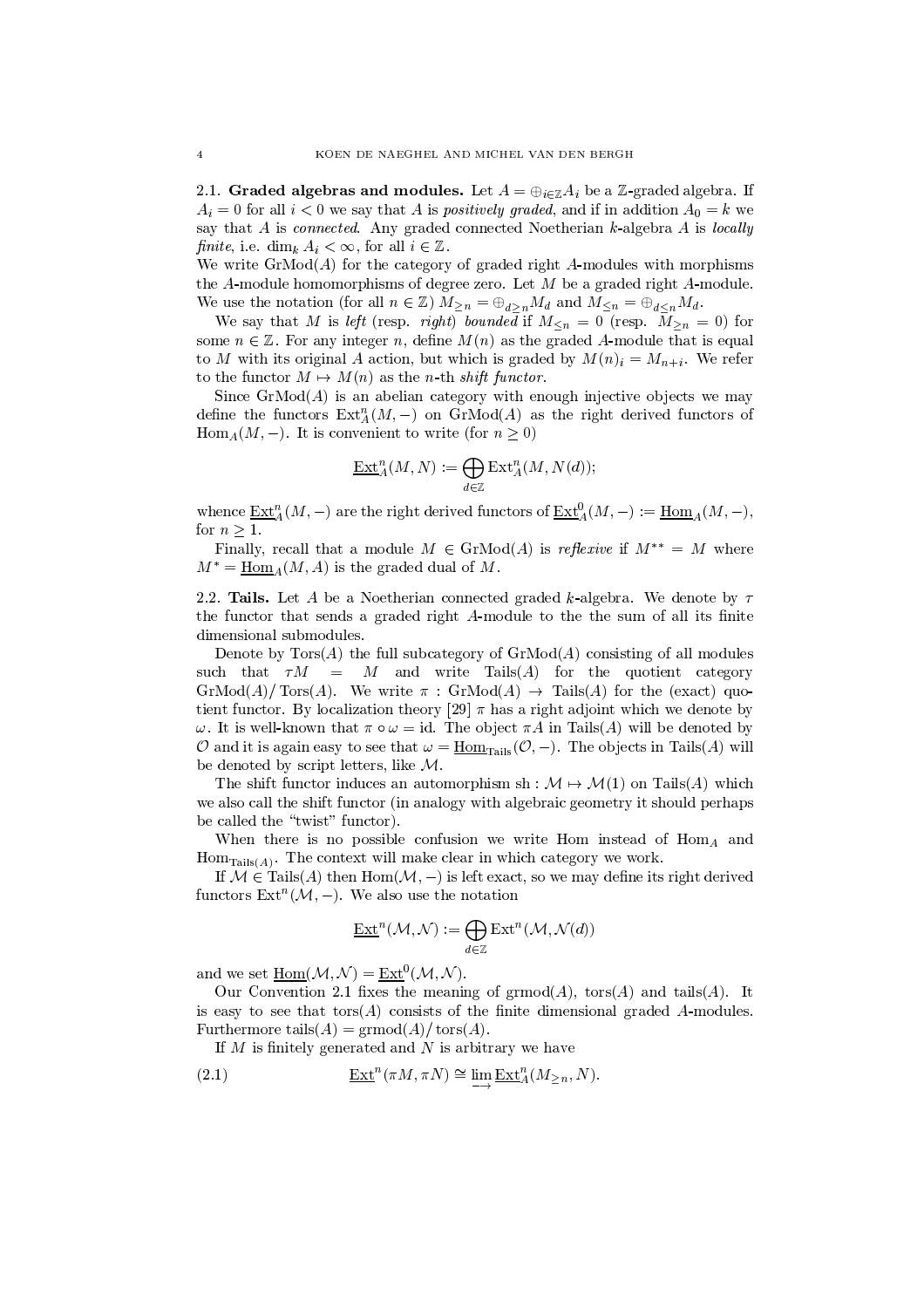If M and N are both finitely generated, then  $(2.1)$  implies

 $\pi M \cong \pi N$  in tails  $(A) \Leftrightarrow M_{\geq n} \cong N_{\geq n}$  in grmod  $(A)$  for some n

explaining the word "tails".

For  $M \in \text{GrMod}(A)$  there is an exact sequence (see [1], Proposition 7.2)

$$
(2.2) \t 0 \to \tau M \to M \to \omega \pi M \to \lim_{M \to \infty} \underline{\operatorname{Ext}}^1_A(A/A_{\geq n}, M) \to 0.
$$

An object  $\mathcal{M} \in \text{Tails}(A)$  is said to be *reflexive* if  $\mathcal{M} = \pi M$  for some reflexive  $M \in \mathrm{GrMod}(A)$ .

We say that A satisfies condition  $\chi$  if  $\dim_k \operatorname{Ext}^j(k,M) < \infty$  for all j and all  $M \in \mathrm{grmod}(A)$ .

In case A satisfies condition  $\chi$  then for every  $M \in \mathrm{grmod}(A)$  the cokernel of the map  $M \to \omega \pi M$  in the exact sequence (2.2) is right bounded. In particular, for  $M \in \mathrm{grmod}(A)$  we have  $M_{\geq d} \cong (\omega \pi M)_{\geq d}$  for some d.

Every graded quotient of a polynomial ring satisfies condition  $\chi$  and so do most noncommutative algebras of importance. The condition is essential to get a theory for noncommutative schemes which resembles the commutative theory.

**Proposition 2.2.1.** [1] Let A be a right Noetherian connected k-algebra satisfying Then  $Ext^{j}(\mathcal{M}, \mathcal{N})$  is finite dimensional for all j and all  $condition \chi.$  $\mathcal{M}, \mathcal{N} \in \text{tails}(A).$ 

2.3. Serre duality. It was shown in [38] that under reasonable hypotheses the category  $\text{tails}(A)$  satisfies a classical form of Serre duality. However we will need a stronger form of Serre duality introduced by Bondal and Kapranov in [10]. Let  $\mathcal A$  be a k-linear Ext-finite triangulated category. By this we mean that for all  $M, N \in \mathcal{A}$ we have  $\sum_{n} \dim_k \text{Hom}(\mathcal{M}, \mathcal{N}[n]) < \infty$ . The category A is said to satisfy Bondal-Kapranov-Serre (BKS) duality if there is an auto-equivalence  $F : A \rightarrow A$  together with for all  $A, B \in \mathcal{A}$  natural isomorphisms

$$
Hom(A, B) \to Hom(B, FA)'
$$

(where  $(-)'$  denotes the k-dual).

Let  $C$  be an abelian category. We say that  $C$  has *finite global dimension* if there exists an *n* such that  $\text{Ext}^i_{\mathcal{C}}(A, B) = 0$  for all  $A, B \in \mathcal{C}$  and for all  $i > n$ . The minimal such n is called the global dimension of  $\mathcal{C}$ .

In this section we assume that  $A$  is a connected graded noetherian ring over a  $k$ . By  $(-)'$  we denote the functor on graded vector spaces which sends M to  $\oplus_n M_{-n}^*$ . If we use notations which refer to the left structure of A then we adorn them with a superscript "o".

We make the following additional assumptions on A

- (1) A satisfies  $\chi$  and the functor  $\tau$  has finite cohomological dimension.
- (2) A satisfies  $\chi^{\circ}$  and the functor  $\tau^{\circ}$  has finite cohomological dimension.
- $(3)$  tails  $(A)$  has finite global dimension.

Note that if A has finite global dimension then so does tails  $(A)$  by  $(2.1)$ .

Put  $R = R\tau(A)'$ . According to [32] R is a complex of bimodules with finitely generated cohomology on the left and on the right, which in addition has finite injective dimension, also on the left and on the right. We now have the following result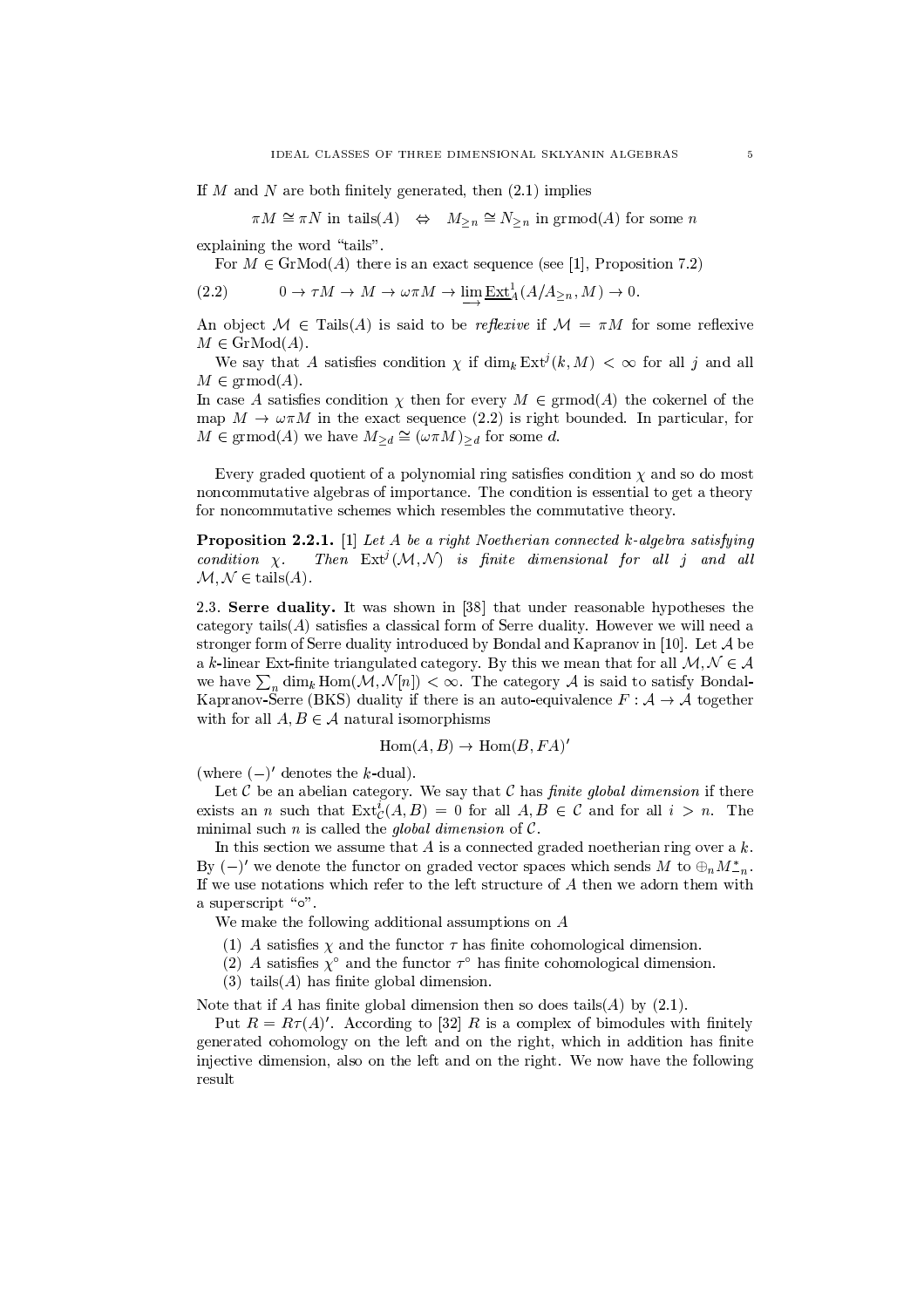**Theorem 2.3.1.** (Serre duality) The category  $D^b$ (tails(A)) satisfies BKS-duality with Serre functor defined by

$$
F(\pi M) = \pi (M \overset{\mathbf{L}}{\otimes} R)[-1]
$$

This result is certainly not unexpected but as far as we know a written proof does not exist in the literature. We prove a more general version of Theorem 2.3.1 in Appendix A.

2.4. Projective schemes. We use the definition of  $Proj A$  (for a noncommutative algebra  $A$ ) suggested by Artin and Zhang (see [1]). Let  $A$  be a Noetherian graded  $k$ -algebra. We define the (polarized) projective scheme  $Proj A$  of  $A$  as the triple (tails $(A), \mathcal{O}, \text{sh}$ ). In what follows we shall refer to the objects of tails  $(A)$ (resp. Tails(A)) as the *coherent* (resp. *quasicoherent*) sheaves on  $X = \text{Proj } A$ , even when A is not commutative, and we shall use the notation  $\text{coh}(X) := \text{tails}(A)$ ,  $Qcoh(X) := \text{Tails}(A)$ . By analogy we sometimes write  $\mathcal{O}_X = \mathcal{O} = \pi A$ .

The following definitions agree with the classical ones for projective schemes. If M is be a quasicoherent sheaf on  $X = Proj A$ , we define the *cohomology groups* of  $M$  by

$$
H^n(X, \mathcal{M}) := \text{Ext}^n(\mathcal{O}_X, \mathcal{M}).
$$

We refer to the graded right A-modules

$$
\underline{H}^n(X, \mathcal{M}) := \bigoplus_{d \in \mathbb{Z}} H^n(X, \mathcal{M}(d))
$$

as the full cohomology modules of  $M$ .

Finally, we mention the *cohomological dimension* of  $X$ 

$$
\operatorname{cd} X := \max\{n \in \mathbb{N} \mid H^n(X, -) \neq 0\}.
$$

It is easy to prove that

$$
cd X = \max(0, cd \tau - 1).
$$

2.5. The Grothendieck group, the Euler form and Hilbert series. In this subsection A will be a Noetherian connected graded  $k$ -algebra with finite global (homological) dimension. We recall some basic tools.

2.5.1. The Euler form. Let C be an Ext-finite k-linear abelian category of finite global dimension. We define

$$
\chi(A, B) = \sum_{i} (-1)^{i} \dim \operatorname{Ext}_{\mathcal{C}}^{i}(A, B)
$$

for  $A, B \in \mathcal{C}$ . It is clear that  $\chi$  defines a bilinear form  $\chi : K_0(\mathcal{C}) \times K_0(\mathcal{C}) \to \mathbb{Z}$  which we call the *Euler form* for  $C$ .

2.5.2. Hilbert series. The Hilbert series of  $M \in \mathrm{grmod}(A)$  is the Laurent power series

$$
h_M(t) = \sum_{i=-\infty}^{+\infty} (\dim_k M_i) t^i \in \mathbb{Z}((t)).
$$

This definition makes sense since  $A$  is right Noetherian.

Let  $M \in \mathrm{grmod}(A)$ . Given a resolution

$$
0 \to P^r \to \dots \to P^1 \to P^0 \to M \to 0
$$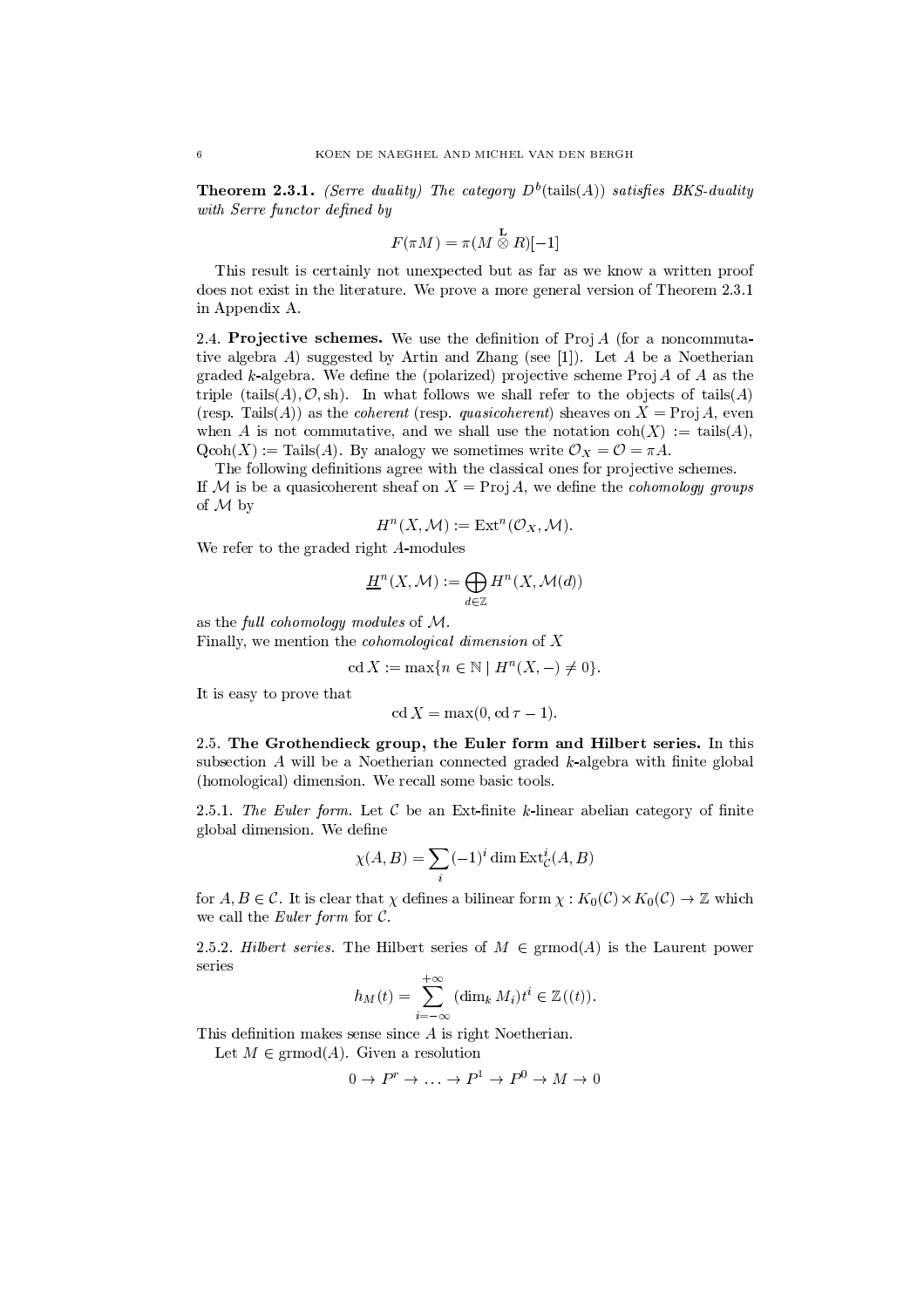we have

$$
h_M(t) = \sum_{i=0}^{r} (-1)^i h_{P^i}(t)
$$

Since A is connected, left bounded graded right A-modules are projective if and only if they are free hence isomorphic to a sum of shifts of A. So if we write

$$
P^i = \bigoplus_{j=0}^{r_i} A(-l_{ij})
$$

we obtain the formula

 $q_M(t) = h_M(t)h_A(t)^{-1}$  $(2.3)$ 

where  $q_M(t)$  is the *characteristic polynomial of* M, it is defined by

$$
q_M(t) = \sum_{i=0}^r (-1)^i \sum_{j=0}^{r_i} t^{l_{ij}} \in \mathbb{Z}[t, t^{-1}].
$$

2.5.3. The Grothendieck group  $K_0(X)$  and the rank function  $K_0(X) \to \mathbb{Z}$ . Set  $X = \text{Proj } A$ . If M is a coherent sheaf on X, we denote by [M] its image in  $K_0(X)$ .

The shift functor on  $\text{coh}(X)$  induces an automorphism of  $K_0(X)$ . Following [22], we view  $K_0(X)$  as a  $\mathbb{Z}[t,t^{-1}]$ -module with t acting as the shift functor  $\mathrm{sh}^{-1}$  :  $\mathcal{M} \mapsto \mathcal{M}(-1)$ . Now  $K_0(X)$  may be described in terms of the Hilbert series of  $A$ .

**Theorem 2.5.1** ([22], Theorem 2.3). Let A be a Noetherian connected graded kalgebra of finite global dimension. Set  $X = \text{Proj } A$  and let  $q = q_k(t)$ . Then

$$
K_0(X) \cong \mathbb{Z}[t, t^{-1}]/(q)
$$

and for each  $M \in \operatorname{grmod}(A)$ , the isomorphism sends  $[\pi M]$  to the characteristic polynomial  $q_M(t)$  of M:

$$
\theta : [\pi M] \mapsto \overline{q_M(t)}
$$

In particular,  $[O(n)]$  is sent to  $t^{-n}$ .

Let us assume that  $A$  is a domain generated in degree one, so it has a graded division ring of fractions (graded version of Goldie's Theorem; see [23, Ch. C, Cor.  $[1.1.7]$ 

$$
Fraction(A) := \{ ab^{-1} \mid a, b \in A \text{ homogeneous}, b \neq 0 \}.
$$

The degree zero component  $k(X)$  of Fract(A) is a division algebra which is called the *function field* of X. Fract(A) is isomorphic to a skew Laurent extention  $k(X)[z, z^{-1}; \sigma]$  where z has degree one (see [23], Chapter A, Corollary I.4.3). The rank of a finitely graded right  $A$ -module  $M$  is

$$
\text{rk } M = \dim_{k(X)} (M \otimes_A \text{Fract}(A))_0
$$

This also defines an additive rank fuction on  $\text{coh}(X)$  and hence a homomorphism  $K_0(X) \to \mathbb{Z}$  also denoted by "rk". Obviously rk  $\mathcal{O} = 1$  and rk  $\mathcal{M} = \text{rk } \mathcal{M}(1)$ .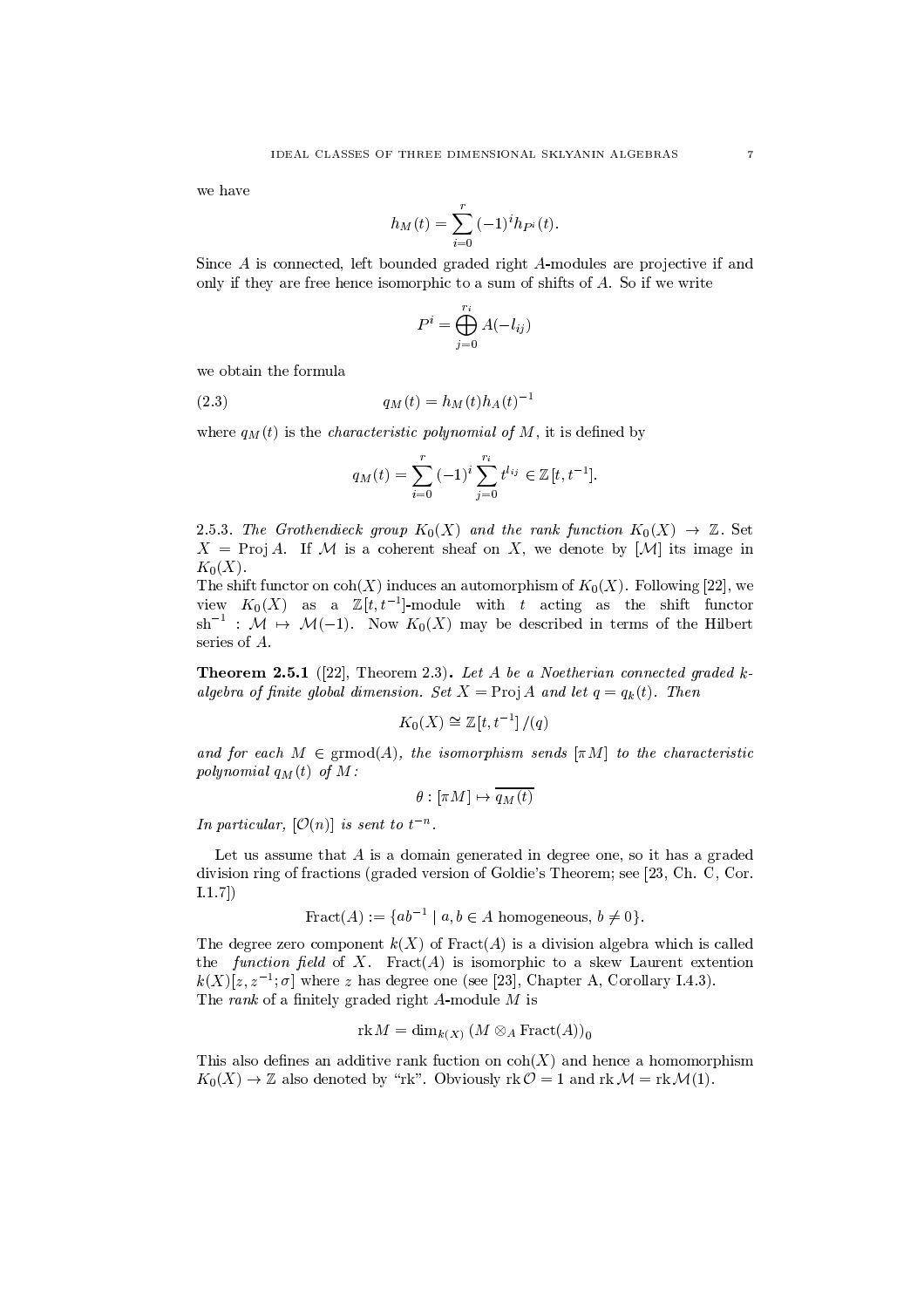### 2.6. Artin-Schelter regular algebras.

**Definition 2.6.1.** [1] A connected graded k-algebra A is called an Artin-Schelter *regular algebra of dimension d* if it has the following properties:

- (i) A has finite global dimension  $d$ ;
- (ii) A has polynomial growth, that is, there exists positive real numbers  $c, \delta$ such that dim<sub>k</sub>  $A_n \leq cn^{\delta}$  for all positive integers *n*;
- (iii) A is Gorenstein, meaning there is an integer  $l$  such that

$$
\underline{\operatorname{Ext}}_A^i(k_A, A) \cong \begin{cases} A^k(l) & \text{if } i = d, \\ 0 & \text{otherwise} \end{cases}
$$

where  $l$  is called the *Gorenstein parameter* of  $A$ .

If A is commutative, then the condition (i) already implies that A is isomorphic to a polynomial ring  $k[x_1,...x_n]$  with some positive grading. If in this case the erading is standard then  $n = l$ .

The Gorenstein property determines the full cohomology groups of  $\mathcal{O}$ .

**Theorem 2.6.2.** [1] Let A be a Noetherian Artin-Schelter regular algebra of dimension  $d = n + 1$ , and let  $X = \text{Proj } A$ . Then cd  $X = n$ , and the full cohomology modules of  $\mathcal{O} = \pi A$  are given by

$$
\underline{H}^i(X, \mathcal{O}) \cong \begin{cases} A & \text{if } i = 0 \\ 0 & \text{if } i \neq 0, n \\ A'(l) & \text{if } i = n \end{cases}
$$

Let A be an Artin-Schelter regular algebra as in the previous Theorem and put  $X = \text{Proj } A$ . It is easy to see that A satisfies the hypotheses for Theoreom 2.3.1. In this case the Serre functor has a particularly simple form: indeed in [1] it is shown that  $R = (R^{n+1}\tau A)' \cong A[n+1](-l)$  as left A-modules and in [32] it is proved that  $R\tau A \cong R\tau^{\circ} A$  as complexes of bimodules. Thus we also have that  $R = A[n+1](-l)$  as right A-modules. In other words  $R = A_{\phi}[n+1](-l)$  where  $\phi$ is some graded automorphism of A. The automorphism  $M \mapsto M_{\phi}$  of  $\operatorname{GrMod}(A)$ passes to an automorphism Tails(A) for which we also use the notation  $(-)_{\phi}$ .

We find the the following formula for the Serre functor on  $\text{tails}(A)$ .

$$
F\mathcal{M}=\mathcal{M}_{\phi}(-l)[n]
$$

From this we easily obtain:

**Proposition 2.6.3.** One has gl dim tails(A) = gl dim  $A - 1$ .

*Proof.* As above put gldim  $A = n + 1$ . The inequality gldim tails  $(A) \leq n$  follows directly from BKS-duality and the above discussion. The other inequality follows from Theorem 2.6.2.  $\Box$ 

2.7. Dimension and multiplicity. Let A be a noetherian Artin-Schelter regular algebra. If  $0 \neq M \in \text{grmod}(A)$  then the *Gelfand-Kirilov dimension* GKdim M of M [19] can be computed as the order of the pole of  $h<sub>M</sub>(t)$  in 1 [3] (in particular it is an integer). If GKdim  $M \leq n$  then we define  $e_n(M)$  as  $\lim_{t\to 1} (1-t)^n h_M(t)$ . Clearly  $e_n$  is additive on short exact sequences of objects with GKdim  $\leq n$ . We have  $e_n(M) > 0$  and furthermore  $e_n(M) = 0$  if and only if GKdim  $M < n$ . If  $e_n(M) > 0$  then we put  $e(M) = e_n(M)$  and we call this the multiplicity of M. If  $u = GK\dim A$  and if A is a domain generated in degree one then it is easy to see that rk  $M = e_u(M)/e_u(A)$ .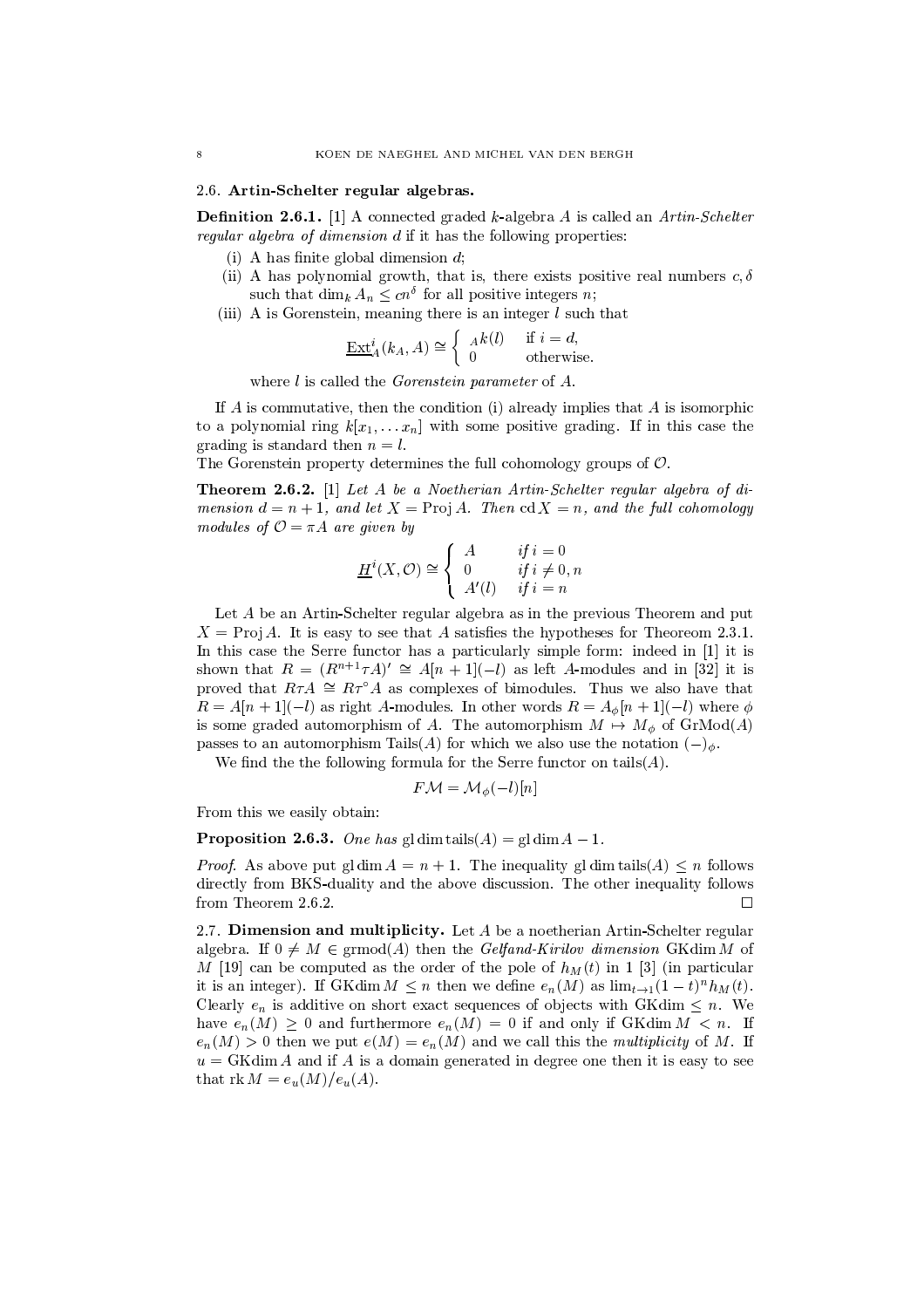If  $M = \pi M \neq 0$  then we put dim  $M = GK \dim M - 1$  and  $e_n(M) = e_{n+1}(M)$ ,  $e(M) = e(M)$ .

An object in  $\mathrm{grmod}(A)$  or tails (A) is said to be *pure* if it contains no subobjects of strictly smaller dimension. It is *critical* if all non-trivial subobjects have the same multiplicity. It is easy to see that if  $M \in \operatorname{grmod}(A)$  is pure or critical then so is  $\pi M$ , and conversely if  $\mathcal{M} \in \text{tails}(A)$  is pure or critical then there exists a module  $M \in \mathrm{grmod}(A)$  which has the corresponding property such that  $\mathcal{M} = \pi M$ .

2.8. Three dimensional Artin-Schelter regular algebras. There exists a complete classification for Artin-Schelter regular algebras of dimension three [2, 3, 30,  $31$ :

Theorem 2.8.1. The Artin-Schelter regular algbras A of dimension three can be classified. They are all Noetherian domains with Hilbert series of a weighted poly*nomial ring k[x, y, z].* 

It is known that three dimensional Artin-Schelter regular algebras have all expected nice homological properties. For example they are both left and right noetherian domains.

In this paper we restrict ourselves to Koszul three dimensional Artin-Schelter regular algebra. These have three generators and three defining relations in degree two. The minimal resolution of  $k$  has the form

$$
0 \to A(-3) \to A(-2)^3 \to A(-1)^3 \to A \to k_A \to 0
$$

hence  $q_k(t) = (1-t)^3$  and the Hilbert series of A is the same as that of the commutative polynomial algebra  $k[x, y, z]$  with standard grading.

Such algebras are also referred to as quantum polynomial ring in three variables. The corresponding  $Proj A$  will be called a *quantum projective plane* and will be denoted by  $\mathbb{P}^2_{\alpha}$ .

So let A be a quantum polynomial ring in three variables. A linear module of  $dimension\,d$  over  $A$  is a cyclic  $A$ -module generated in degree zero with Hilbert series  $(1-t)^{-d}$ . Linear modules of dimension one and two are respectively called point and line modules. The images of these objects in  $\text{coh}(\mathbb{P}_{q}^{2})$  will be called point and line objects respectively. Line and point modules are classified in  $[2, 3]$ .

Line modules are of the form  $A/uA = L$  with  $u \in A_1$ . Hence line modules correspond naturally to lines in  $\mathbb{P}^2$ . To classify point modules we write the relations of A as  $f_i = \sum_{j=1}^3 m_{ij} x_j$ . Set  $M = (m_{ij})_{i,j}$ . We introduce auxiliary (commuting) variables  $x_i^{(p)}$  (for  $p \in \mathbb{Z}$ ) and for a monomial  $u = x_{i_0} \cdots x_{i_n}$  we define the *multilinearization* of m as  $\widetilde{m}$  as  $x_{i_0}^{(0)} \cdots x_{i_n}^{(n)}$ . We extend this operation linearly to homogeneous polynomials in the variables  $(x_i)_i$ .

Let  $\Gamma \subset \mathbb{P}^2 \times \mathbb{P}^2$  denote the locus of common zeros of the  $\tilde{f}_i$ . It turns out that  $\Gamma$  is the graph of an automorphism  $\sigma$  of  $E = \text{pr}_1(\Gamma)$ , the locus of zeros of the multihomogenized polynomial  $\det(\widetilde{M})$ . If  $\det(\widetilde{M})$  is not identically zero then E is a divisor of degree 3 in  $\mathbb{P}^2$ . We then say that A is *elliptic*. Otherwise, E is all of  $\mathbb{P}^2$  and we call A linear in this case.

The connection between E and point modules is as follows: let  $P = \sum k e_u$  be a point module where  $e_u \in P_u$ . Put  $e_ux_i = e_{u+1} \lambda_i^{(u)}$  with  $\lambda_i^{(u)} \in k$ . From the fact that  $e_0 f_i = 0$  we deduce that  $((\lambda_i^{(0)})_i, (\lambda_i^{(1)})_i) \in \Gamma$  and hence  $(\lambda_i^{(0)})_i \in E$ . This construction is reversible and defines a bijection between the closed points of  $E$  and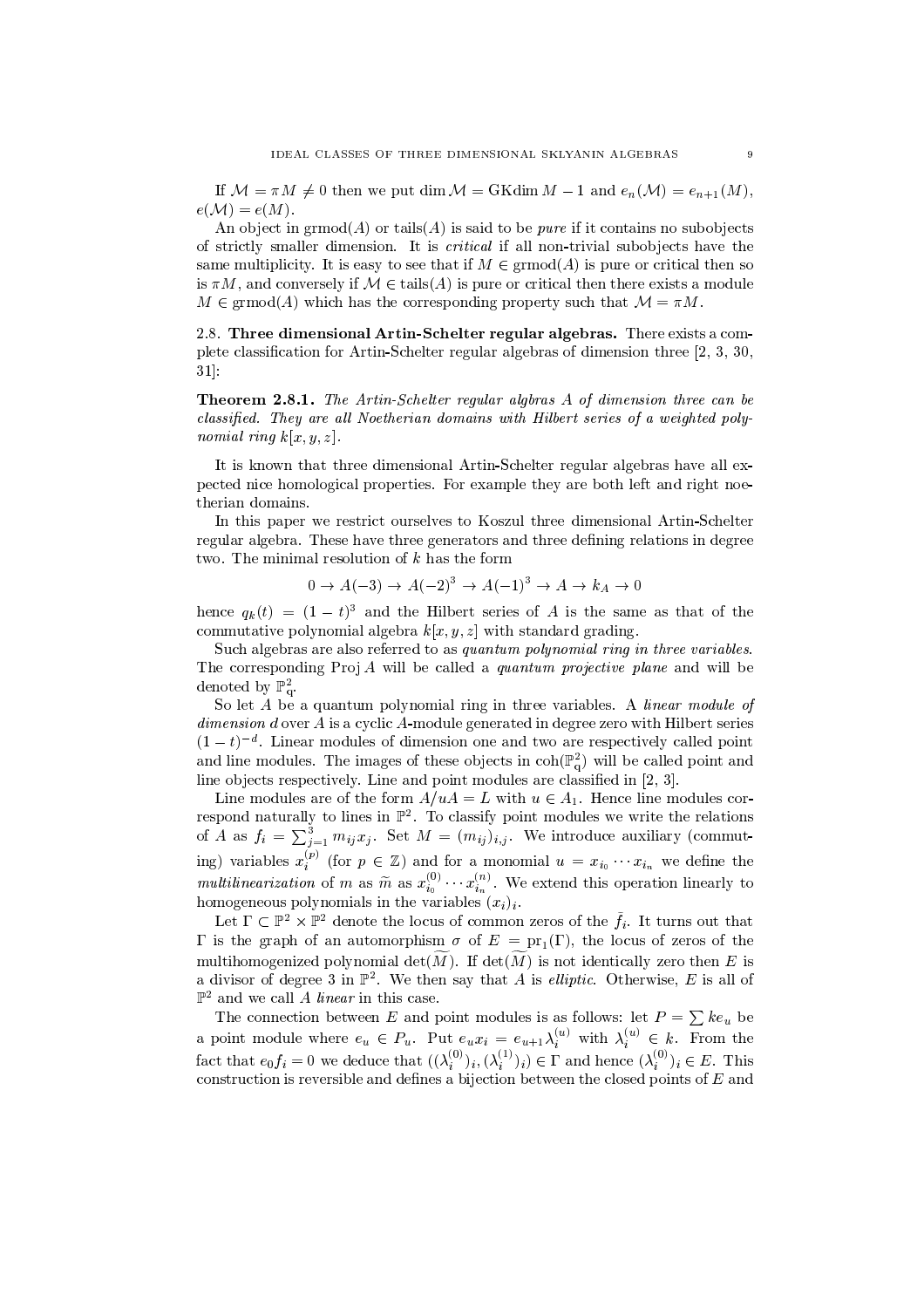the point modules over A. If  $P_q$  is the pointmodule corresponding to  $q \in E$  then we have  $P_q(1)_{\geq 0} = P_{\sigma p}$ .

Let  $j : E \rightarrow \mathbb{P}^2$  be the inclusion and put  $\mathcal{L} = j^* \mathcal{O}_{\mathbb{P}^2}(1)$ . Associated to the geometric data  $(E, \sigma, \mathcal{L})$  is a so-called "twisted" homogeneous coordinate ring  $B = B(E, \sigma, \mathcal{L})$ . This is a special case of a general construction in [1]. See also [4]. Denote the auto-equivalence  $\sigma_*(- \otimes_E \mathcal{L})$  by  $-\otimes \mathcal{L}_\sigma$ . For  $\mathcal{M} \in \text{Qcoh}(X)$  put  $\Gamma_*(\mathcal{M}) = \bigoplus_u \Gamma(E, \mathcal{M} \otimes (\mathcal{L}_{\sigma})^{\otimes u})$  and  $B = \Gamma_*(\mathcal{O}_E)$ . It is easy to see that B has a natural ring structure and  $\Gamma_*(\mathcal{M})$  is a right B-module. A straightforward verification shows

$$
\Gamma_*(\mathcal{O}_q)=P_q
$$

In [3] it is shown that there is a surjective morphism  $p: A \rightarrow B$  of graded k-algebras. Its kernel is trivial in the linear case and it is generated by a regular normalizing element  $g$  of degree three in the elliptic case. All point modules are  $B$ -modules. In other words:  $g$  annihilates all point modules.

By analogy with the commutative case we may say that  $\text{Proj } A$  contains  $\text{Proj } B$ as a "closed" subscheme. Though the structure of  $Proj A$  is somewhat obscure, that of  $\text{Proj } B$  is well understood.

Indeed it follows from [1, 4] that the functor  $\Gamma_* : \text{Qcoh}(E) \to \text{GrMod}(B)$  defines an equivalence  $Qcoh(E) \cong$  Tails(B). The inverse of this equivalence and its composition with  $\pi$ :  $GrMod(B) \to Tails(B)$  are both denoted by (-)

For further properties of point modules and line modules over three dimensional quantum polynomial algebras we refer to  $[2, 3]$ .

We will frequently use the following result

**Lemma 2.8.2.** Assume that we are in the elliptic case. Let  $M \in \mathrm{grmod}(A)$  be such that  $M/Mg \in \text{tails } A$ . Then GKdim  $M = 1$ . If  $\sigma$  has infinite order then  $M \in \text{tails}(A)$ .

*Proof.* Multiplication induces an isomorphism  $M_n \cong M_{n+3}$  for large n. Hence GKdim  $M = 1$ . Furthermore  $(M_g)_0$  is a finite dimensional representation of  $(A_g)_0$ . It is is shown in [3] that if  $\sigma$  has infinite order then  $(A_q)_0$  is a simple ring. In particular it has no finite dimensional representations. Thus  $(M_q)_0 = 0$ . This implies  $M \in \text{tails}(A)$ .  $\Box$ 

In the sequel it will be useful to cast the relationship between the noncommutative graded ring  $A$  and the commutative scheme  $E$  into the language of noncommutative algebraic geometry exhibited in [26, 33] although we will use this language only in an intuitive way. Let  $X = \text{Proj } A$ ,  $Y = \text{Proj } B$ .

We define a map of noncommutative schemes  $i : E \to X$  by

$$
i^*\pi M = (M \otimes_A B)^*
$$
  

$$
i_*\mathcal{M} = \pi(\Gamma_*(\mathcal{M})_A)
$$

We will call  $i^*(\pi M)$  the restriction of  $\pi M$  to E.  $i_*$  is clearly an exact functor. For the left derived functor of  $i^*$  we have:

 $\ddot{\phantom{0}}$ 

**Lemma 2.8.3.** If 
$$
M \in D^{-}(G \cap \text{Mod}(A))
$$
 then  $Li^{*}(\pi M) = (M \overset{\sim}{\otimes}_{A} B)^{*}$ 

*Proof.* One shows first that the objects  $\pi F$  where F is a finitely generated graded free A-module are acyclic for  $i^*$  in the sense of [14]. Then the lemma follows by replacing  $M$  by a resolution of finitely generated free  $A$ -modules.  $\Box$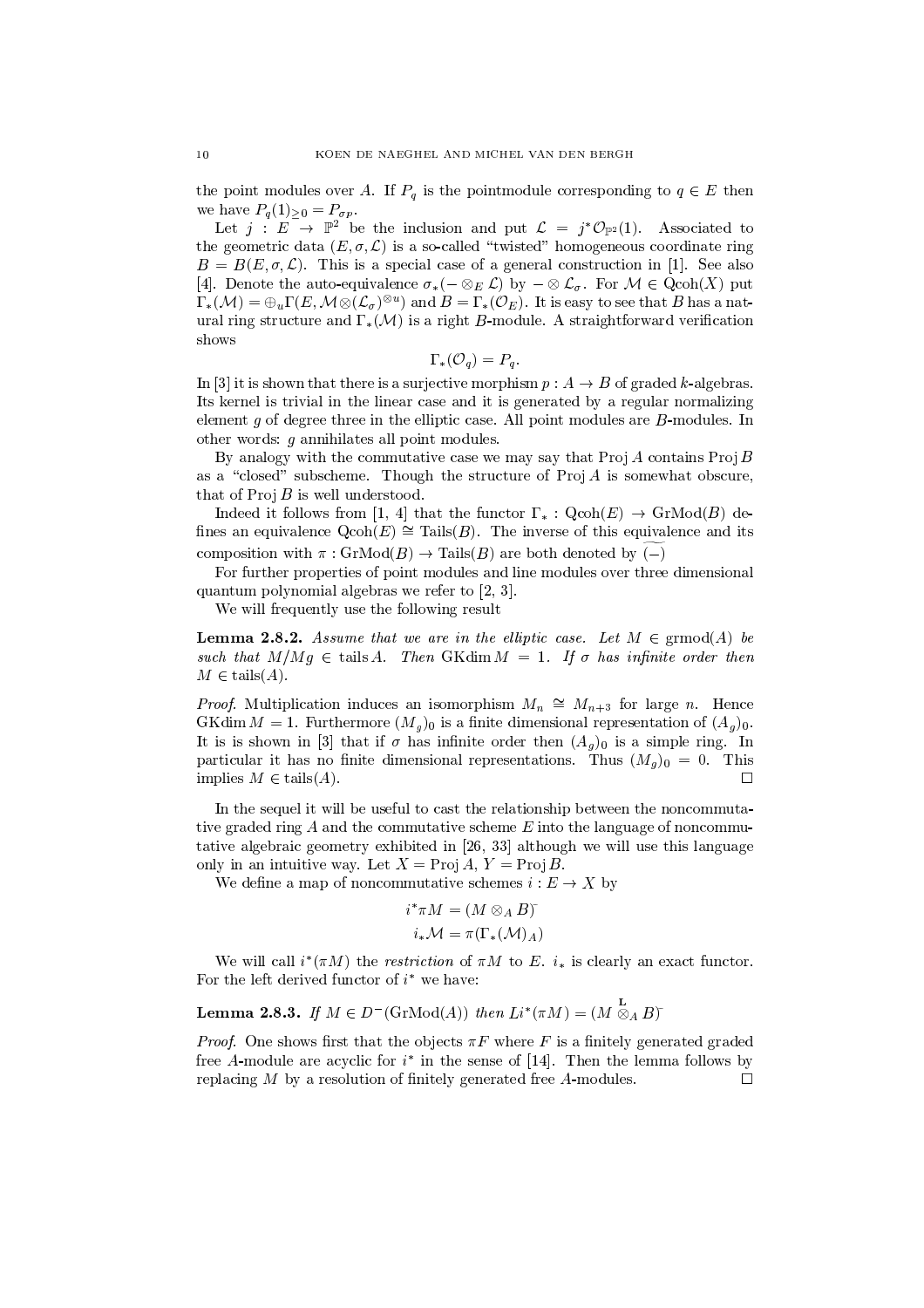We easily obtain the following consequence:

**Lemma 2.8.4.** Assume that we are in the elliptic case and let  $M \in D^{-1}(\text{Qcoh}(\mathbb{P}_{q}^{2}))$ . Then there are short exact sequences:

$$
0 \to i^* H^j(\mathcal{M}) \to H^j(Li^*\mathcal{M}) \to L_1 i^* H^{j+1}(\mathcal{M}) \to 0
$$

*Proof.* Take  $M \in D^{-1}(\mathrm{GrMod}(A))$  such that  $\mathcal{M} = \pi M$ . We may assume that M is given by a right bounded complex of graded projective A-modules. The lemma now follows by applying  $\pi$  to the long exact homology sequence associate to the short exact sequence of complexes

$$
0 \to Mg \to M \to M/Mg \to 0 \quad \Box
$$

2.9. Three dimensional Sklyanin algebras. Below we are interested in Sklyanin algebras of dimension three which are elliptic Artin-Schelter regular algebras such that the corresponding elliptic curve  $E$  is smooth and the automorphism is a translation. More specificly, we are interested in the algebras

$$
Skl_3(a, b, c) = k\{x, y, z\}/(f_1, f_2, f_3)
$$

where  $f_1, f_2, f_3$  are the quadratic equations

(2.4) 
$$
\begin{cases}\nf_1 = ayz + bzy + cx^2 \\
f_2 = azx + bxz + cy^2 \\
f_3 = axy + byx + cz^2\n\end{cases}
$$

and  $(a,b,c) \in \mathbb{P}^2 \setminus F$  where

 $F = \{(a, b, c) \in \mathbb{P}^2 \mid abc = 0 \text{ or } a^3 = b^3 = c^3 \text{ or } (3abc)^3 = (a^3 + b^3 + c^3)^3 \}.$ 

The algebras  $Skl_3(a, b, c)$  are elliptic quantum polynomial rings. They correspond to Artin-Schelter algebras of dimension three where, in the associated geometric data, E is a smooth elliptic curve and  $\sigma$  is given by translation under the group law. We refer to [2] for the description of E and  $\sigma$ . The regular normalizing element  $g$  of degree three turns out to be central in this case.

Put  $A = Skl_3(a, b, c)$ . Combining the results in [32] with Theorem 2.3.1 we see that Serre duality for A takes a particularly simple form:

**Theorem 2.9.1.** Let  $M, N \in D^b$  (tails (A)). Then there are natural isomorphisms  $\text{Ext}^i(\mathcal{M}, \mathcal{N}) \cong \text{Ext}^{2-i}(\mathcal{N}, \mathcal{M}(-3))^*$ 

**Corollary 2.9.2.** Let  $M \in D^b$  (tails (A)) and let  $P \in$  tails (A) be a point object *corresponding to*  $p \in E$ . Then

$$
\operatorname{Ext}^i(\mathcal{P},\mathcal{M}) \cong \operatorname{Ext}^{2-i}(\mathcal{M},\mathcal{P}')^*
$$

where  $\mathcal{P}'$  is the point object corresponding to  $\sigma^{-3}p$ .

3. COHOMOLOGY OF RANK ONE SHEAVES ON A QUANTUM PROJECTIVE PLANE

In this section,  $A$  will be a quantum polynomial ring in three variables, and  $\mathbb{P}_{q}^{2}$  = Proj A the associated quantum projective plane. As usual  $\mathcal{O} = \pi A$ .

We say that a graded right A-module  $M \neq 0$  is *torsion* if  $\text{rk } M = 0$ . M is called *torsion-free* if M contains no torsion submodule. This is the same as saying that M is pure three dimensional. We use the same terminology for objects in  $\text{coh}(\mathbb{P}_{q}^{2})$ .

The graded right ideals of  $A$  are, up to isomorphism, precisely the shifts of torsion-free rank one right A-modules.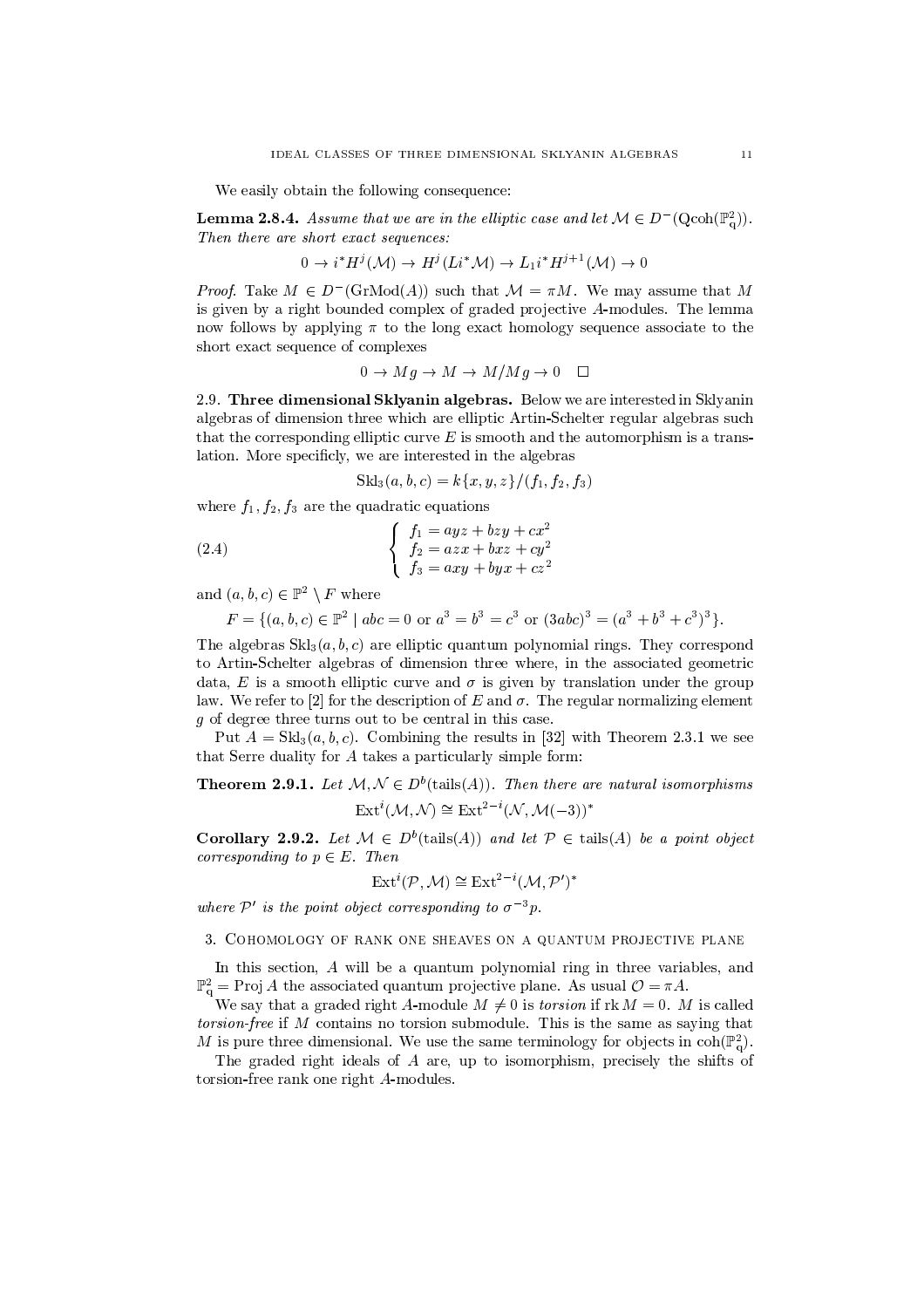A torsion-free rank one graded A-module I gives rise to a torsion-free coherent sheaf  $\mathcal{I} = \pi I$  on  $\mathbb{P}^2_q$  of rank one. Conversely, every torsion-free  $\mathcal{I} \in \text{coh}(\mathbb{P}^2_q)$ determines a torsion-free rank one graded A-module  $\omega\mathcal{I}.$ 

Any shift  $l$  of a torsion-free rank one graded  $A$ -module  $I$  gives rise to a torsionfree rank one coherent sheaf  $\mathcal{I}(l) = \pi I(l)$  on  $\mathbb{P}^2_{q}$ . Our first aim is to normalize this shift.

We will use the following natural basis for  $K_0(\mathbb{P}_q^2)$ .

**Proposition 3.1.** Let  $P$  be a point module and  $S$  a line module over  $A$ . Denote the corresponding objects in  $\text{coh}(\mathbb{P}_{q}^{2})$  by  $P$  and  $S$ .

Then  $\{[\mathcal{O}], [\mathcal{S}], [\mathcal{P}]\}$  is a Z-module basis of  $K_0(\mathbb{P}_q^2)$ , which does not depend on the particular choice of  $S$  and  $P$ , and the action of the shift functor on that basis is  $[O(1)] = [O] + [S] + [P]$ 

(3.1)  
\n
$$
[\mathcal{S}(1)] = [\mathcal{S}] + [\mathcal{P}]
$$
\n
$$
[\mathcal{P}(1)] = [\mathcal{P}]
$$

*Proof.* It follows from Theorem 2.5.1 that the class in  $K_0(\mathbb{P}_q^2)$  of an object  $\pi M$ depends only on the Hilbert series of M. Thus  $\mathcal{S}$  and  $\mathcal{P}$  are indeed independent of the particular choice of  $S$  and  $P$ .

Using a computation with Hilbert series we see that the images of  $[O], [S]$  and  $[\mathcal{P}]$  under the isomorphism  $\theta$  of Theorem 2.5.1

$$
\theta: K_0(\mathbb{P}_q^2) \to \mathbb{Z}[t, t^{-1}]/(1-t)^3
$$

are respectively  $\overline{1}$ ,  $\overline{1-t}$ ,  $\overline{(1-t)^2}$ . Furthermore the shift functor corresponds to multiplication by  $t^{-1}$ . This easily yields what we want.  $\Box$ 

From now on, we fix such a Z-module basis  $\{[0],[S],[P]\}$  of  $K_0(\mathbb{P}^2_q)$ . For any coherent sheaf  $\mathcal J$  on  $\mathbb P^2_q$  we may write

$$
\mathcal{J}]=r[\mathcal{O}]+a[\mathcal{S}]+b[\mathcal{P}]
$$

where r is the rank of  $\mathcal{J}$ .

It follows from  $(3.1)$  that we have

(3.2) 
$$
[\mathcal{J}(l)] = r[\mathcal{O}] + (a + lr)[\mathcal{S}] + (\frac{1}{2}l(l+1)r + la + b)[\mathcal{P}]
$$

for all integers  $l$ .

sition 3.2. (1) Let  $\mathcal I$  be a coherent sheaf on  $\mathbb{P}^2_q$  of rank one, and write  $[\mathcal I] = [\mathcal O] + a[\mathcal S] + b[\mathcal P]$ . Then there is an unique shift c (namely  $-a$ ) and Proposition 3.2. an integer n such that

$$
[\mathcal{I}(c)] = [\mathcal{O}] - n[\mathcal{P}].
$$

Moreover,  $n = \frac{1}{2}a(a+1) - b$ .<br>
(2) Let  $\mathcal F$  be a coherent sheaf on  $\mathbb{P}^2_q$  of rank zero, and write  $[\mathcal F] = u[\mathcal S] + v[\mathcal P]$ .<br>
Then  $u = e_1(\mathcal F)$ . If  $u = 0$ , then  $v = e_0(\mathcal F)$ .

*Proof.* For the first part, use  $(3.2)$ . The uniqueness is easy to see. For the second statement, take the image of  $[\mathcal{F}] = u[\mathcal{S}] + v[\mathcal{P}]$  under the isomorphism  $\theta$  of Theorem 2.5.1. Take F such that  $\mathcal{F} = \pi F$ . We obtain

$$
q_F(t) = uq_L(t) + vq_P(t) + f(t)q_k(t)
$$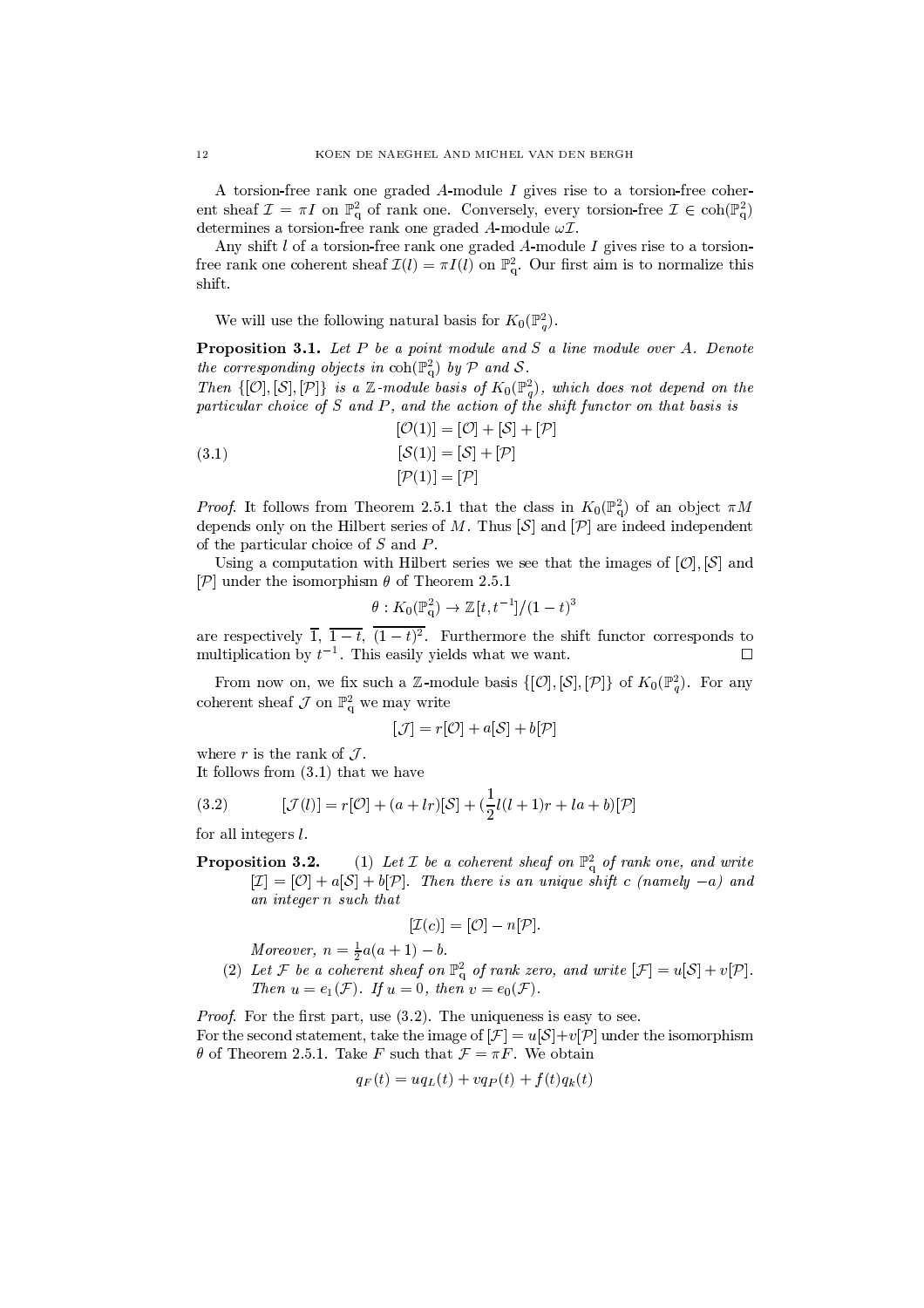for a suitable  $f(t) \in \mathbb{Z}[t, t^{-1}]$ . Multiplying both sides with  $h_A(t) = q_k(t)^{-1}$  yields  $(see (2.3))$ 

$$
h_F(t) = uh_L(t) + vh_P(t) + f(t)
$$

We find  $e_2(F) = \lim_{t \to 1} (1-t)^2 h_F(t) = u$  and if  $u = 0$  then  $e_1(F) =$  $\lim_{t \to 1} (1 - t) h_F(t) = v.$  $\Box$ 

We call the integer  $n$  appearing in Proposition 3.2 the "invariant" of  $\mathcal I$  (or of the corresponding torsion-free rank one graded A-module I such that  $\mathcal{I} = \pi I$ . Note that two torsion-free rank one graded A-modules  $I, J$  have the same invariant if and only if  $\dim_k I_i = \dim_k J(d)_i$  for  $i \gg 0$  and for a fixed integer d.

We will call a torsion-free rank one coherent sheaf  $\mathcal I$  on  $\mathbb P_q^2$  normalized if  $[\mathcal I]=$  $[O] - n[\mathcal{P}]$  for an integer *n*. We will prove later that this *n* is actually positive.

We will call a torsion-free reflexive rank one sheaf on  $\mathbb{P}^2_q$  a line bundle. Our aim is to classify line bundles on  $\mathbb{P}^2_q$  up to shift. By the above discussion this is equivalent to classifying normalized line bundles up to isomorphism.

It is also easy to see that through the functors  $\pi$  and  $\omega$  classifying line bundles up to shift is equivalent to classifying reflexive torsion-free rank one graded A-modules, also up to shift.

We recall two elementary lemmas.

**Lemma 3.3.** Let  $M, N$  be torsion-free coherent sheaves on  $\mathbb{P}^2$  of rank one. Then every nonzero morphism in  $Hom(M, N)$  is injective.

*Proof.* M and N are critical of the same dimension. It is well-known that this implies that any map between them must be injective [3].  $\Box$ 

**Lemma 3.4.** Let  $M \in \text{coh}(\mathbb{P}_q^2)$ . Then M is reflexive if and only if M is torsionfree and  $\text{Ext}^1(\mathcal{N}, \mathcal{M}) = 0$  for all  $\mathcal{N} \in \text{coh}(\mathbb{P}^2)$  of dimension zero.

*Proof.* Assume that M is a reflexive coherent sheaf on  $\mathbb{P}^2_q$ . By (2.1) we need to prove the corresponding statement for  $\mathrm{grmod}(A)$ . Thus assume that M is a reflexive A-module and GKdim  $N \leq 1$ . Assume that there is a non-split exact sequence

$$
(3.3) \t\t 0 \to M \to M' \to N \to 0
$$

By [3, Theorem 4.1] one has  $\underline{\operatorname{Ext}}^1(N,A)=0$ . Hence we obtain  $M'^*=M^*$  and thus  $M = M^{**} = M'^{**}$ . Thus the composition of  $M \to M' \to M'^{**}$  is an isomorphism, implying that the first map splits. This contradicts the non-triviality of the extention  $(3.3)$ .

For the other implication, let  $\mathcal{M} \in \text{coh}(\mathbb{P}_{q}^{2})$  be torsion-free and  $\text{Ext}^{1}(\mathcal{N}, \mathcal{M}) = 0$ for all  $\mathcal{N} \in \text{coh}(\mathbb{P}_{q}^{2})$  of dimension zero.  $M = \omega \mathcal{M}$  is pure and GKdim  $M = 3$ since M is pure two dimensional. By [3, Corollary 4.2] there is a canonical map  $\mu : M \to M^{**}$  and ker  $\mu$  is the maximal submodule of M which has GKdim < 3. Hence  $\mu$  is injective, and we have an exact sequence

$$
(3.4) \t\t 0 \to M \to M^{**} \to \text{coker } \mu \to 0
$$

where GKdim(coker  $\mu$ )  $\leq$  1. Applying  $\pi$  on (3.4) yields

$$
(3.5) \t\t 0 \to \mathcal{M} \to \pi M^{**} \to \mathcal{N} \to 0
$$

where  $\mathcal{N} = \pi \coker \mu$ . Now N must be zero, otherwise dim  $\mathcal{N} = 0$  and since  $\text{Ext}^{1}(\mathcal{N},\mathcal{M})=0$  the sequence (3.5) would split, which is impossible because  $M^{**}$ is pure three dimensional. Hence  $\mathcal{M} = \pi M = \pi M^{**}$  and thus M is reflexive.  $\Box$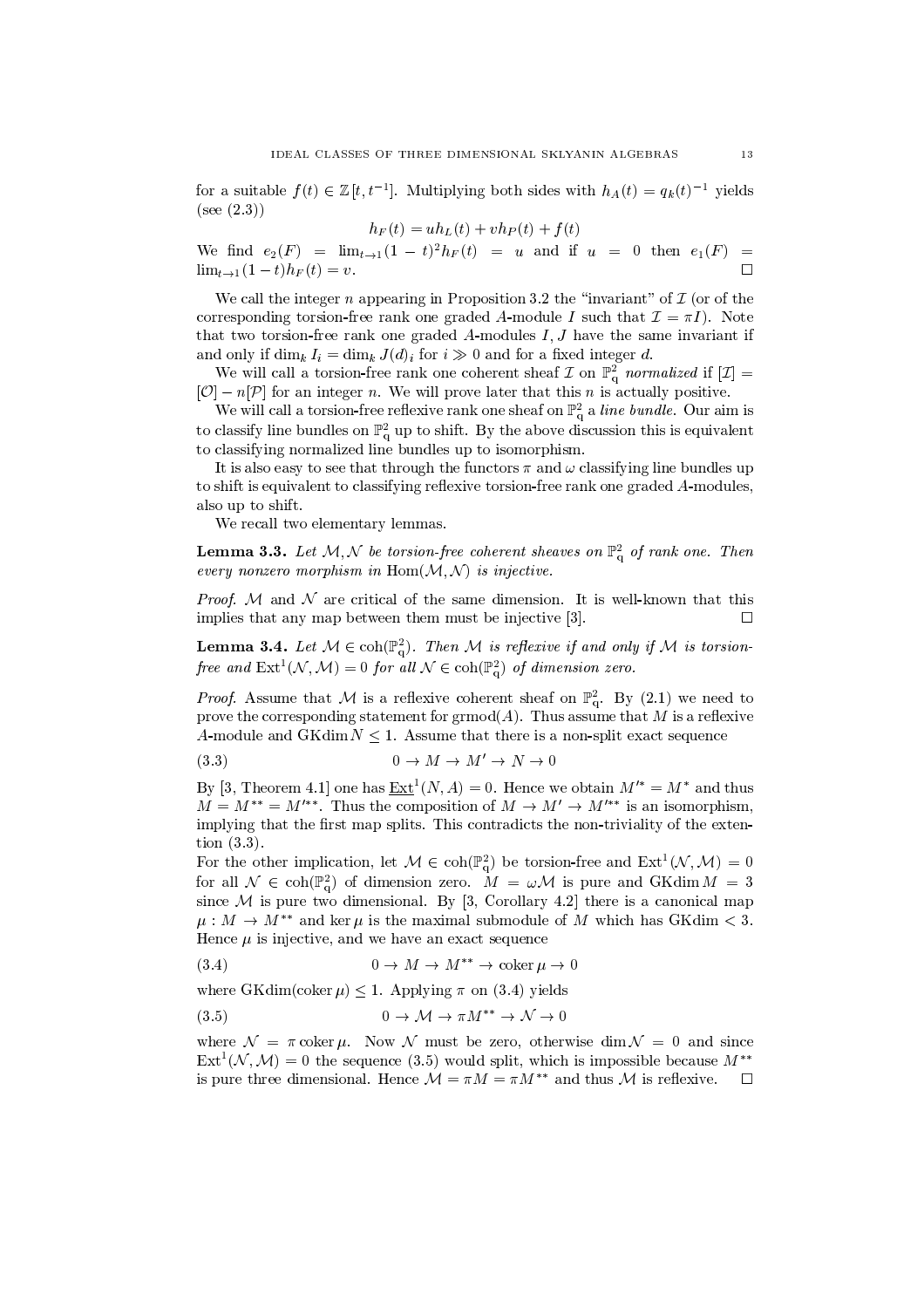Now we can partially compute the cohomology of line bundles on  $\mathbb{P}^2_{q}$ . This computation is similar to the one for the homogenized Weyl algebra in [20]. However the computations for the homogenized Weyl algebra rely on the existense of a central element in degree one. So they do not apply in a straightforward way to the case we consider.

**Theorem 3.5.** Let M be a rank one torsion-free coherent sheaf on  $\mathbb{P}^2_q$  where  $[\mathcal{M}] = [\mathcal{O}] - n[\mathcal{P}]$ . Assume that  $\mathcal{M} \not\cong \mathcal{O}$ . Then

- (1)  $H^0(\mathbb{P}^2_q, \mathcal{M}(l)) = 0$  for  $l \leq 0$ ,  $H^2(\mathbb{P}_q^2, \mathcal{M}(l)) = 0$  for  $l \geq -2$ ;
- (2)  $\chi(\mathcal{O},\mathcal{M}(l)) = \frac{1}{2}(l+1)(l+2) n$  for all  $l \in \mathbb{Z}$ ;
- (3)  $\dim_k H^1(\mathbb{P}_q^2, \mathcal{M}) = n 1$ <br>  $\dim_k H^1(\mathbb{P}_q^2, \mathcal{M}(-1)) = n$ <br>  $\dim_k H^1(\mathbb{P}_q^2, \mathcal{M}(-2)) = n$
- (4)  $H^j(\mathbb{P}^2_q, \mathcal{M}) = 0$  for  $j \geq 3$ .

As a consequence, n is positive and nonzero.

If M is a line bundle then we have in addition:  $H^2(\mathbb{P}^2_\alpha,\mathcal{M}(l))=0$  for  $l=-3$ and dim<sub>k</sub>  $H^1(\mathbb{P}^2_\alpha, \mathcal{M}(-3)) = n - 1$ .

*Proof.* That  $H^j(\mathbb{P}_q^2, \mathcal{M}) = 0$  for  $j \geq 3$  is part of Theorem 2.6.2.

To prove the rest of the current theorem we first let  $l \leq 0$ . Suppose f is a nonzero morphism in  $Hom(\mathcal{O}, \mathcal{M}(l))$ . By lemma 3.3 f is injective and from the exact sequence

$$
(3.6) \t\t 0 \to \mathcal{O} \to \mathcal{M}(l) \to \text{coker } f \to 0
$$

we get  $[\text{coker } f] = l[S] + (l(l+1)/2 - n)[P]$ . Using Proposition 3.2 gives  $l \geq 0$ , thus  $l = 0$  and  $[\text{coker } f] = -n[\mathcal{P}]$ . Hence by the discussion in §2.7 together with Proposition 3.2 we obtain dim coker  $f = 0$ . By lemma 3.4 Ext<sup>1</sup> (coker  $f, O$ ) = 0. This means that the exact sequence  $(3.6)$  splits hence M is not torsion-free. A contradiction. We conclude that  $\text{Hom}(\mathcal{O},\mathcal{M}(l))=0$  for  $l<0$ . Second, let  $l > -2$ . Serre duality (Theorem 2.9.1) yields

 $\text{Ext}^2(\mathcal{O},\mathcal{M}(l))^* \cong \text{Hom}(\mathcal{M}(l+3),\mathcal{O}).$ 

If g is a nonzero morphism in Hom $(\mathcal{M}(l+3), \mathcal{O})$  then g is injective, and from the exact sequence

$$
(3.7) \t\t 0 \to \mathcal{M}(l+3) \to \mathcal{O} \to \text{coker } g \to 0
$$

we get  $[coler g] = u[S] + v[\mathcal{P}]$  where  $u = -(l + 3)$  and  $v = n - (l + 3)(l + 4)/2$ . By Proposition 3.2  $u > 0$  but  $l > -2$  implies  $u < 0$ . This yields a contradiction.

Assume now  $l > -3$  and M reflexive. By the same reasoning as above we obtain  $l = -3$  and thus the dimension of  $\omega$  coker q is zero. By lemma 3.4 it follows that  $(3.7)$  splits. But this contradicts the fact that  $\mathcal O$  is torsion-free.

For the second part we use Theorem 2.6.2 to obtain

$$
\chi(\mathcal{O}, \mathcal{O}(l)) = \frac{1}{2}(l+1)(l+2) \text{ for all } l \in \mathbb{Z}
$$

and from Proposition 3.1 we deduce

$$
[\mathcal{S}] = -[\mathcal{O}(2)] + 3[\mathcal{O}(1)] - 2[\mathcal{O}]
$$
  

$$
[\mathcal{P}] = [\mathcal{O}(2)] - 2[\mathcal{O}(1)] + [\mathcal{O}]
$$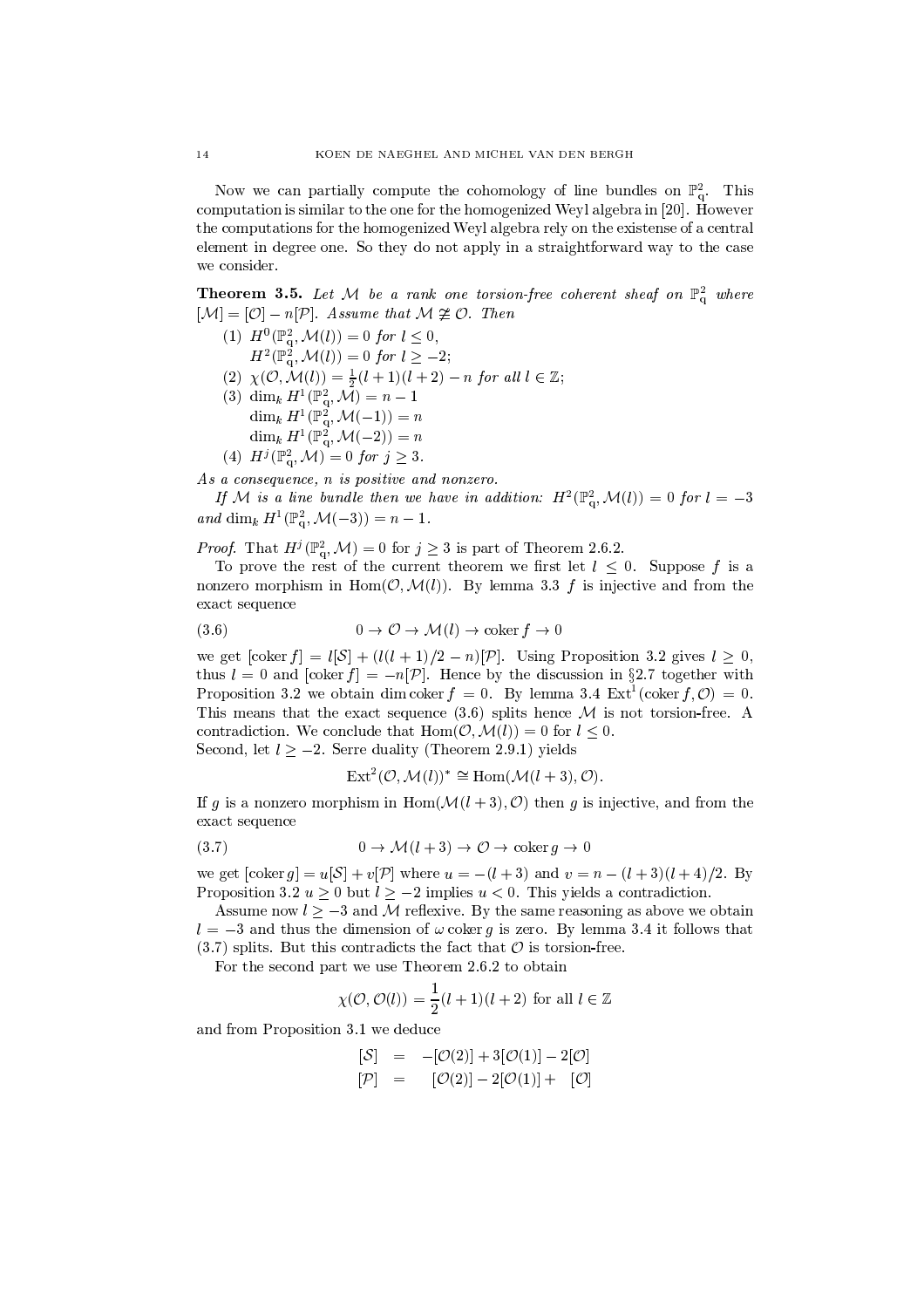Combining these results yields  $\chi(\mathcal{O}, \mathcal{S}) = 1$  and  $\chi(\mathcal{O}, \mathcal{P}) = 1$ . Now we use (3.2) to obtain

$$
\chi(\mathcal{O}, \mathcal{M}(l)) = \chi(\mathcal{O}, \mathcal{O}) + l\chi(\mathcal{O}, \mathcal{S}) + \left(\frac{1}{2}l(l+1) - n\right)\chi(\mathcal{O}, \mathcal{P})
$$

$$
= \frac{1}{2}(l+1)(l+2) - n
$$

Finally, we combine the first two results of the theorem. If  $-2 \leq l \leq 0$  (or  $-3 \leq l \leq 0$  if M is reflexive) the first statement gives

$$
\chi(\mathcal{O},\mathcal{M}(l)) = \dim_k H^0(\mathbb{P}_q^2,\mathcal{M}(l)) - \dim_k H^1(\mathbb{P}_q^2,\mathcal{M}(l)) + \dim_k H^2(\mathbb{P}_q^2,\mathcal{M}(l))
$$
  
=  $-\dim_k H^1(\mathbb{P}_q^2,\mathcal{M}(l))$ 

and comparing with the expression  $\chi(\mathcal{O}, \mathcal{M}(l)) = \frac{1}{2}(l+1)(l+2) - n$  completes the proof.  $\Box$ 

Using Theorem 3.5 the torsion-free rank one graded A-modules having invariant zero are easy to determine.

**Corollary 3.6.** Let  $\mathcal{I}$  be a torsion-free coherent sheaf of rank one on  $\mathbb{P}^2$  with invariant n. Then

$$
n=0 \Leftrightarrow \mathcal{I} \cong \mathcal{O}(d)
$$

for some integer d.

*Proof.* If  $\mathcal{I} \cong \mathcal{O}(d)$  then clearly  $n = 0$ . Assume conversely  $n = 0$ . We may assume that *I* is normalized. If  $I \not\cong \mathcal{O}$  then by Theorem 3.5  $n > 0$ . Since  $n = 0$  we obtain  $\mathcal{I} \cong \mathcal{O}$  by contraposition.  $\Box$ 

4. RESTRICTION OF COHERENT SHEAVES

In this section, A will be a Sklyanin algebra  $\text{Skl}_3(a, b, c)$  as defined in §2.9. We recycle the notations of sections §2.6-§2.9. In particular the symbols  $\mathcal{O}, E, \sigma, \mathcal{L}, B, i$ have their usual meaning.

Note that E is a smooth elliptic curve. We fix a grouplaw on E. Then  $\sigma$  is a translation by some element  $\xi \in E$ .

The dimension of objects in  $\mathrm{grmod}(B)$  or tails(B) will be computed in  $\mathrm{grmod}(A)$ or tails(A). The dimension of objects in  $coh(E)$  is the dimension of their support.

There is a group homomorphism

$$
K_0(\mathbb{P}^2_q)\to K_0(E): [\mathcal{M}]\mapsto [i^*\mathcal{M}]-[L_1i^*\mathcal{M}]
$$

which as usual is also denoted by  $i^*$ .

Lemma 4.1. We have

$$
i^*[\mathcal{O}] = [\mathcal{O}_E]
$$
  
\n
$$
i^*[\mathcal{S}] = [\mathcal{O}_u] + [\mathcal{O}_v] + [\mathcal{O}_w]
$$
  
\n
$$
i^*[\mathcal{P}] = [\mathcal{O}_p] - [\mathcal{O}_{p^{\sigma^{-3}}}]
$$
  
\n
$$
p \text{ arbitrary}
$$
  
\n
$$
p \text{ arbitrary}
$$

*Proof.* This follows easily from lemma 2.8.3

According to [15, Ex II. 6.11] we have  $K_0(E) \cong \mathbb{Z} \oplus Pic(E)$ . The projection  $K_0(E) \to \mathbb{Z}$  is given by the rank and the projection  $K_0(E) \to Pic(E)$  is given the first Chern class. If  $\mathcal E$  is a vector bundle on E then  $c_1(\mathcal E) = \wedge^{rk \mathcal E} \mathcal E$ . We also have for  $q \in E$ :  $c_1(\mathcal{O}_q) = \mathcal{O}_E(q)$ .

 $\Box$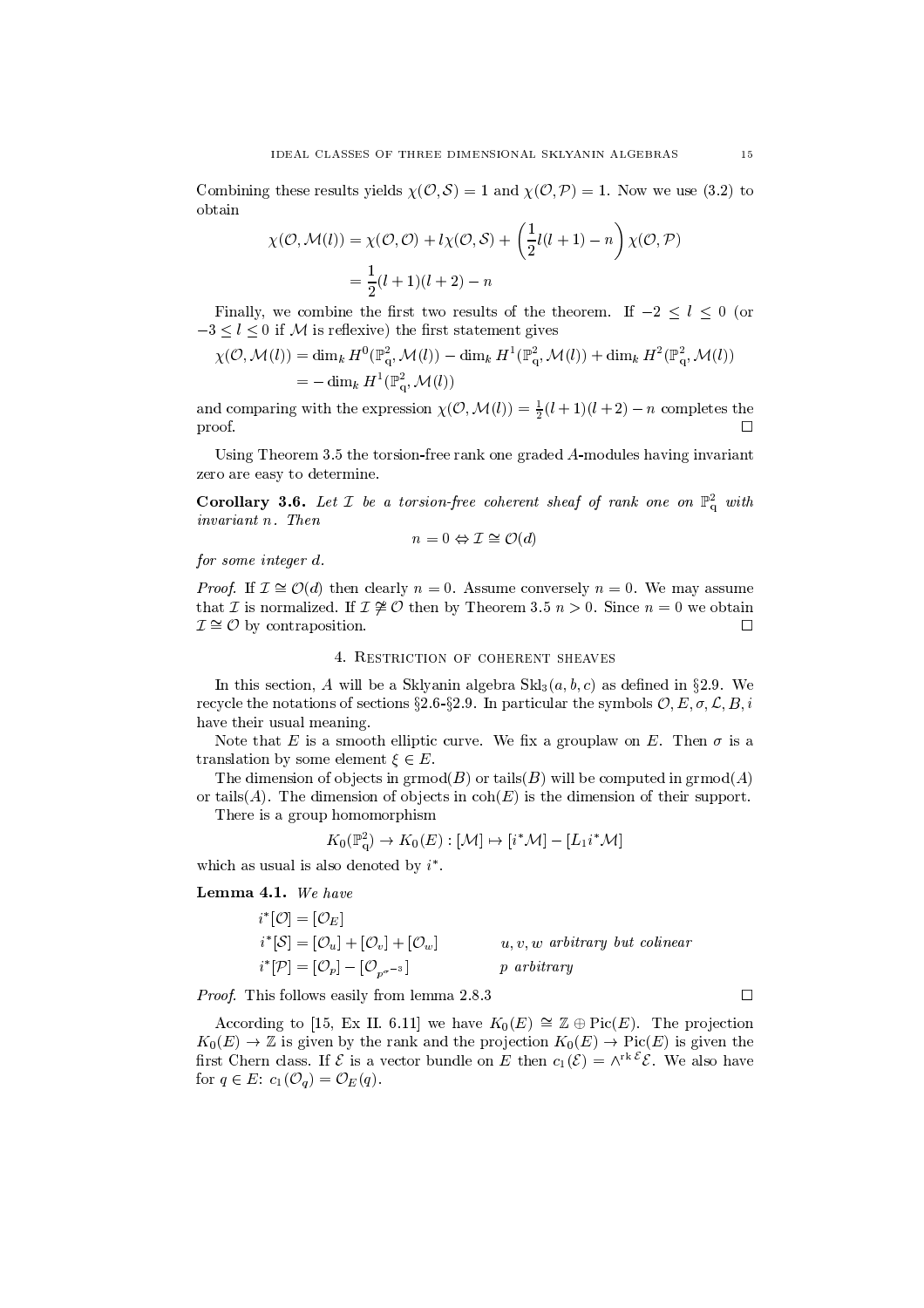There is a homomorphism deg:  $Pic(E) \rightarrow \mathbb{Z}$  which assigns to a line bundle its degree. For simplicity we will denote the composition deg  $\circ c_1$  also by deg. If U is a line bundle then  $\deg[\mathcal{U}] = \deg \mathcal{U}$ . If  $F \in \text{coh}(E)$  has finite length then  $\deg[F] =$ length F [15, Ex. 6.12]. From lemma 4.1 we deduce that if  $[\mathcal{M}] = a[\mathcal{O}] + b[\mathcal{S}] + c[\mathcal{P}]$ then

(4.1) 
$$
\operatorname{rk} i^*[\mathcal{M}] = a = \operatorname{rk} \mathcal{M}
$$

$$
(4.2) \qquad \deg i^*[\mathcal{M}] = 3b
$$

(1) If  $M \in \mathrm{grmod}(B)$  is pure two dimensional then  $\tilde{M} \in \mathrm{coh}(E)$ Lemma 4.2. is pure one dimensional.

(2) If  $\mathcal{N} \in \text{coh}(E)$  is pure one dimensional then  $\Gamma_*(\mathcal{N})$  is pure two dimensional.

*Proof.* The indecomposable objects in  $\text{coh}(E)$  are vector bundles and finite length objects. Using Riemann-Roch it is easy to see that if  $0 \neq \mathcal{U} \in \text{coh}(E)$  then  $GK\dim\Gamma_*(\mathcal{U}) = \dim\mathcal{U} + 1$ . From this we deduce that if  $V \in \mathrm{grmod}(B)$  is not in tors(B) then GKdim  $V = \dim \tilde{V} + 1$ . The lemma now easily follows.  $\Box$ 

We deduce

(1) If  $M \in \text{coh}(\mathbb{P}_{q}^{2})$  is reflexive then  $i^{*}\mathcal{M}$  is a vector bundle Proposition 4.3. on E and  $L_i i^* \mathcal{M} = 0$  for  $j > 0$ .

- (2) If M is a line bundle then so is  $i^*M$ .
- (3) If M is a line bundle then M is normalized if and only if  $\deg i^*M = 0$ .
- (4) If  $M$  is a normalized line bundle with invariant n then

$$
c_1(i^*\mathcal{M}) = \mathcal{O}((o) - (3n\xi))
$$

where " $o$ " is the origin for the group law.

Proof. (1) We have  $\mathcal{M} = \pi M$  where M is reflexive. In particular M is torsion-By lemma 2.8.3 it follows that  $L_i i^* \mathcal{M} = 0$  for  $j > 0$  and free.  $i^* \mathcal{M} = (M/Mg)$ .

If  $M/Mg$  contains a nonzero submodule  $N/Mg$  of GK-dimension  $\leq 1$ then N represents an element of  $Ext^1(N/Mg, Mg)$  which must be zero by lemma 3.4 (or rather its proof). Thus  $N/Mg \subset N \subset M$ . This is impossible since  $M$  is torsion-free.

Hence  $M/Mg$  is pure of GK-dimension 2. By the previous lemma it follows that  $(M/Mg)$  is a vector bundle.

- $(2)$  This follows from  $(4.1)$ .
- $(3)$  This follows from  $(4.2)$ .
- (4) We have  $[\mathcal{M}] = [\mathcal{O}]-n[\mathcal{P}]$ . By lemma 4.1 we obtain  $[i^*\mathcal{M}] = [\mathcal{O}_E]-n[\mathcal{O}_p]+$  $n[\mathcal{O}_{p^{\sigma^{-3}}}]$ . Hence  $c_1(i^*\mathcal{M}) = \mathcal{O}(n(p^{\sigma^{-3}}) - n(p))$ . Now  $n(p^{\sigma^{-3}}) - n(p)$  and (o)  $-(3n\xi)$  are both divisors of degree zero which have the same sum for the group law. Hence they are linearly equivalent by [15, IV Thm 4.13B]. This finishes the proof.  $\Box$

Now we prove a converse of Proposition 4.3.

**Proposition 4.4.** Assume that  $\sigma$  has infinite order and that  $\mathcal{M} \in D^b(\text{coh}(\mathbb{P}_\alpha^2))$  is such that  $Li^*\mathcal{M}$  is a vector bundle on E. Then M is a reflexive object in  $\mathrm{coh}(\mathbb{P}^2_{\alpha})$ .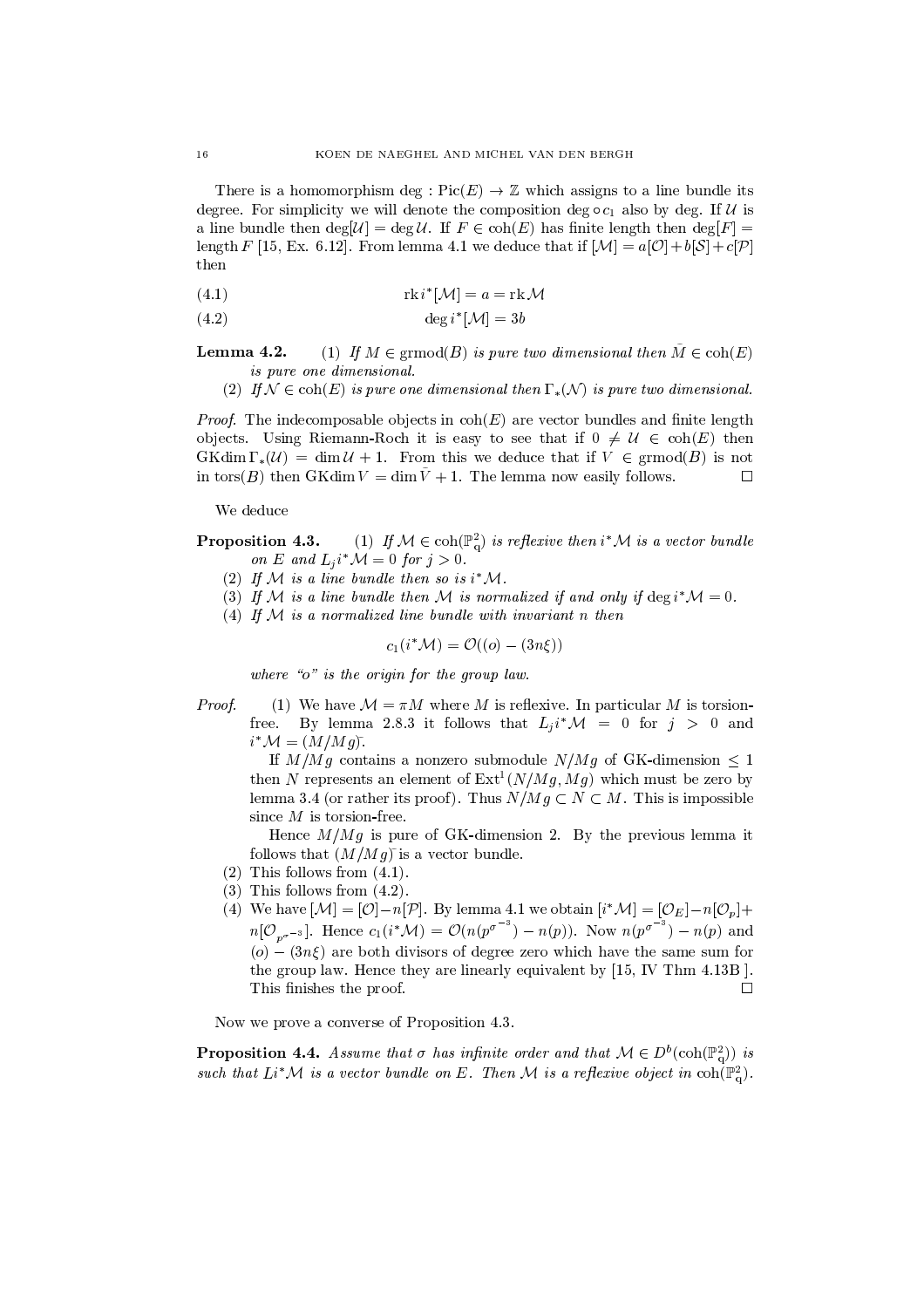*Proof.* It follows from lemma 2.8.4 that  $i^*H^j(\mathcal{M})=0$  for  $j\neq 0$ . Then it follows from lemma 2.8.2 that  $M \in \text{coh}(\mathbb{P}_{q}^{2})$  and  $L_{1}i^{*}\mathcal{M}=0$ , using lemma 2.8.4 again.

Pick an object M in  $\mathrm{grmod}(A)$  such that  $\pi M = \mathcal{M}$ . We may assume that M contains no subobject in tors(A). By lemma 2.8.3 we have  $L_1 i^* \mathcal{M} = \ker(M(-3) \xrightarrow{x g}$ M). Thus ker $(M(-3) \xrightarrow{\times g} M) \in \text{tors}(A)$ . Since M contains no subobject in tors(A) it follows that M is g-torsion free. Furthermore by lemma 4.2  $\Gamma_*(i^*\mathcal{M}) =$  $\Gamma_*((M/Mg))$  is pure two dimensional. If T is the maximal submodule of  $M/Mg$ which is in tails (A) then since  $(M/Mg)/T \subset \Gamma_*((M/Mg))$  we obtain that  $(M/Mg)/T$  is pure two dimensional.

We now claim that  $M$  is pure three dimensional. Let  $N$  be the maximal submodule of M of dimension  $\leq$  2. Then  $C = M/N$  is pure three dimensional and in particular g-torsion-free. Hence we have a short exact sequence

$$
0 \to N/Ng \to M/Mg \to C/Cg \to 0
$$

By the purity of  $(M/Mg)/T$  it follows that  $N/Ng \subset T$  and hence  $N/Ng \in \text{tails}(A)$ . It follows from lemma 2.8.2 than  $N \in \text{tails}(A)$  and hence  $N = 0$ . This shows that  $M$  is pure.

Put  $Q = M^{**}/M$ . Thus we obtain an exact sequence

$$
0 \to \operatorname{Tor}\nolimits_1^A(Q,B) \tilde{\ }\rightarrow (M \otimes_A B) \tilde{\ }\rightarrow (M^{**} \otimes_A B) \tilde{\ }\rightarrow (Q \otimes_A B) \tilde{\ }\rightarrow 0
$$

By [3] we have GKdim  $Q \leq 1$ . Thus we have GKdim  $\text{Tor}_{1}^{A}(Q, B) \leq \text{GKdim } Q \leq 1$ . So by the proof of lemma 4.2, dim Tor $_1^A(Q, B) \leq 0$ . Since  $(M \otimes_A B)$  is a vector bundle by hypotheses it contains no finite dimensional subobjects and we obtain  $Tor_1^A(Q, B) = 0$ . Thus  $Tor_1^A(Q, B) \in \text{tails}(A)$ . Thus, in high degree, multiplication by g is an isomorphism on Q. But then by lemma 2.8.2  $Q \in \text{tails}(A)$ . Hence  $\mathcal{M} = \pi M = \pi M^{**}$  and thus M is reflexive.  $\Box$ 

## 5. ELLIPTIC QUANTUMSPACES

5.1. Generalities. Let A be a Sklyanin algebra  $\text{Skl}_3(a, b, c)$ . We use again our standard notations as in the previous section.

We set  $\mathcal{E} = \mathcal{O}(2) \oplus \mathcal{O}(1) \oplus \mathcal{O}$  and  $D = \text{Hom}_{\mathbb{P}_q^2}(\mathcal{E}, \mathcal{E}) = \bigoplus_{i,j=0}^2 \text{Hom}_{\mathbb{P}_q^2}(\mathcal{O}(i), \mathcal{O}(j))$ the algebra of endomorphisms of  $\mathcal E$ . We consider the left exact functor  $\text{Hom}_{\mathbb P^2}(\mathcal E,-)$ which takes coherent sheaves on  $\mathbb{P}^2_\alpha$  to right D-modules.

 $\text{Hom}_{\mathbb{P}^2_{\alpha}}(\mathcal{E},-)$  extends to a functor  $\mathbf{R}\text{Hom}_{\mathbb{P}^2_{\alpha}}(\mathcal{E},-)$  on bounded derived categories  $\sim$   $\sigma_{\rm V}$ 

(5.1) 
$$
\mathbf{R}\mathrm{Hom}_{\mathbb{P}^2_{\alpha}}(\mathcal{E},-): \mathrm{D}^{\theta}(\mathrm{coh}(\mathbb{P}^2_{\alpha})) \to \mathrm{D}^{\theta}(\mathrm{mod}(D)).
$$

This is done as follows:  $Qcoh(\mathbb{P}_{q}^{2})$  has enough injectives and this yields a functor  $\mathbf{R}\text{Hom}_{\mathbb{P}^2_\alpha}(\mathcal{E},-): D^b_{\text{coh}(\mathbb{P}^2_\alpha)}(\text{Qcoh}(\mathbb{P}^2_q)) \to D^b_{\text{mod}(D)}(\text{Mod}(D)).$  Now  $\text{coh}(\mathbb{P}^2_q)$  and  $mod(D)$  are noetherian abelian categories and this yields equivalences  $D^b(\text{coh}(\mathbb{P}^2_q)) \cong D^b_{\text{coh}(\mathbb{P}^2_q)}(Q\text{coh}(\mathbb{P}^2_q))$  and  $D^b(\text{mod}(D)) \cong D^b_{\text{mod}(D)}(\text{Mod}(D))$  (lemma 2.2). The functor  $(5.1)$  is obtained by composing with these equivalences.

In a similar way as in [9, Theorem 6.2] one shows that  $\mathbf{R} \text{Hom}_{\mathbb{P}^2}(\mathcal{E},-)$  is an equivalence of derived categories. The inverse functor is given by  $-\overset{\mathbf{L}}{\otimes}_D \mathcal{E}$ . For a non-negative integer *i* the equivalence restricts to an equivalence between  $\mathcal{X}_i$  and  $\mathcal{Y}_i$  where  $\mathcal{X}_i \subset \text{coh}(\mathbb{P}^2_q)$  is the full subcategory with objects

$$
\mathcal{X}_i = \{ \mathcal{M} \in \mathrm{coh}(\mathbb{P}_{q}^2) \mid \mathrm{Ext}^j_{\mathbb{P}_{q}^2}(\mathcal{E}, \mathcal{M}) = 0 \text{ for } j \neq i \}
$$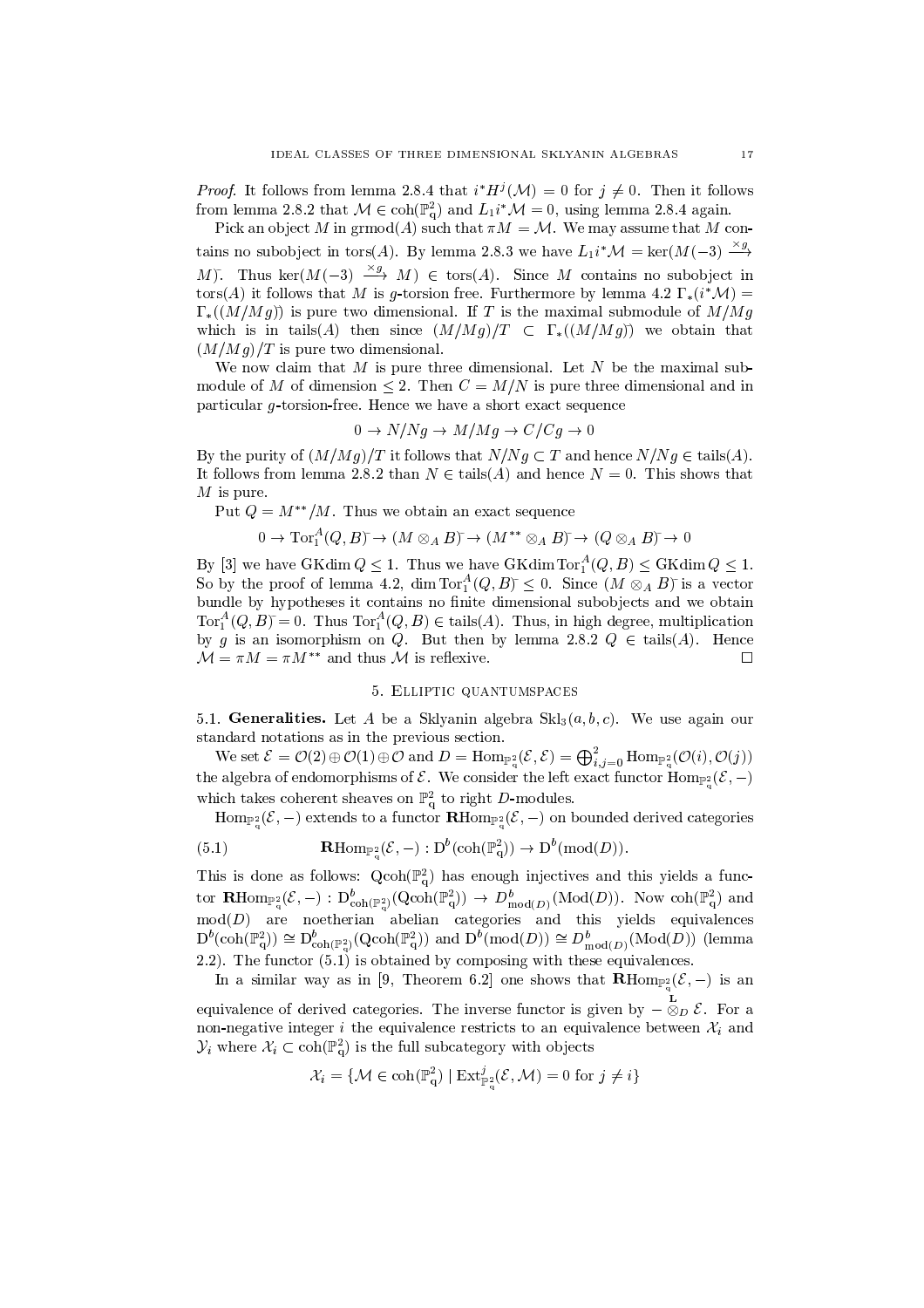and  $\mathcal{Y}_i \subset \text{mod}(D)$  the full subcategory with objects

$$
\mathcal{Y}_i = \{ M \in \text{mod}(D) \mid \text{Tor}_i^D(M, \mathcal{E}) = 0 \text{ for } j \neq i \}.
$$

The inverse equivalences between these categories are given by  $\text{Ext}^i_{\mathbb{P}^2}(\mathcal{E},-)$  and  $Tor_i^D(-,\mathcal{E}).$ 

Let  $(\Delta, R)$  be the quiver

$$
(5.2) \qquad -2 \quad \frac{\frac{X-2}{Y-2}}{\frac{Z-2}{Y-1}} \quad -1 \quad \frac{\frac{X-1}{Y-1}}{\frac{Z-1}{Y-1}} \quad 0
$$

with relations

(5.3) 
$$
\begin{cases}\n aY_{-2}Z_{-1} + bZ_{-2}Y_{-1} + cX_{-2}X_{-1} = 0 \\
 aZ_{-2}X_{-1} + bX_{-2}Z_{-1} + cY_{-2}Y_{-1} = 0 \\
 aX_{-2}Y_{-1} + bY_{-2}X_{-1} + cZ_{-2}Z_{-1} = 0\n\end{cases}
$$

We write  $Mod(\Delta)$  for the category of representations of the quiver  $\Delta$  (representations are always assumed to satisfy the relations (5.3)). If  $i = -2, -1, 0$  then we denote by  $P_i$ ,  $S_i$  respectively the projective representation and the simple representation corresponding to  $i$ .

It is easy to see that  $D \cong k\Delta/(R)$ . Since the category  $Mod(\Delta)$  of representations of  $\Delta$  is equivalent to the category of right  $k\Delta/(R)$ -modules we deduce  $Mod(\Delta) \cong$  $Mod(D)$ .

Let  $\mathcal{M} \in \mathcal{X}_1$  and  $M = \text{Ext}_{\mathbb{P}^2}^1(\mathcal{E}, \mathcal{M})$ . By functoriality, multiplication by  $x, y, z \in$ A induces linear maps  $M(\lambda_{-1})$ :  $Ext^1(\mathcal{O}(1), \mathcal{M}) \to Ext^1(\mathcal{O}, \mathcal{M})$  and  $M(\lambda_{-2})$ :  $\text{Ext}^{1}(\mathcal{O}(2), \mathcal{M}) \to \text{Ext}^{1}(\mathcal{O}(1), \mathcal{M})$  ( $\lambda = X, Y, Z$ ). Hence M is determined by the following representation of  $\Delta$ 

$$
H^{1}(\mathbb{P}_{q}^{2},\mathcal{M}(-2)) \xrightarrow{M(Y_{-2})} H^{1}(\mathbb{P}_{q}^{2},\mathcal{M}(-1)) \xrightarrow{M(Y_{-1})} H^{1}(\mathbb{P}_{q}^{2},\mathcal{M})
$$
  

$$
H^{1}(\mathbb{P}_{q}^{2},\mathcal{M}(-1)) \xrightarrow{M(Z_{-1})} H^{1}(\mathbb{P}_{q}^{2},\mathcal{M})
$$

For further use we note that the Euler form  $\chi(S_i, S_j)$  is given by the following matrix

$$
\begin{pmatrix}\n1 & -3 & 3 \\
0 & 1 & -3 \\
0 & 0 & 1\n\end{pmatrix}
$$

where  $i$  refers to the columns and  $j$  refers to the rows.

Let  $\Delta^0$  be the full subquiver of  $\Delta$  consisting of the vertices  $-2, -1$  and let Res:  $Mod(\Delta) \rightarrow Mod(\Delta^0)$  be the obvious restriction functor. Res has a left adjoint which we denote by Ind. If e is the sum of the vertices of  $\Delta^0$  then Ind  $= - \otimes_{k\Delta^0} e k \Delta$ . Note that  $Res \circ Ind = id$ .

The following was already observed by Le Bruyn in the case of the homogenized Weyl algebra.

**Lemma 5.1.1.** If  $M \neq \mathcal{O}$  is a normalized line bundle on  $\mathbb{P}^2_q$  and  $M = \text{Ext}^1(\mathcal{E}, \mathcal{M})$ then  $M = \text{Ind}$  Res M.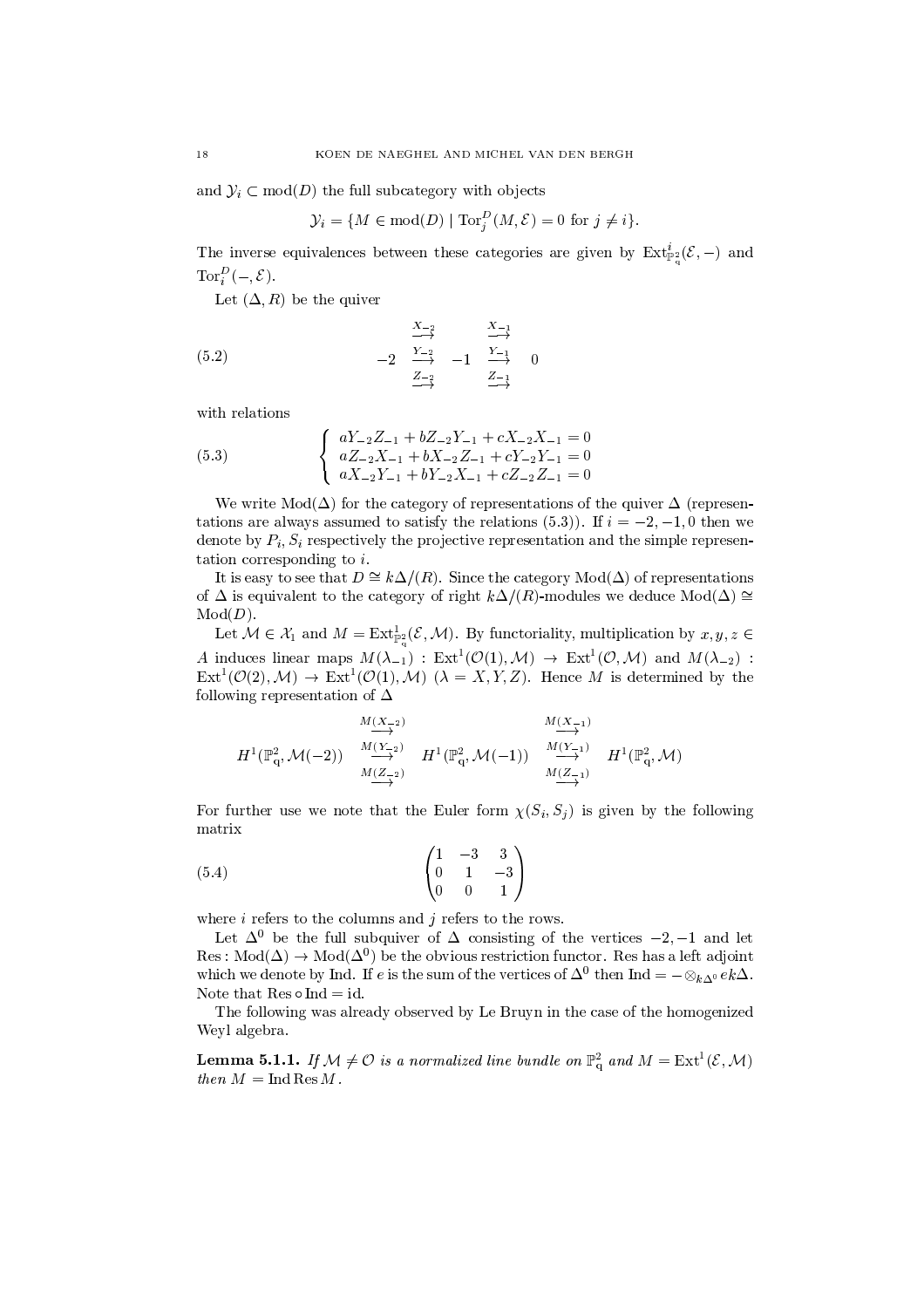*Proof.* This follows from an argument by Baer [5, Corollary 7.2]. For the convenience of the reader we repeat this argument.

We say that two objects A, B in an abelian category are orthogonal  $(A \perp B)$  if  $Hom(A, B) = Ext<sup>1</sup>(A, B) = 0.$ 

We have  $\mathbf{R}\text{Hom}(\mathcal{E},\mathcal{M}) = M[-1], \mathbf{R}\text{Hom}(\mathcal{E},\mathcal{O}) = S_0.$  Thus  $\text{Ext}^i(\mathcal{M},\mathcal{O}) =$  $\text{Ext}^{i}(M[-1], S_0) = \text{Ext}^{i+1}(M, S_0).$ In particular  $\text{Hom}(M, S_0) = 0$  and  $\text{Ext}^1(M, S_0) = \text{Hom}(\mathcal{M}, \mathcal{O}) = H^2(\mathbb{P}^2_q, \mathcal{M}(-3))^* = 0$  where we have used Serre duality and Theorem 3.5. We conclude by lemma 5.1.2 below.  $\Box$ 

**Lemma 5.1.2.** Let  $M \in \text{mod } \Delta$ . Then  $M = \text{Ind} \text{Res } M$  if and only if  $M \perp S_0$ .

*Proof.* First assume  $M = \text{Ind} \text{Res } M$ . Put  $M^0 = \text{Res } M$  and take a projective resolution

$$
0 \to F_1^0 \to F_0^0 \to M^0 \to 0
$$

Applying Ind we get a projective resolution of  $M$  of the form

$$
0 \to S_0^a \to F_1 \to F_0 \to M \to 0
$$

for some  $a \in \mathbb{N}$  where  $F_i = \text{Ind } F_i^0$ . The fact that  $\text{Hom}(F_1, S_0) = \text{Hom}(F_0, S_0) = 0$ (by adjointness) implies  $Hom(M, S_0) = 0$  and  $Ext<sup>1</sup>(M, S_0) = 0$ .

To prove the converse let  $N = \text{Ind} \text{Res } M$ . By adjointness we have a map  $p : N \to$ M whose kernel K and cokernel C are direct sums of  $S_0$ . We have  $Hom(M, S_0) = 0$ and hence  $Hom(C, S_0) = 0$ . Thus  $C = 0$  and p is surjective.

Applying  $Hom(-, S_0)$  to the short exact sequence

$$
0 \to K \to N \to M \to 0
$$

and using  $Hom(N, S_0) = 0$  (by adjointness) yields  $Hom(K, S_0) = 0$  and hence  $K = 0$ . Thus p is an isomorphism and we are done.  $\Box$ 

**Lemma 5.1.3.** Let  $p = (\alpha, \beta, \gamma) \in E$  and put  $(\alpha_i, \beta_i, \gamma_i) = p^{\sigma^i}$ . p corresponds to a point module P of A. Put  $P = \pi P$  and  $\overline{P} = \omega P$ .

- (1)  $H^i(\mathbb{P}^2_\alpha,\mathcal{P}(n))=0$  for all n and  $i>0$ . In particular  $\mathcal{P}\in\mathcal{X}_0$ .
- (2) dim  $\vec{P}_n = 1$  for all n and  $\vec{P}_{\geq n}$  is a shifted point module for all n. In particular  $\bar{P}_{\geq 0} = P$ .
- (3)  $H^0(\mathbb{P}^2_{\alpha}, \mathcal{P}(n)) = \bar{P}_n$ .
- (4) The representation of  $\Delta$  corresponding to  $\mathcal P$  is

$$
k \quad \frac{\alpha_{-2}}{\alpha_{-2}} \quad k \quad \frac{\alpha_{-1}}{\alpha_{-1}} \quad k
$$

- $(5)$  Denote the representation in the previous diagram also by p. We have  $p = \text{Ind Res } p.$
- Proof. (1) Since the  $\mathcal{P}(n)$  are all obtained from point modules, it suffices to treat the case  $n = 0$ . We use lemma 2.8.3 and the discussion before that. We have  $\mathcal{P} = i_* \mathcal{O}_p$  and hence  $\text{Ext}^j(\mathcal{O}, \mathcal{P}) = \text{Ext}^j_E(L_i^* \mathcal{O}, \mathcal{O}_p) =$  $\text{Ext}^j_E(\mathcal{O}_E,\mathcal{O}_p)=0$  for  $j>0$ .
	- $(2)$  This is easy to check.
	- (3) Use  $\omega = \underline{\text{Hom}}_{\text{Tails}}(\mathcal{O}, -).$
	- (4) This follows from the previous step.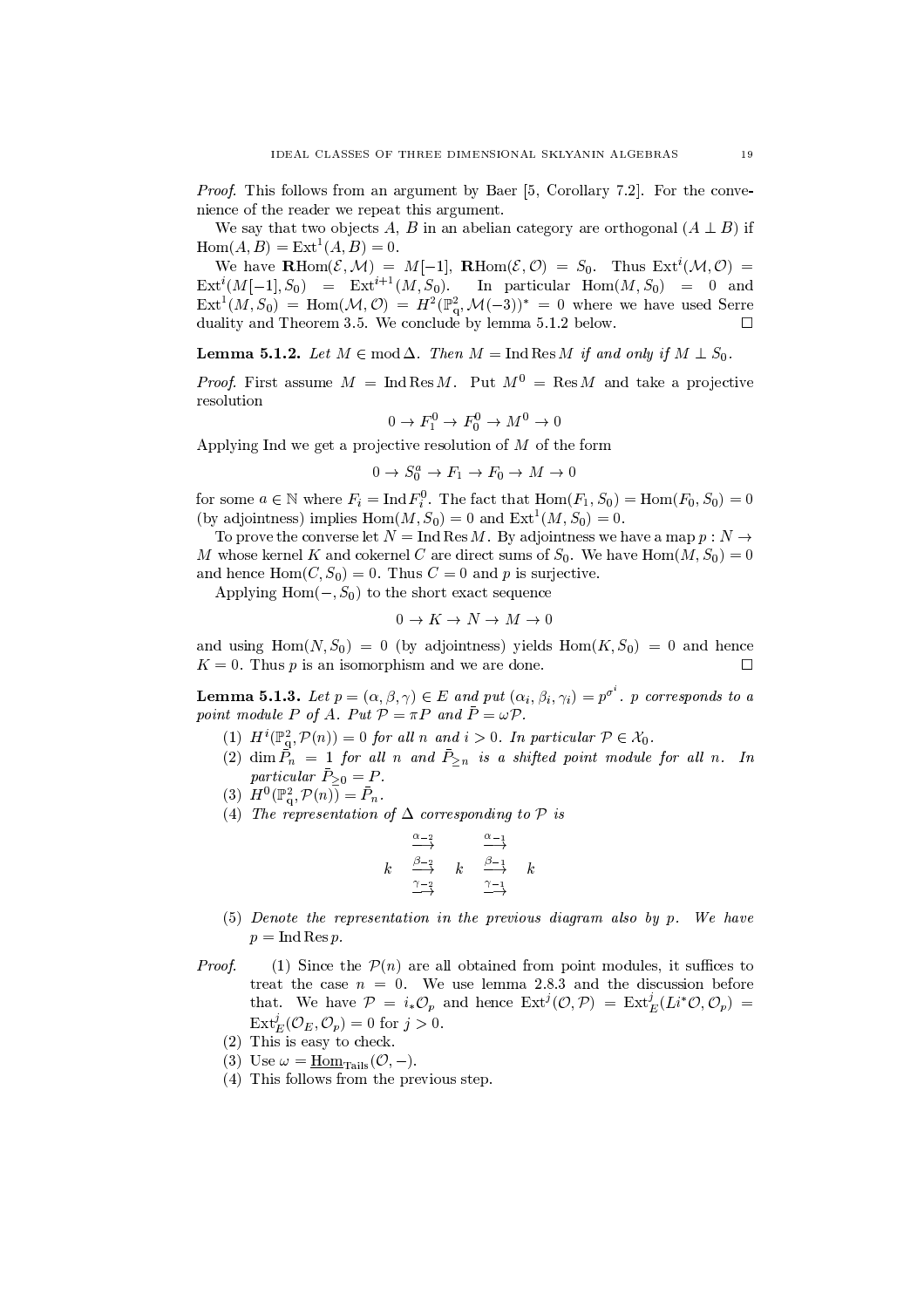(5) According to lemma 5.1.2 we need  $Ext^i(p, S_0) = 0$  for  $i \le 1$ . This follows from the fact that we have  $\mathrm{Ext}^i(p, S_0) = \mathrm{Ext}^i(\mathcal{P}, \mathcal{O}) = 0$  for  $i \leq 1$  by lemma 3.4.  $\Box$ 

To simplify the discussion below we define  $\mathcal{R}_n$  (for  $n \geq 1$ ) as the category in which the objects are the normalized line bundles on  $\mathbb{P}^2_q$  with invariant *n* and the morphisms are the isomorphisms in  $\text{coh}(\mathbb{P}_{q}^{2})$ . Thus  $\mathcal{R}_{n}$  is a groupoid. Note that we do not know yet if  $\mathcal{R}_n \neq \emptyset$ . This question will be addressed below.

5.2.  $\mathcal{R}_n$  is non-empty. To simplify things we assume that  $\sigma$  has infinite order. The following result is necessary for the dimension computations in  $\S 5.5$ .

**Lemma 5.2.1.** The set  $\mathcal{R}_n$  is not empty.

*Proof.* Let S be a line object on  $\mathbb{P}^2_q$ . Writing S as the cokernel of a map  $\mathcal{O}(-1) \to \mathcal{O}$  we find by Theorem 2.6.2 that if  $n \ge -1$  then  $H^0(\mathbb{P}^2_q, \mathcal{S}(n))$  has dimension  $n + 1$ .

By [3] there exist at most three line objects  $S'$  such that  $S'(-1)$  is a subobject of  $S$  and furthermore these three line objects contain in turn any other object contained in  $S$ .

Hence if  $n > 0$  then we may pick an epimorphism  $f: \mathcal{O} \to \mathcal{S}(n)$  (a generic f will do). Put  $\mathcal{I} = (\ker f)(1)$ . Using Proposition 3.1 we find  $[\mathcal{I}(-1)] = [\mathcal{O}] - ([\mathcal{S}] + n[\mathcal{P}])$ and hence  $[\mathcal{I}] = [\mathcal{O}] - n[\mathcal{P}]$ . It is easy to see that  $\mathcal I$  is reflexive. Thus  $\mathcal I \in \mathcal R_n$ .  $\square$ 

Below we will show that  $\mathcal{R}_n$  is parametrized by an algebraic variety of dimension  $2n$ . The amount of freedom in the construction exhibited in the proof of lemma 5.2.1 is less than or equal to 2(choice of S) + n(choice of f) parameters, hence for  $n > 2$  this construction can not possibly yield all elements of  $\mathcal{R}_n$ . In §5.6 we will exhibit a related construction which works for all  $n$ .

5.3. First description of  $\mathcal{R}_n$ . Let  $\mathcal{C}_n$  be the image of  $\mathcal{R}_n$  under the equivalence  $\mathcal{X}_1 \cong \mathcal{Y}_1$ .

**Theorem 5.3.1.** Let  $n \geq 1$ . There is an equivalence of categories

$$
(5.5) \qquad \qquad \mathcal{R}_n \underset{\text{Tor}_1^D(-,\mathcal{E})}{\overset{\text{Ext}_{\mathbb{P}_2^2}(\mathcal{E},-)}{\xrightarrow{\longrightarrow}} } \mathcal{C}_n
$$

 $where$ 

$$
C_n = \{ M \in \text{mod}(\Delta) \mid \underline{\dim} M = (n, n, n-1) \text{ and}
$$
  
 
$$
\text{Hom}_{\Delta}(M, p) = 0, \text{Hom}_{\Delta}(p, M) = 0 \text{ for all } p \in E \}.
$$

*Proof.* First, let M be an object of  $\mathcal{R}_n$ . By Proposition 4.3 we have  $i^*\mathcal{M} \cong$ N for a line bundle N of degree zero on E. Hence (for all  $p \in E$ ) we have  $\mathbf{R}\mathrm{Hom}_E(Li^*\mathcal{M}, \mathcal{O}_p)=k.$  Since

$$
\mathbf{R}\mathrm{Hom}_{E}(Li^*\mathcal{M}, \mathcal{O}_p) \cong \mathbf{R}\mathrm{Hom}_{\mathbb{P}_p^2}(\mathcal{M}, i_*\mathcal{O}_p)
$$

we obtain  $\mathbf{R}\text{Hom}_{\mathbb{P}^2_\alpha}(\mathcal{M},\mathcal{P})=k$  where  $\mathcal{P}=i_*\mathcal{O}_p$  is the corresponding point object on  $\mathbb{P}^2_{\alpha}$ . Writing  $M = \text{Ext}^1_{\mathbb{P}^2}(\mathcal{E}, \mathcal{M})$  this means that  $\mathbf{R} \text{Hom}_D(M[-1], p) = k$ , proving that  $\text{Hom}_D(M,p) = 0$  and  $\text{Ext}^2_D(M,p) = 0$ . By BKS-duality (Theorem 2.9.1) we obtain  $\text{Hom}_D(p', M) = 0$  for some other point p' determined by p (and determining p). Hence  $M \in \mathcal{C}_n$ .

 $\overline{20}$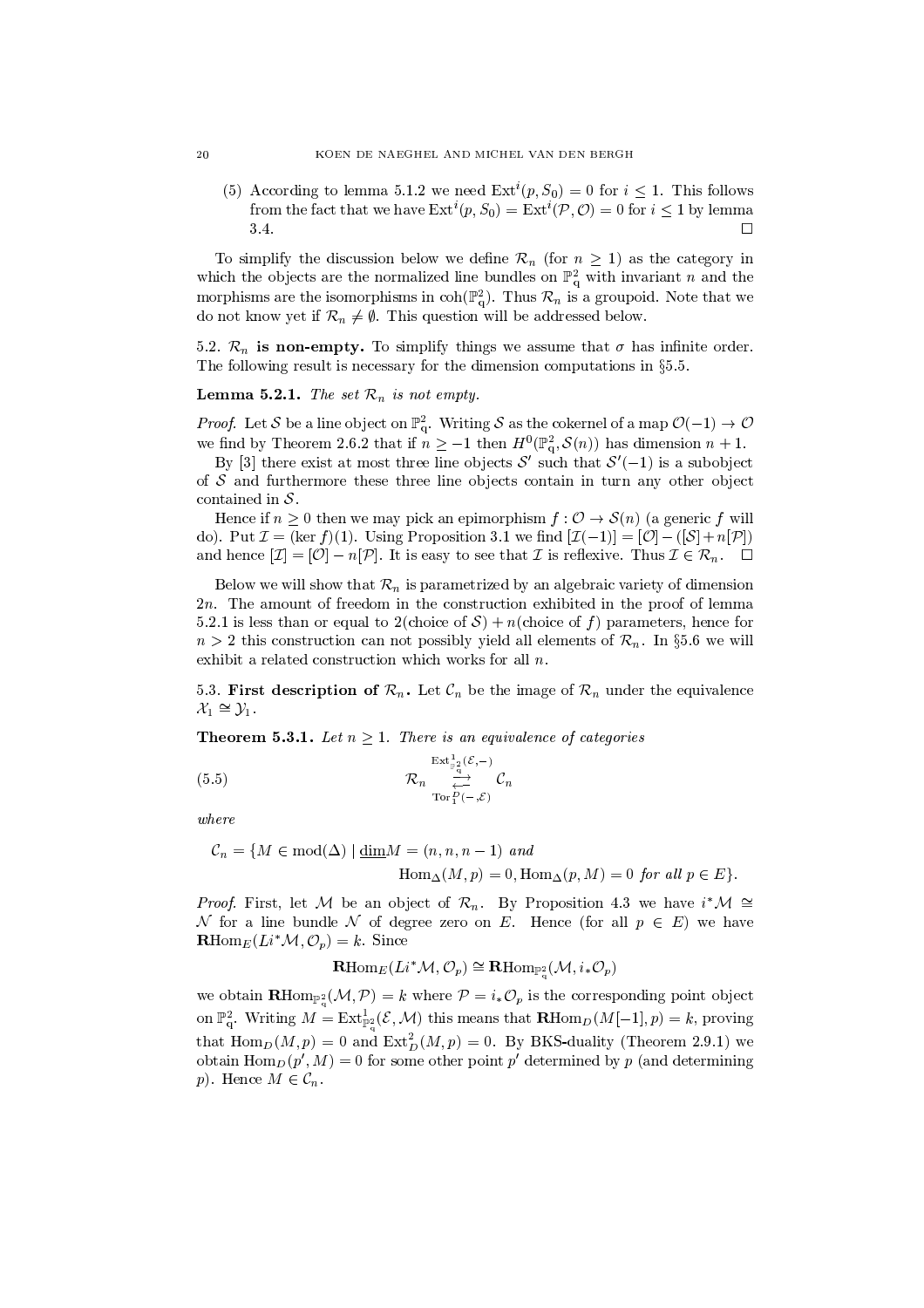Conversely, let M be an object of  $\mathcal{C}_n$ . Thus (using Serre duality on  $\mathbb{P}^2_q$  again)  $\text{Hom}_D(M,p) = \text{Ext}^2_D(M,p) = 0$  for all  $p \in E$ . Now gl dim  $D = 2$  so we may compute dim  $\text{Ext}^1_D(M,p)$  using the Euler form (5.4) on mod(D). We obtain  $\text{Ext}^1_D(M,p) = k$ . In other words  $\mathbf{R}\text{Hom}_D(M[-1],p) = k$ .

Put  $\mathcal{M} = M[-1] \overset{\mathbf{L}}{\otimes}_D \mathcal{E}$ . By the category equivalence between  $D^b(\text{coh}(\mathbb{P}_q^2))$  and  $D^b(\text{mod}(D))$  we obtain  $\mathbf{R}\text{Hom}_{\mathbb{P}_n^2}(\mathcal{M},\mathcal{P}) = k$ , giving (by adjointness)  $\mathbf{R} \text{Hom}_{E}(Li^* \mathcal{M}, \mathcal{O}_n) = k$ . Since E is a smooth elliptic curve it is easy to see that this implies that  $Li^*\mathcal{M}$  is a line bundle. Hence by Propositions 4.3 and 4.4 the same is true for  $M$ .  $\Box$ 

5.4. Application. Using the material in the previous sections it is now easy to parametrize the line bundles on  $\mathbb{P}^2_{q}$  with invariant one.

**Theorem 5.4.1.** The representations in  $C_1$  are the representations

$$
(5.6) \qquad k \xrightarrow{\alpha} \qquad k \xrightarrow{0} \qquad 0
$$

for some  $(\alpha, \beta, \gamma) \in \mathbb{P}^2 - E$ 

*Proof.* First let  $F \in C_1$ . F is given by a representation as in (5.6). Then the condition  $\text{Hom}_{\Delta}(p, F) = 0$  for  $p \in E$  implies  $(\alpha, \beta, \gamma) \notin E$ .

Conversely let F be as in (5.6) with  $(\alpha, \beta, \gamma) \notin E$ . Then we immediately have  $\text{Hom}_{\Delta}(p, F) = \text{Hom}_{\Delta}(F, p) = 0$  for  $p \in E$ .

5.5. Second description of  $\mathcal{R}_n$ . Although the category  $\mathcal{C}_n$  has a fairly elementary description, it is not so easy to handle. In particular the analogy with the Weyl algebra case is not obvious. We will now give another description of  $\mathcal R$  which is more similar to the one used for the Weyl algebra. In particular it will follow that the isomorphism classes of objects in  $\mathcal{R}_n$  are parametrized by smooth affine varieties of dimension  $2n$ .

In general, let Q be a quiver without oriented cycles and write  $Q_0$ ,  $Q_1$  for respectively the set of vertices and edges of  $Q$ . Let "." be the standard scalar product on  $\mathbb{Z}^{Q_0}$ :  $(\alpha_v)_v \cdot (\beta_v)_v = \sum_v \alpha_v \beta_v$ .

Let  $\theta \in \mathbb{Z}^{\mathbb{Q}_0}$ . A representation F of Q is called  $\theta$ -semistable (resp. stable) if  $\theta \cdot \underline{\dim} F = 0$  and  $\theta \cdot \underline{\dim} N \ge 0$  (resp. > 0) for every non-trivial subrepresentation  $N$  of  $F$ .

We have  $K_0(\text{mod }Q) = \mathbb{Z}^{Q_0}$ , canonically. It is a fundamental fact [25] that F is semistable for some  $\theta$  if and only there exists  $G \in \text{mod}(Q)$  such that  $F \perp G$ . The relation between  $\theta$  and  $\underline{\dim}G$  is such that the forms  $-\theta$  and  $\chi(-,\underline{\dim}G)$  are proportional.

Fix a dimension vector  $\alpha \in \mathbb{Z}^{Q_0}$  and let  $\text{Rep}(Q, \alpha)$  be the corresponding representation space, i.e.  $\text{Rep}(Q, \alpha) = \prod_{i \in Q_1} M_{\alpha_{h(i)} \times \alpha_{t(i)}}(k)$  where the maps  $h, t : Q_1 \to Q_0$  associate to an arrow its begin and end vertex. The isomorphism class of representations of dimension vector  $\alpha$  are in one-one correspondence with the orbits of the group  $\mathrm{Gl}(\alpha) = \prod_{v \in Q_0} \mathrm{Gl}_{\alpha_v}(k)$  acting on  $\mathrm{Rep}(Q, \alpha)$  by conjugation.

Associated to  $G \in \text{mod}(Q)$  there is a semi-invariant function  $\phi_G$  on  $\text{Rep}(Q, \alpha)$ such that the set

$$
(5.7) \qquad \qquad ^{\perp}G = \{ F \in \text{Rep}(Q, \alpha) \mid F \perp G \}
$$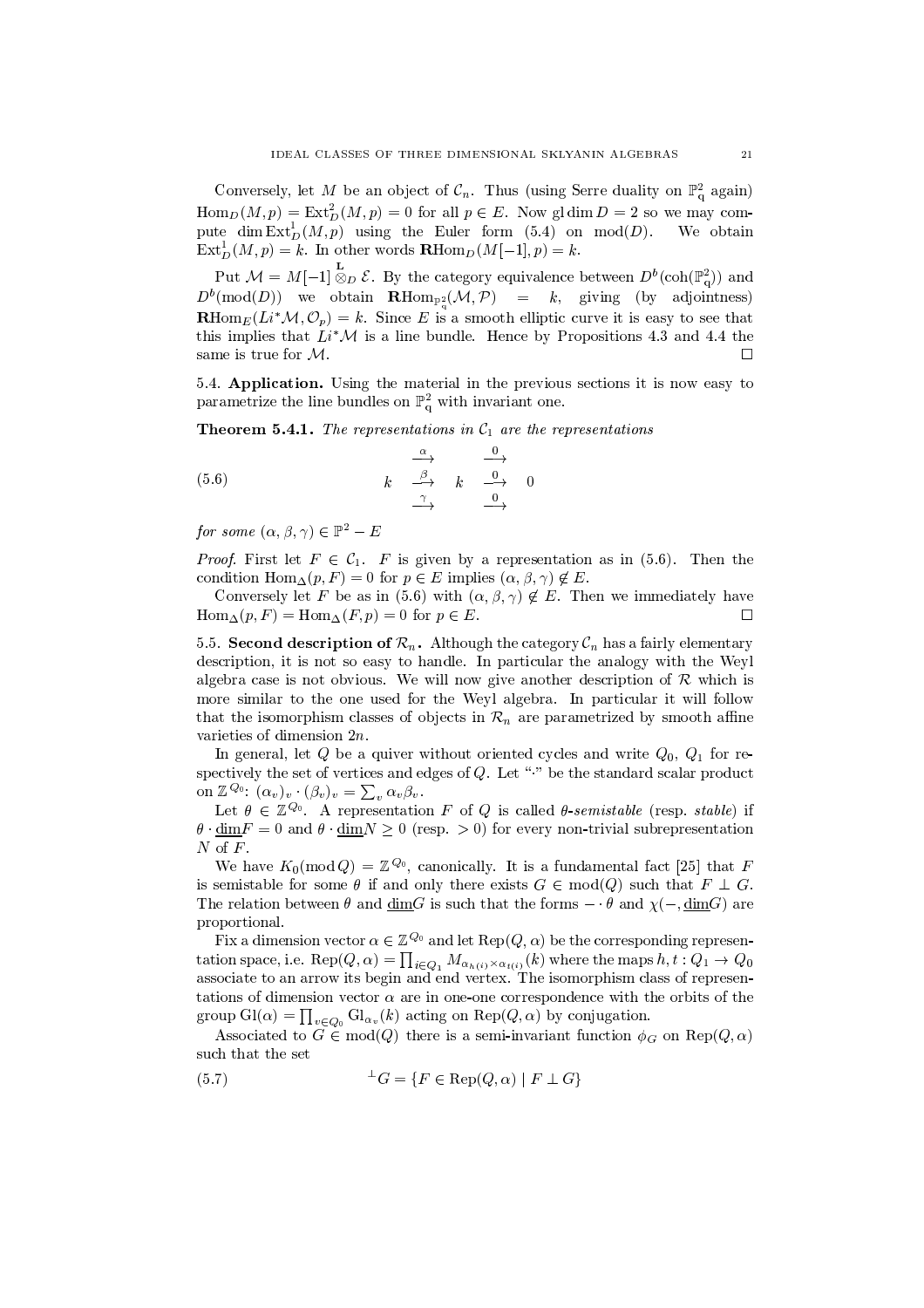coincides with  $\{\phi_G \neq 0\}$ . In particular (5.7) is affine.

**Lemma 5.5.1.** There exists  $V \in \text{mod}(\Delta^0)$  with  $\underline{\text{dim}}V = (6,3)$  such that

- (1) for all  $M \in \mathcal{C}_n$  we have  $M^0 \perp V$  where  $M^0 = \text{Res } M$  and
- (2) if  $p \in E$  then  $\mathbf{R} \text{Hom}_{\Delta^0}(\text{Res } p, V) \neq 0$ .
- Proof. (1) Pick a degree zero line bundle  $U$  on E which is not of the form  $\mathcal{O}((o)-(3n\xi))$  for  $n \in \mathbb{N}$  (where  $o, \xi$  are as in Proposition 4.3).

Let  $M \in \mathcal{R}_n$ . Then we have by adjointness  $\mathbf{R} \text{Hom}(\mathcal{M}, i_* \mathcal{U}) =$ **R**Hom<sub>E</sub>(Li<sup>\*</sup> $\mathcal{M}, \mathcal{U}$ ). By Proposition 4.3 we have Li<sup>\*</sup> $\mathcal{M} = \mathcal{O}((o) - (3n\xi))$ . We conclude by Serre duality for E that  $\mathbf{R}\text{Hom}(\mathcal{M}, i_*\mathcal{U}) = 0$ . Now put  $\operatorname{Ext}^1(\mathcal{E}, \mathcal{M})$  and  $U' = \operatorname{RHom}(\mathcal{E}, i_*\mathcal{U}).$  $M =$ We obtain  $\mathbf{R}\text{Hom}_D(M[-1],U')=0.$ 

What is U'? By adjointness we have  $\mathbf{R}\text{Hom}(\mathcal{E}, i_*\mathcal{U}) = \mathbf{R}\text{Hom}_E(Li^*\mathcal{E}, \mathcal{U}).$ An easy verification shows that  $Li^*\mathcal{E} = \sigma_*^2(\mathcal{L}) \otimes \sigma_*(\mathcal{L}) \oplus \sigma_*\mathcal{L} \oplus \mathcal{O}_E$ . Thus by Riemann-Roch and Serre duality  $U' = U[-1]$  where  $\dim U = (6,3,0)$ . Put  $V = \text{Res } U$ . Thus  $\dim V = (6, 3)$ .

Replacing  $M$  with a projective resolution it is easy to see that  $\mathbf{R}\text{Hom}_{\Delta}(M,U) = \mathbf{R}\text{Hom}_{\Delta^0}(M^0, V)$ . It follows that  $\text{Hom}_{\Delta^0}(M^0, V) = 0$ and  $\text{Ext}_{\Delta^0}^1(M^0, V) = 0$ .

(2) Put  $Q = \text{Res } p$  for  $p \in E$ . Then  $\mathbf{R} \text{Hom}_{\Delta^0}(Q, V) = \mathbf{R} \text{Hom}_{\Delta}(p, U) =$  $\mathbf{R}\mathrm{Hom}_{\Delta}(p[-1],U')=\mathbf{R}\mathrm{Hom}_{\mathbb{P}^2}(i_*\mathcal{O}_p[-1],i_*\mathcal{U})=\mathbf{R}\mathrm{Hom}_E(Li^*i_*\mathcal{O}_p[-1],\mathcal{U}).$ Now  $Li^*i_*\mathcal{O}_p[-1]$  is a nonzero complex whose homology has finite length. It is easy to deduce from this  $\mathbf{R} \text{Hom}_E(L^{i*}i_* \mathcal{O}_p[-1], \mathcal{U}) \neq 0$ . Hence we are done  $\Box$ 

We obtain the following consequence.

**Lemma 5.5.2.** If  $M \in \mathcal{C}_n$  and  $M^0 = \text{Res } M$  then  $M^0$  is  $\theta$ -semistable for  $\theta =$  $(-1, 1).$ 

*Proof.* This is a straightforward verification.

$$
\Box
$$

**Lemma 5.5.3.** Assume that  $\sigma$  has infinite order. Let N be a representation of  $\Delta^0$ of dimension vector  $(n, n)$ ,  $n \ge 1$ . If  $\text{Hom}_{\Delta^0}(N, \text{Res } p) = \text{Hom}_{\Delta^0}(\text{Res } p, N) = 0$  for all  $p \in E$  then dim(Ind N)<sub>0</sub>  $\leq n-1$ .

*Proof.* Assume the lemma is false. Thus  $\dim(\text{Ind } N)_0 > n$ . Then we may construct a surjective map Ind  $N \to W$  where  $\underline{\dim} W = (n, n, n)$ . We will consider  $W \overset{\mathbf{L}}{\otimes}_D \mathcal{E}$ and  $Li^*(W \otimes_D \mathcal{E})$ . Note that since E is smooth,  $Li^*(W \otimes_D \mathcal{E})$  is the sum of its homology.

We have for  $p \in E$ :

(5.8) 
$$
\operatorname{Ext}_{E}^{j}(Li^{*}(W \overset{\mathbf{L}}{\otimes}_{D} \mathcal{E}), \mathcal{O}_{p}) = \operatorname{Ext}_{\mathbb{P}_{q}^{2}}^{j}(W \overset{\mathbf{L}}{\otimes}_{D} \mathcal{E}, i_{*}\mathcal{O}_{p})
$$

$$
= \operatorname{Ext}_{\Delta}^{j}(W, p)
$$

Now a simple computation shows that  $\chi(W, p) = 0$ . Furthermore we have  $\text{Hom}_{\Delta}(W,p) \subset \text{Hom}_{\Delta}(\text{Ind }N,p) = \text{Hom}_{\Delta^0}(N,\text{Res }p) = 0.$  Finally by Serre duality on  $\mathbb{P}_q^2$  (see Theorem 2.9.1) we have  $\text{Ext}^2_{\Delta}(W,p) = \text{Hom}_{\Delta}(p',W)^* = 0.$  We conclude that also  $\text{Ext}^1_{\Delta}(W,p) = 0$ . It follows from (5.8) that  $Li^*(W \otimes_{D}^{\mathbf{L}} \mathcal{E}) = 0$ .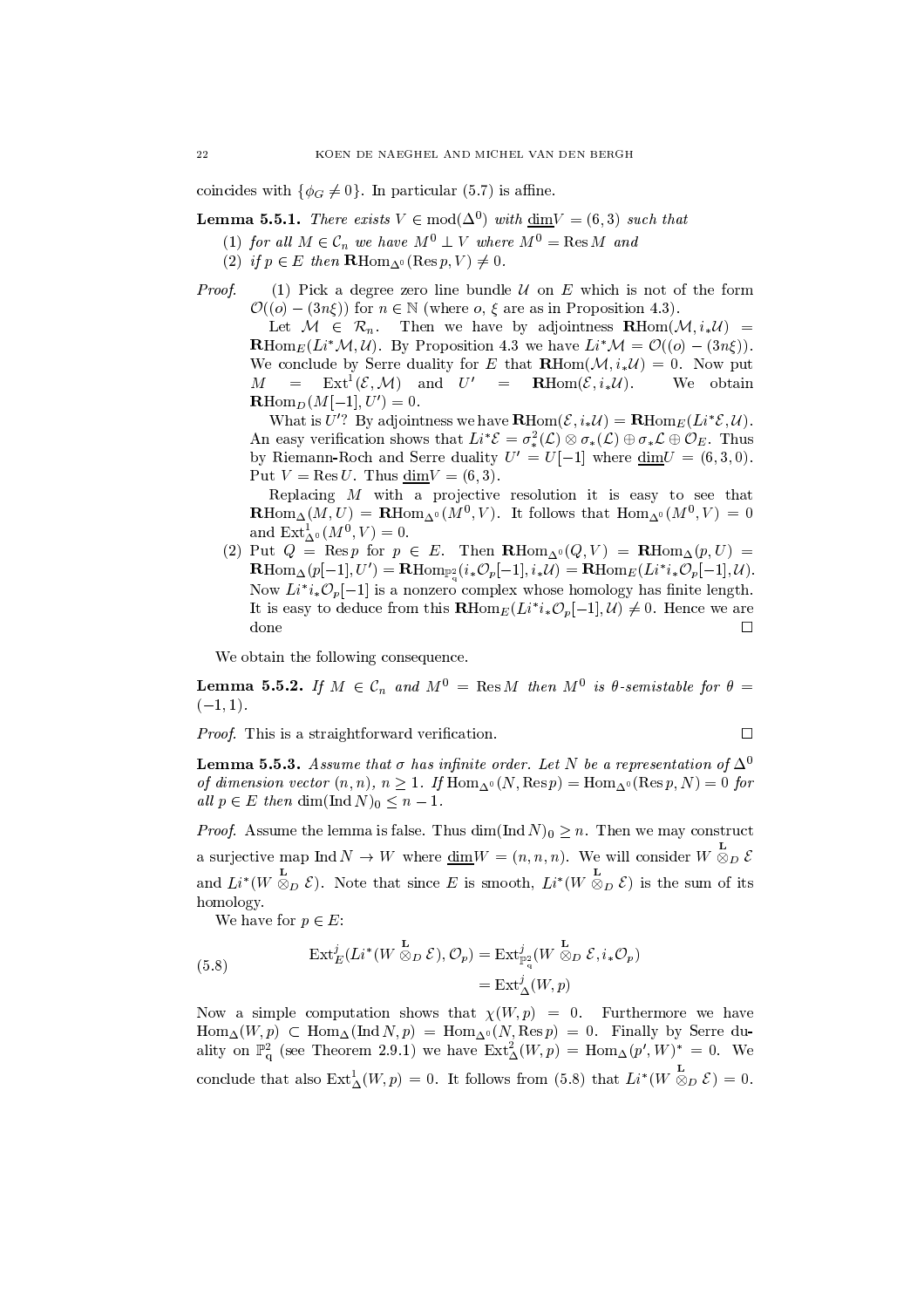Hence by lemmas 2.8.4 and 2.8.2 we deduce  $W \overset{\mathbf{L}}{\otimes}_D \mathcal{E} = 0$  and hence  $W = 0$  which is a contradiction.  $\Box$ 

We can now prove our main result.

**Theorem 5.5.4.** Assume that  $\sigma$  has infinite order. Let  $V \in \text{mod}(\Delta^0)$  be as in  $lemma 5.5.1.$ 

(1) The functors Res and Ind define inverse equivalences between  $C_n$  and the following category

 $\mathcal{D}_n = \{F \in \text{mod}(\Delta^0) \mid \underline{\dim} F = (n, n), F \perp V, \dim(\text{Ind } F)_0 \geq n - 1\}$ 

(2) The representations in  $\mathcal{D}_n$  are  $\theta$ -stable for  $\theta = (-1, 1)$ .

*Proof.* Below we use often implicitly the already proved equivalence  $\mathcal{C}_n \cong \mathcal{R}_n$ (Theorem  $5.3.1$ ).

**Step 1.** Res $(\mathcal{C}_n) \subset \mathcal{D}_n$ . This follows from lemmas 5.1.1 and 5.5.1.

**Step 2.** Let  $F \in \mathcal{D}_n$ . If  $F' \subset F$  is such that  $\dim F' = (m, m)$  then  $\text{Hom}_{\Delta^0}(F', V) =$  $\text{Ext}^1_{\Lambda^0}(F',V) = \text{Hom}_{\Lambda^0}(F/F',V) = \text{Ext}^1_{\Lambda^0}(F/F',V) = 0$ . This follows easily by using the Euler form.

**Step 3.** Let  $F \in \mathcal{D}_n$  and  $p \in E$ . Then  $\text{Hom}_{\Delta^0}(F, \text{Res } p) = \text{Hom}_{\Delta^0}(\text{Res } p, F) = 0$ . Both claims are similar so we only consider the first one. We have  $F \perp V$  hence F is  $\theta$ -semistable and Res p is obviously stable. So if  $\text{Hom}_{\Lambda^0}(F, \text{Res } p) \neq 0$  then there is an epimorphism  $F \to \text{Res } p$ . By Step 2 we obtain  $\mathbf{R} \text{Hom}_{\Delta^0}(\text{Res } p, V) = 0$ . But this contradicts the choice of  $V$ , finishing the argument.

**Step 4.** Ind $(\mathcal{D}_n) \subset \mathcal{C}_n$ . Let  $F \in \mathcal{D}_n$ . By Step 3 and lemma 5.5.3 we obtain  $\dim(\operatorname{Ind} F)_0 = n - 1.$ 

It remains to show that for  $p \in E$  we have  $\text{Hom}_{\Delta}(\text{Ind } F, p) = \text{Hom}_{\Delta}(p, \text{Ind } F) = 0$ . By lemma 5.1.3 we have  $p = \text{Ind Res } p$ . Thus  $\text{Hom}_{\Delta}(\text{Ind } F, p) = \text{Hom}_{\Delta^0}(F, \text{Res } p)$ 0 and similarly  $\text{Hom}_{\Delta}(p, \text{Ind } F) = \text{Hom}_{\Delta^0}(\text{Res } p, \text{Res Ind } F) = \text{Hom}_{\Delta^0}(\text{Res } p, F) =$ 0 where we have used Step 3 again.

Step 5. Ind and Res are inverses to each other. To prove this we only need to show Ind  $\circ$  Res $(F) = F$  for  $F \in \mathcal{C}_n$ . This follows from lemma 5.1.1.

**Step 6.** Let  $F \in \mathcal{D}_n$ . Then F is  $\theta$ -stable. Put a filtration  $0 = F_0 \subsetneq F_1 \subsetneq \cdots \subsetneq$  $F_{m-1} \nsubseteq F_m = F$  on F such that  $F_i/F_{i-1}$  is  $\theta$ -stable. With the same proof as Step 3 it follows that  $\text{Hom}_{\Delta^0}(F_i/F_{i-1}, \text{Res }p) = \text{Hom}_{\Delta^0}(\text{Res }p, F_i/F_{i-1}) = 0$  for  $p \in E$ . Assume  $\underline{\dim} F_i/F_{i-1} = (d_i, d_i)$ . Then by lemma 5.5.3 we have  $\dim(\text{Ind}(F_i/F_{i-1}))_0 \le$  $d_i-1$ . From the right exactness of Ind we deduce dim(Ind F)<sub>0</sub>  $\leq n-m$ . Hence  $m=1$  and thus F is stable.  $\Box$ 

Below we will define some varieties. We take the classical viewpoint. So they are always reduced.

Let V as in lemma 5.5.1. Let  $\alpha = (n, n)$  and put

(5.9) 
$$
\begin{aligned} \n\tilde{D}_n &= \{ F \in \text{Rep}(\Delta^0, \alpha) \mid F \in \mathcal{D}_n \} \\ \n&= \{ F \in \text{Rep}(\Delta^0, \alpha) \mid \phi_V(F) \neq 0, \dim(\text{Ind } F)_0 \geq n - 1 \}. \n\end{aligned}
$$

It is clear that  $D_n$  is a closed subset of  $\{\phi_V \neq 0\}$  so in particular  $D_n$  is affine. Put  $D_n = \tilde{D}_n / \! / \mathrm{Gl}(\alpha)$ .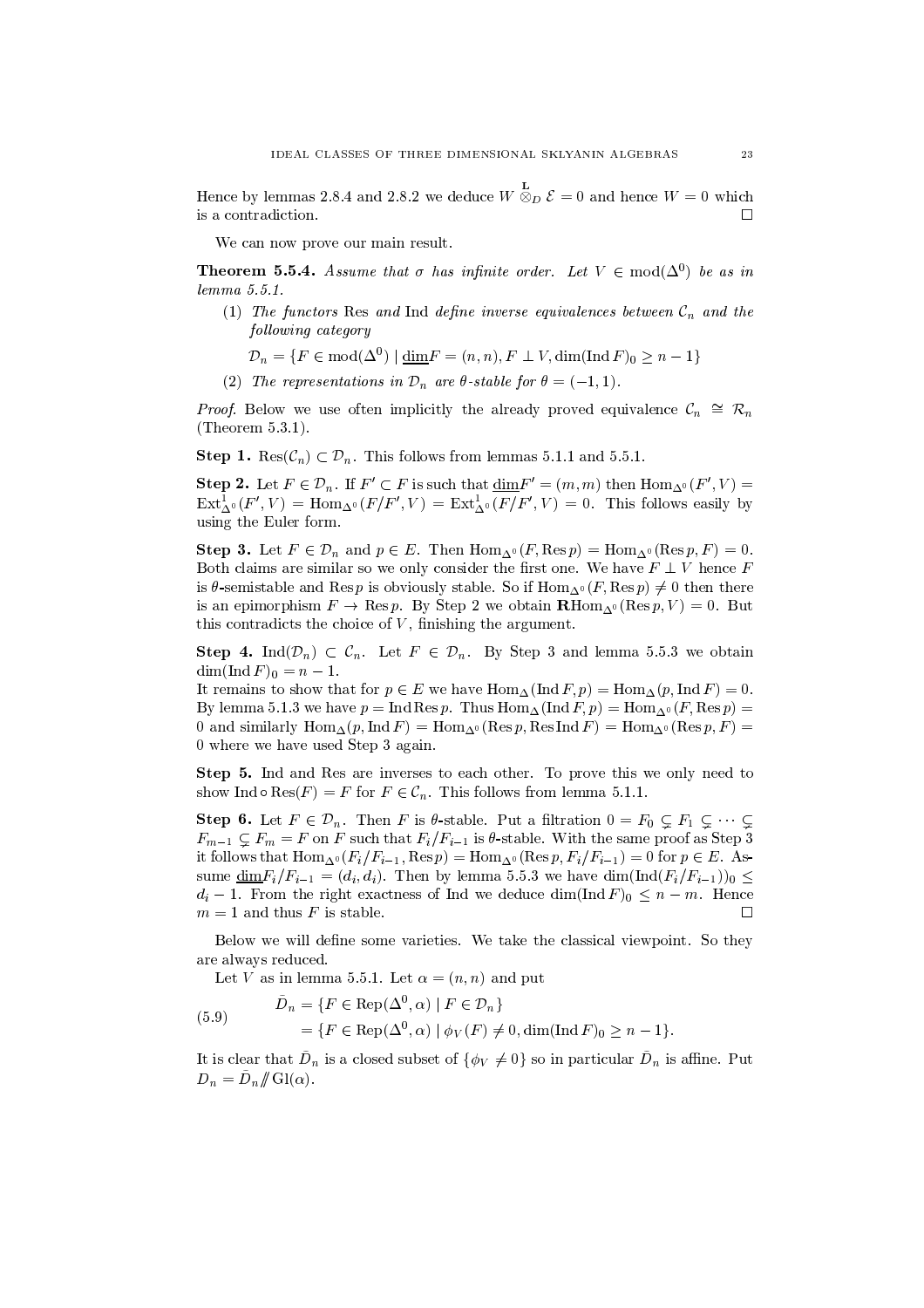**Theorem 5.5.5.** The affine variety  $D_n$  is smooth of dimension  $2n$ . The isomorphism classes in  $\mathcal{D}_n$  (and hence in  $\mathcal{C}_n$  and  $\mathcal{R}_n$ ) are in natural bijection with the points in  $D_n$ .

*Proof.* Since all representions in  $\tilde{D}_n$  are stable by Theorem 5.5.4, all  $Gl(\alpha)$ -orbits on  $\tilde{D}_n$  are closed and so  $D_n$  is really the orbit space for the Gl( $\alpha$ ) action on  $\tilde{D}_n$ . This proves that the isomorphism classes in  $\mathcal{D}_n$  are in natural bijection with the points in  $D_n$ .

To prove that  $D_n$  is smooth it suffices to prove that  $D_n$  is smooth (this follows for example using the Luna slice theorem [21]).

We first estimate the dimension of  $\tilde{D}_n$ . We write the equations of A in the usual form  $M(xyz)^t$ . Given  $n \times n$ -matrices X, Y, Z let  $M(X, Y, Z)$  be obtained from M by replacing  $(x, y, z)$  by X, Y, Z (thus  $M(X, Y, Z)$  is a  $3n \times 3n$ -matrix). Then  $D_n$ has the following alternative description:

 $\tilde{D}_n = \{(X, Y, Z) \in M_n(k)^3 \mid \phi_V(X, Y, Z) \neq 0 \text{ and } \text{rk } M(X, Y, Z) \leq 3n - (n-1)\}.$ 

By §5.2  $\tilde{D}_n$  is non-empty. The triples satifying  $\phi_V(X, Y, Z) \neq 0$  are a dense open subset of  $M_n(k)^3$  and hence they represent a variety of dimension  $3n^2$ . Imposing that  $M(X, Y, Z)$  should have corank  $\geq n-1$  represents  $(n-1)^2$  independent conditions. So the irreducible components of  $\tilde{D}_n$  have dimension  $\geq 3n^2 - (n-1)^2$ .

Define  $\tilde{C}_n$  by

 $\{G \in \text{Rep}(\Delta, \tilde{\alpha}) \mid G \cong \text{Ind} \text{Res } G, \text{Res } G \in \tilde{D}_n\}$ 

where  $\tilde{\alpha} = (n, n, n-1)$  (as usual we assume the points of Rep( $\Delta, \tilde{\alpha}$ ) to satisfy the relation imposed on  $\Delta$ ).

To extend  $F \in D_n$  to a point in  $C_n$  we need to choose a basis in  $(Ind F)_0$ . Thus  $\tilde{C}_n$  is a principal  $Gl_{n-1}(k)$  fiber bundle over  $\tilde{D}_n$ . In particular  $\tilde{C}_n$  is smooth if and only  $\tilde{D}_n$  is smooth and the irreducible components of  $\tilde{C}_n$  have dimension  $\geq 3n^2 - (n-1)^2 + (n-1)^2 = 3n^2$ . Note that by the description of  $\mathcal{C}_n$  in Theorem 5.3.1 it follows that  $\tilde{C}_n$  is an open subset of Rep( $\Delta, \tilde{\alpha}$ ).

Let  $x \in \tilde{C}_n$ . The stabilizer of x consists of scalars thus if we put  $G = Gl(\tilde{\alpha})/k^*$ then we have inclusions Lie(G)  $\subset T_x(\tilde{C}_n) = T_x(\text{Rep}(\Delta, \tilde{\alpha}))$ . Voigt in [35, Ch. 2, §3.4] has shown that there is a natural inclusion  $T_x(\text{Rep}(\Delta, \tilde{\alpha}))/\text{Lie}(G) \hookrightarrow$  $Ext^1_{\Delta}(x, x)$  (Voigt actually obtains an isomorphism since he is not assuming his representation spaces to be reduced). Now  $x$  corresponds to some line bundle H on  $\mathbb{P}_{q}^{2}$  and we have  $\text{Ext}_{\Delta}^{1}(x,x) = \text{Ext}^{1}(\mathcal{H},\mathcal{H})$ . An easy computation shows  $\chi(\mathcal{H}, \mathcal{H})^{\dagger} = \chi(x, x) = 1 - 2n$ . We have  $\text{Hom}(\mathcal{H}, \mathcal{H}) = k$  and by Serre duality  $\text{Ext}^2(\mathcal{H}, \mathcal{H}) = \text{Hom}(\mathcal{H}, \mathcal{H}(-3)) = 0$ . Thus dim  $\text{Ext}^1(\mathcal{H}, \mathcal{H}) = 2n$ .

Hence we obtain  $3n^2 \le \dim T_x(\tilde{C}_n) \le 2n + \dim G = 2n + 2n^2 + (n-1)^2 - 1 = 3n^2$ . Thus dim  $T_x(\tilde{C}_n) = 3n^2$  is constant and hence  $\tilde{C}_n$  is smooth. We also obtain  $\dim \tilde{D}_n = 3n^2 - (n-1)^2$ .

The dimension of  $D_n$  is equal to dim  $\tilde{D}_n$ -dim Gl( $\alpha$ )+1 =  $3n^2-(n-1)^2-2n^2+1$  =  $2n$ . This finishes the proof. П

5.6. Explicit construction of the elements in  $\mathcal{R}_n$ . For simplicity we assume throughout that  $\sigma$  has infinite order.

In the discussion below we have to compute the cohomology of a line object.

**Lemma 5.6.1.** Let  $S = \pi(A/uA)$  be a line object on  $\mathbb{P}_q^2$ . Let  $m \leq -1$ . Then  $H^1(\mathbb{P}^2_q, \mathcal{S}(m)) \cong (A/Au)^*_{-m-2}$  and  $H^i(\mathbb{P}^2_q, \mathcal{S}(m)) = 0$  for  $i \neq 1$ . Furthermore if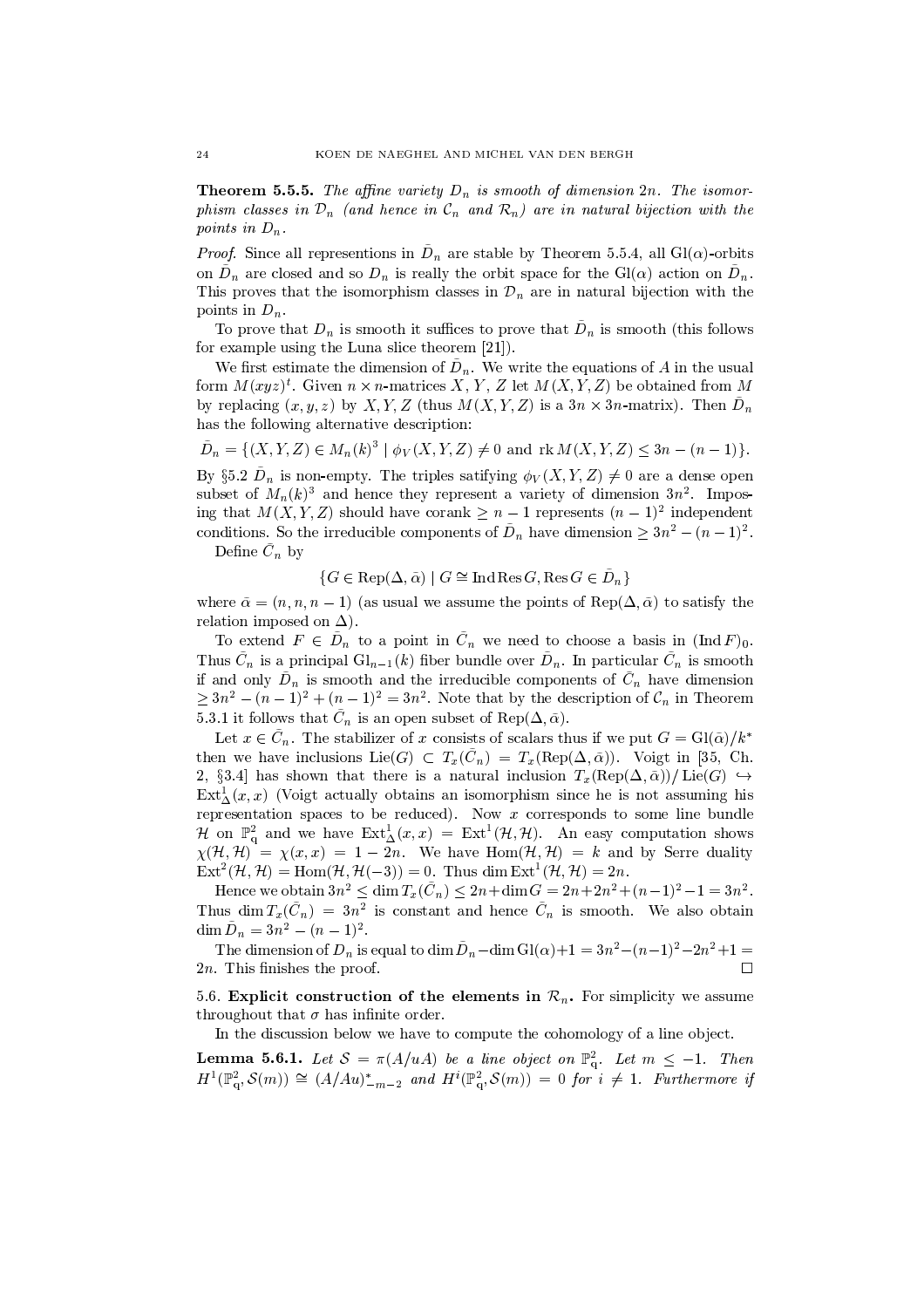$\eta \in A_1$  then the induced linear map  $H^1(\mathbb{P}^2_q, \mathcal{S}(m)) \stackrel{\eta}{\to} H^1(\mathbb{P}^2_q, \mathcal{S}(m+1))$  corresponds to  $(\eta)^*$  on  $(A/Au)^*$ .

*Proof.* That  $H^0(\mathbb{P}^2_\sigma, \mathcal{S}(m)) = 0$  follows by writing S as the cokernel of a map  $\mathcal{O}(-1) \to \mathcal{O}$  and invoking Theorem 2.6.2. That  $H^2(\mathbb{P}^2_\alpha, \mathcal{S}(m)) = 0$  follows by Serre duality (Theorem 2.9.1).

Using Theorem 2.6.2 we find  $H^1(\mathbb{P}^2_q, \mathcal{S}(m)) = \ker(\text{Ext}^2(\mathcal{O}(-m), \mathcal{O}(-1)) \xrightarrow{(-,w)}$  $\text{Ext}^2(\mathcal{O}(-m), \mathcal{O}))$ . Using Serre duality (Theorem 2.9.1) this translates into  $H^1(\mathbb{P}_q^2, \mathcal{S}(m)) = \text{coker}(\text{Hom}(\mathcal{O}(-1), \mathcal{O}(-m-3))^{*} \xrightarrow{(u \cdot, -)^{*}} \text{Hom}(\mathcal{O}, \mathcal{O}(-m-3))^{*}).$ Dualizing yields that indeed  $H^1(\mathbb{P}^2_q, \mathcal{S}(m)) \cong (A/Au)^*_{-m-2}$ . That  $\eta$  acts in the indicated way follows by inspecting the appropriate commutative diagram.  $\Box$ 

**Corollary 5.6.2.** Let  $S = \pi(A/uA)$  be a line object on  $\mathbb{P}_{q}^{2}$ . Then  $S(-1)$  corresponds to  $S[-1]$  where S is the representation of  $\Delta$  given by

$$
(5.10) \quad (A/Au)^{*}_{1} \xrightarrow{\frac{(x \cdot)^{*}}{2}} k \longrightarrow 0
$$

Since line objects on  $\mathbb{P}^2_\alpha$  are of the form  $\pi(A/uA)$  they are naturally parametrized by points in  $\mathbb{P}(A_1)$ 

**Proposition 5.6.3.** Let  $\mathcal I$  be a normalized line bundle on  $\mathbb{P}^2$  with invariant  $n > 0$ . Then the set of line objects S such that Hom $(\mathcal{I}, \mathcal{S}(-1)) \neq 0$  is a curve of degree n in  $\mathbb{P}(A_1)$ . In particular this set is non-empty.

*Proof.* Let  $S = \pi(A/uA)$  with  $u = \alpha x + \beta y + \gamma z$ . Put  $I = \text{Ext}^1(\mathcal{E}, \mathcal{I}),$  $S = \text{Ext}^{1}(\mathcal{E}, \mathcal{S}(-1))$ . Then  $\text{Hom}(\mathcal{I}, \mathcal{S}(-1)) = \text{Hom}_{\Delta}(I, S) = \text{Hom}_{\Delta^{0}}(\text{Ind }I^{0}, S)$ Hom<sub> $\Delta$ °</sub> ( $I^0$ ,  $S^0$ ) where  $I^0$ ,  $S^0$  are the restrictions of  $\overline{I}$  and  $\overline{S}$  to  $\Delta$ °.

Assume that  $I^0$  is given by matrices  $X, Y, Z \in M_n(k)$ . Then an easy verification shows that Hom<sub>0</sub> ( $I^0$ ,  $S^0$ )  $\neq$  0 if and only if  $\det(\alpha X + \beta Y + \gamma Z) = 0$ . This is a homogeneous equation in  $(\alpha, \beta, \gamma)$  and we have to show that it is not identically zero, i.e. we have to show that there is at least one S such that  $Hom(\mathcal{I}, \mathcal{S}(-1)) = 0$ . This follows from lemma 5.6.4 below.  $\Box$ 

**Lemma 5.6.4.** Let  $\mathcal I$  be a normalized line bundle on  $\mathbb{P}^2_q$  with invariant n and let  $\mathcal P$ be a point object on  $\mathbb{P}^2_q$ . Then, modulo zero dimensional objects, there exist at most n different line objects S such that  $\text{Hom}(\mathcal{I}, \mathcal{S}(-1)) \neq 0$  and such that  $\text{Hom}(\mathcal{S}, \mathcal{P}) \neq 0$ .

*Proof.* We use induction on n. Writing S as the cokernel of a map  $\mathcal{O}(-1) \rightarrow \mathcal{O}$  we deduce by Theorem 2.6.2 that  $Hom(\mathcal{O}, \mathcal{S}(-1)) = 0$ . So the case  $n = 0$  is clear by Corollary 3.6. Assume  $n > 0$ . Let  $(\mathcal{S}_i)_{i=1,...,m}$  be the different line objects (modulo zero dimensional objects) satisfying  $Hom(\mathcal{I}, \mathcal{S}_i(-1)) \neq 0$  and  $Hom(\mathcal{S}_i, \mathcal{P}) \neq 0$ . If  $m = 0$  then we are done. So assume  $m > 0$ . Let  $S'_{i}(-1)$  be the kernel of a nontrivial map  $S_i \to \mathcal{P}$ . It is proved in [3] that there is some different point object  $\mathcal{P}'$ such that for all i: Hom $(S_i, \mathcal{P}') \neq 0$ . Let  $\mathcal{I}'(-1)$  be the kernel of a non-trivial map  $\mathcal{I} \to \mathcal{S}_1(-1)$ . The subobjects of line objects are shifted line objects and hence the image of  $\mathcal I$  in  $\mathcal S_1(-1)$  is a shifted line object. We find by (3.1):  $[\mathcal I'] = [\mathcal O] - (n-b)[\mathcal P]$ with  $b \ge 1$ . From this we deduce that the invariant of  $\mathcal{I}'$  is  $\le n-1$ .

Since  $P = i_{*} \mathcal{O}_{p}$  for some point  $p \in E$  it follows by adjointness and by Proposition 4.3 that dim Hom $(\mathcal{I}, \mathcal{P}(-1)) = 1$ . Hence the composition  $\mathcal{I}'(-1) \to \mathcal{I} \to \mathcal{S}_i(-1)$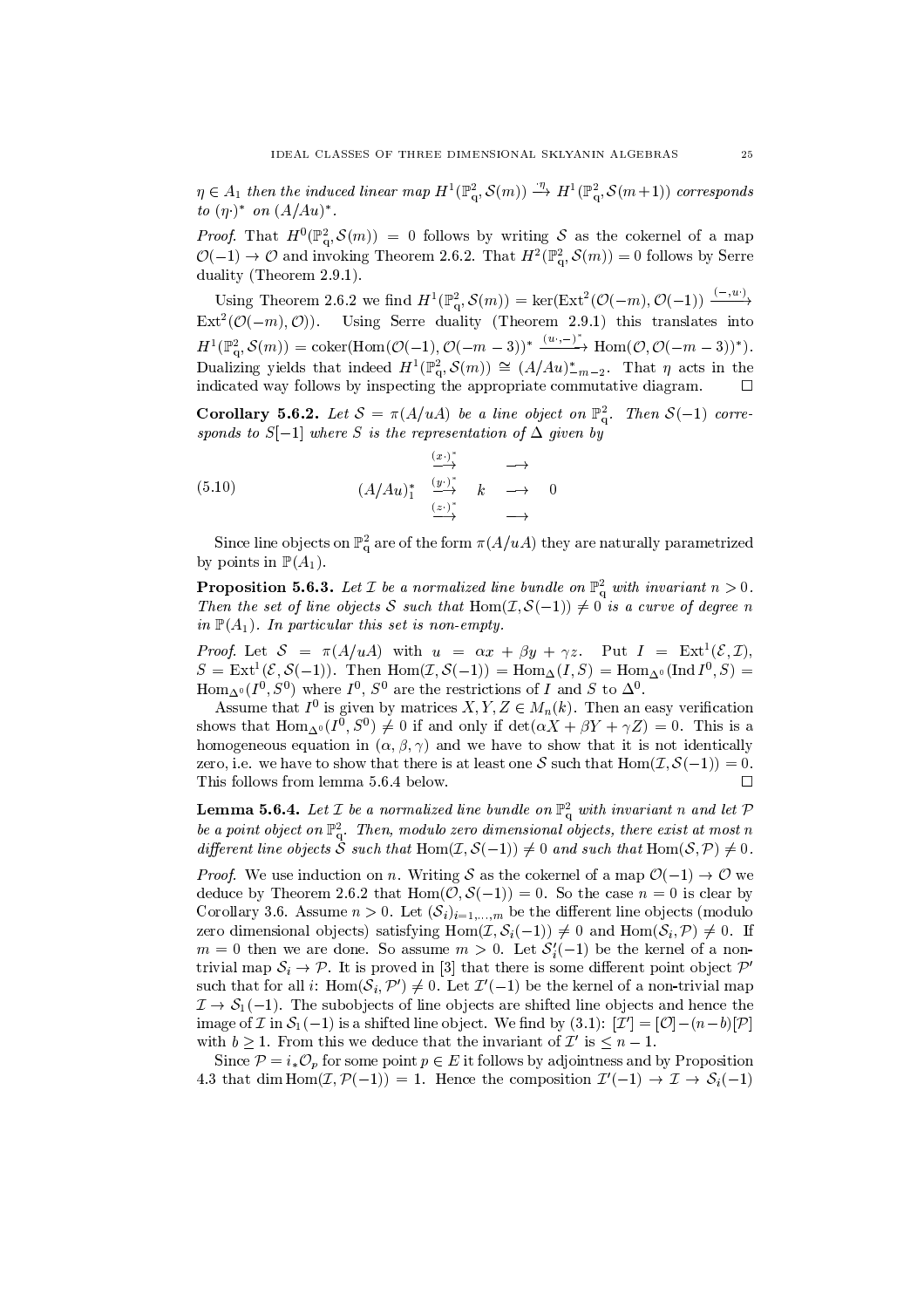maps  $\mathcal{I}'(-1)$  to  $\mathcal{S}'_i(-2)$ . We claim that for  $i > 1$  this map must be nonzero. If not then there is a non-trivial map  $\mathcal{I}/\mathcal{I}'(-1) \to \mathcal{S}_i(-1)$  and since  $\mathcal{I}/\mathcal{I}'(-1)$  is also subobject of  $S_1(-1)$  it follows that  $S_1$  and  $S_i$  have a common subobject. But this is impossible since  $S_1$  and  $S_i$  are different modulo zero dimensional objects.

Hence Hom $(\mathcal{I}', \mathcal{S}'_i(-1)) \neq 0$  for  $i = 2, ..., m$ . Since the  $\mathcal{S}'_i$  are still different modulo zero dimensional objects, we obtain  $m-1 \leq n-1$  and hence  $m \leq n$ .  $\Box$ 

The following lemma shows how to reduce the invariant of a line bundle.

**Lemma 5.6.5.** Let  $\mathcal I$  be a normalized line bundle on  $\mathbb{P}^2_q$  with invariant  $n > 0$ . Then there exists a line object S on  $\mathbb{P}^2_q$  such that  $\mathrm{Ext}^1(\mathcal{S}(1), \mathcal{I}(-1)) \neq 0$ . If  $\mathcal{J} = \pi J$ is the middle term of a corresponding non-trivial extension and  $\mathcal{J}^{**} = \pi J^{**}$  then  $\mathcal{J}^{**}$  is a normalized line bundle with invariant  $\leq n-1$ . Furthermore  $\mathcal{J}^{**}/\mathcal{I}(-1)$ is a shifted line object.

*Proof.* Using Serre duality we have  $Ext^1(S(1), \mathcal{I}(-1)) = Ext^1(\mathcal{I}(-1), S(-2))^* =$  $Ext^1(\mathcal{I}, \mathcal{S}(-1))^*$ . Also using Serre duality we deduce  $Ext^2(\mathcal{I}, \mathcal{S}(-1)) = 0$ . Then a simple computation using the Euler form shows that dim  $\text{Hom}(\mathcal{I}, \mathcal{S}(-1))$  = dim  $\text{Ext}^{1}(\mathcal{I}, \mathcal{S}(-1))$ . Hence it follows from Proposition 5.6.3 that there exist S such that  $\text{Ext}^1(\mathcal{S}(1), \mathcal{I}(-1)) \neq 0$ .

Now let  $\mathcal{J} = \pi J$  be the middle term of a non-trivial extension of  $\mathcal{I}(-1)$  by  $\mathcal{S}(1)$ . Then we have  $[\mathcal{J}] = [\mathcal{O}] - [\mathcal{S}] - n[\mathcal{P}] + [\mathcal{S}] + [\mathcal{P}] = [\mathcal{O}] - (n-1)[\mathcal{P}].$ 

We claim that  $\mathcal J$  is torsion-free. Assume this is not the case and let  $\mathcal F\subset \mathcal J$  be a maximal subobject of  $\mathcal J$  of dimension  $\leq 1$ . So  $\mathcal F \neq 0$ . Since  $\mathcal I$  is torsion-free we have  $\mathcal{F} \cap \mathcal{I}(-1) = 0$ . So we may consider  $\mathcal F$  as a subobject of  $\mathcal{S}(1)$ . Hence we obtain an extention

(5.11) 
$$
0 \to \mathcal{I}(-1) \to \mathcal{J}/\mathcal{F} \to \mathcal{S}(1)/\mathcal{F} \to 0
$$

According to lemma 3.4 this extension is split. But this means that  $S(1)/\mathcal{F}$  is a subobject of  $\mathcal{J}/\mathcal{F}$  of dimension  $\leq 1$ , contradicting the maximality of  $\mathcal{F}$ .

It follows from [3] that GKdim  $J^{**}/J \leq 1$ . Thus  $\mathcal{J}^{**}/\mathcal{J} = b[\mathcal{P}]$  for some  $b \geq 0$ by Proposition 3.2. Hence  $[\mathcal{J}^{**}] = [\mathcal{O}] - (n-1-b)[\mathcal{P}]$ .

Let  $S' = \mathcal{J}^{**}/\mathcal{I}(-1)$ . Then by lemma 3.4 S' is pure and furthermore we have  $e(S') = 1$ . It then follows easily using the methods of [3] that S' is a shifted line object. This finishes the proof.  $\Box$ 

We can now prove another main result.

**Theorem 5.6.6.** Let *I* be a normalized line bundle on  $\mathbb{P}^2$ . Then there exists an  $m \in \mathbb{N}$  together with a monomorphism  $\mathcal{I}(-m) \hookrightarrow \mathcal{O}$  such that there exists a filtration of line bundles  $\mathcal{O} = \mathcal{M}_0 \supset \mathcal{M}_1 \supset \cdots \supset \mathcal{M}_u = \mathcal{I}(-m)$  on  $\mathbb{P}^2_q$  with the property that the  $\mathcal{M}_i/\mathcal{M}_{i+1}$  are shifted line objects.

*Proof.* This follows easily from the lemma 5.6.5 and Corollary 3.6.

Remark 5.6.7. There is some freedom in choosing the line objects occurring in Theorem 5.6.6. We may assume for example that they all map to the same point object.

 $\Box$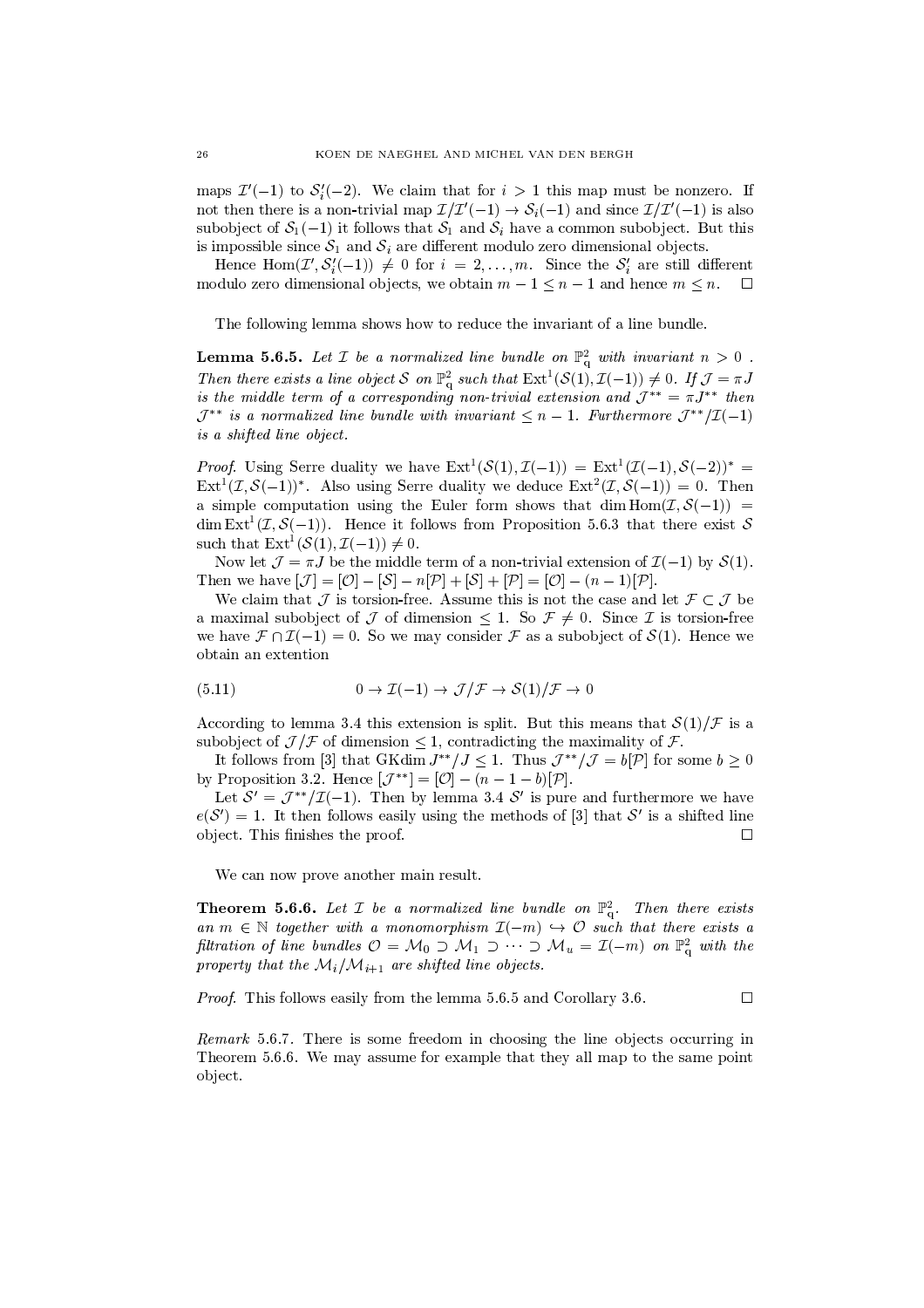#### APPENDIX A. SERRE DUALITY FOR GRADED RINGS

In this section we prove that (a generalization of) BKS-duality holds for graded rings. For the convenience of the reader we restate some definitions so that this appendix can be read independently of the rest of this paper.

Let  $A$  be a k-linear Ext finite triangulated category. By this we mean that for all  $\mathcal{M}, \mathcal{N} \in \mathcal{A}$  we have  $\sum_{n} \dim_k \text{Hom}(\mathcal{M}, \mathcal{N}[n]) < \infty$ . The category  $\mathcal{A}$  is said to satisfy Bondal-Kapranov-Serre (BKS) duality if there is an autoequivalence  $F : A \rightarrow A$ together with for all  $A, B \in \mathcal{A}$  natural isomorphisms

$$
Hom(A, B) \to Hom(B, FA)'
$$

(where  $(-)'$  denotes the k-dual).

Let C be an abelian category. An object O in  $D^b(\mathcal{C})$  is said to have finite projective (injective) dimension if  $Ext^i(O, C) = 0$  ( $Ext^i(C, O) = 0$ ) for  $|i| > u$  for some  $u > 0$ . The minimal such u we call the projective (injective) dimension of O.

In this appendix we assume that  $A$  is a connected graded noetherian ring over a k. By  $(-)'$  we denote the functor on graded vectorspaces which sends M to  $\oplus_n M_{-n}^*$ . If we use notations which refer to the left structure of A then we adorn them with a superscript "o".

We make the following additional assumptions on  $A$ :

- (1) A satisfies  $\chi$  and the functor  $\tau$  has finite cohomogical dimension.
- (2) A satisfies  $\chi^{\circ}$  and the functor  $\tau^{\circ}$  has finite cohomogical dimension.

These conditions imply that A has a *balanced dualizing complex* [37] given by  $R =$  $R\tau(A)' = R\tau^{\circ}(A)'$  [32, 37]. Below we freely use the properties of such dualizing complexes.

We let  $D(A)$  be the derived category of graded right A-modules.  $D_f^b(A)$  will be the full subcategory of objects in  $D^b(A)$  with finitely generated homology. The category  $D^b$ (Tails(A)) is the full subcategory of  $D^b$ (Tails(A)) consisting of complexes with homology in tails $(A)$ .

We let  $D_f^b(A)_{\text{fpd}}$   $(D_f^b(A)_{\text{fid}})$  be the full category of  $D_f^b(A)$  consisting of objects of finite projective (injective) dimension. The categories  $D_f^b(\text{Tails}(A))_{\text{fpd}}$  and  $D_{\varepsilon}^{b}$  (Tails(A))<sub>fid</sub> are defined in a similar way. The fact that  $\tau$  has finite cohomological dimension implies  $\pi A(n) \in D_f^b(\text{Tails}(A))_{\text{fpd}}$ .

We will denote the functors  $R\underline{\mathrm{Hom}}_A(-,R)$  and  $R\underline{\mathrm{Hom}}_{A^{\circ}}(-,R)$  by D. Since they define a duality between  $D_f^b(A)$  and  $D_f^b(A^{\circ})$  it is clear that they define a duality between  $D_f^b(A)_{\text{fid}}$  and  $D_f^b(A^{\circ})_{\text{fpd}}$  and between  $D_f^b(A)_{\text{fpd}}$  and  $D_f^b(A^{\circ})_{\text{fid}}$ .

It is also clear that these functors induce a duality between  $D_f^b(\text{Tails}(A))$  and  $D_f^b$ (Tails( $A^{opp}$ )). We denote these induced functors also by D. Again they define a duality between  $D_f^b$  (Tails $(A)$ )<sub>fid</sub> and  $D_f^b$  (Tails $(A^{\circ})$ <sub>fpd</sub> and between  $D_f^b$  (Tails $(A)$ )<sub>fpd</sub> and  $D_f^b(\text{Tails}(A^{\circ}))_{\text{fid}}$ . Recall the following:

**Lemma A.1.** Let  $\mathcal{P} \in D_f^b(\text{Tails}(A))_{\text{fpd}}$ . Then there exists an object  $P \in D_f^b(A)_{\text{fpd}}$ such that  $P$  is a direct summand of  $\pi P$ .

Proof. This can be deduced from general results about compact objects in triangulated categories. For simplicity we give a direct proof based on a trick which the authors learned from Maxim Kontsevich. Take M arbitrary such that  $\pi M = \mathcal{P}$ .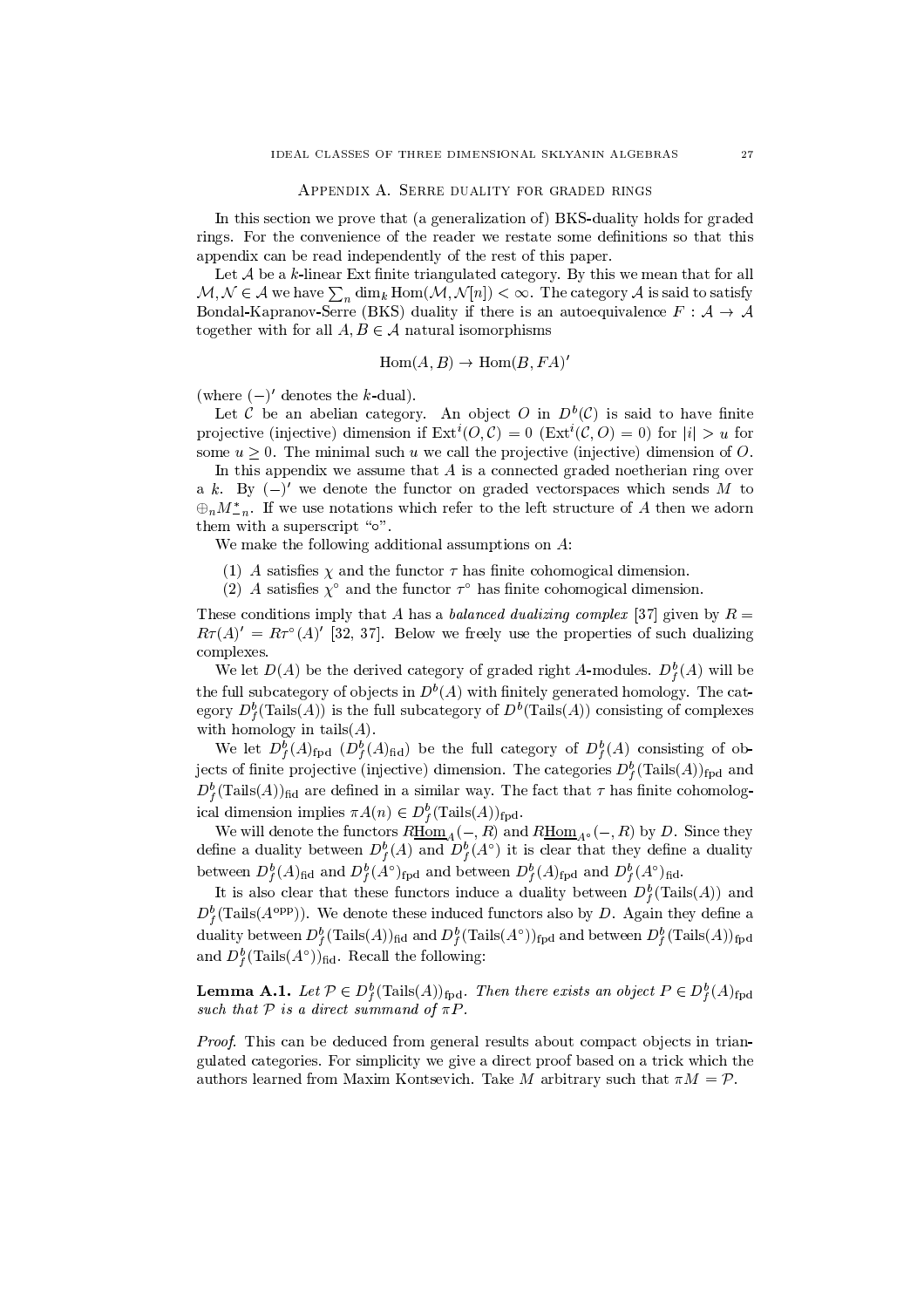Take a quasi-isomorphism  $Q \to M$  where Q is a right bounded complex of finitely generated projective modules. This yields a triangle:

$$
(\pi Z)[a] \to \sigma_{>-a} \pi Q \to \mathcal{P}
$$

where  $Z = \text{ker}(Q_{-a} \rightarrow Q_{-a+1})$ . This triangle corresponds to an element of  $\text{Ext}^{a+1}(\mathcal{P}, \pi Z)$  which must be zero for large a. Hence  $\sigma_{\geq a} \pi Q = \mathcal{P} \oplus (\pi Z)[a].$ This proves the lemma.  $\Box$ 

We recall the following fact.

**Proposition A.2.** The functors  $-\otimes_A R$  and  $R\underline{Hom}_A(R,-)$  induce inverse equivalences between  $D_f^b(A)_{\text{fpd}}$  and  $D_f^b(A)_{\text{fid}}$ .

*Proof.* If  $P \in D_f^b(A)_{\text{fpd}}$  then it is quasi-isomorphic to a bounded complex of finitely generated projective A-modules. For such such a complex it is clear that  $P \otimes_A R$ has finite injective dimension. There is a canonical map  $P \to R\underline{\text{Hom}}(R, P \otimes_A R)$ which is an isomorphism for  $P = A$ . By induction over triangles one shows that it is an isomorphism for all  $P$ .

Conversely assume  $I \in D_f^b(A)_{\text{fid}}$ . Then by duality  $R\underline{\text{Hom}}(R, I) = R\underline{\text{Hom}}(DI, A)$ . By the above discussion  $DI \in D_f^b(A^{\circ})_{\text{fpd}}$ . Hence  $R\underline{\text{Hom}}_A(DI, A) \in D_f^b(A)_{\text{fpd}}$ . We also find  $R\underline{\mathrm{Hom}}_A(DI, A) \otimes_A R = R\underline{\mathrm{Hom}}_A(DI, R) = I.$ 

The functor  $-\otimes_A R$  induces a functor  $D^{-}(\text{Tails}(A)) \to D^{-}(\text{Tails}(A))$  which we denote by  $-\otimes \mathcal{R}$ . Similarly the functor  $\mathbf{R} \text{Hom}_{A}(R,-)$  induces a functor  $D^+(\text{Tails}(A)) \to D^+(\text{Tails}(A))$  which we denote by  $R\mathcal{H}\text{om}(\mathcal{R},-)$ .

**Proposition A.3.** The functors  $-\otimes \mathcal{R}$  and  $R\mathcal{H}$ om( $\mathcal{R}, -$ ) induces inverse equivalences between  $D_f^b(\text{Tails}(A))_{\text{fpd}}$  and  $D_f^b(\text{Tails}(A))_{\text{fid}}$ .

*Proof.* If  $\mathcal{P} \in D_f^b(\text{Tails}(A))_{\text{fpd}}$  then by lemma A.1  $\mathcal{P}$  is direct summand of some  $\pi P$  with  $P \in D_f^b(A)_{\text{fpd}}$ .

Using the proof of the previous proposition this easily implies that  $P \otimes R$  $D_f^b(\text{Tails}(A))_{\text{fid}}$  and  $R\mathcal{H}$  om  $(\mathcal{R}, \mathcal{P} \otimes \mathcal{R}) = \mathcal{P}$  (essentially because we may reduce to  $\mathcal{P} = \pi A(n)$  for some *n*).

Conversely assume  $\mathcal{I} = \pi I \in D_f^b(\text{Tails}(A))_{\text{fid}}$ . Then  $\mathbb{R}$ *Hom* $(\mathcal{R}, \mathcal{I})$  =  $\pi R$ Hom $(R, I) = \pi R$ Hom $(DI, A)$ .

We have by definition  $\pi DI = D\pi I$ , and hence  $\pi DI \in D_f^b(A)_{\text{fpd}}$ . Then it follows from lemma A.1 that  $\pi DI$  is a direct summand of some  $\pi Q$  with  $Q \in D_f^b(Q)_{\text{fpd}}$ .

We easily deduce from this that  $\pi R\underline{Hom}(DI,A)$  is a direct summand of  $\pi R\underline{\text{Hom}}(Q, A)$  and hence  $R\mathcal{H}\text{om}(\mathcal{R}, \mathcal{I}) = \pi R\underline{\text{Hom}}(DI, A) \in D_f^b(\text{Tails}(A))_{\text{fpd}}$ . The proof now continous as the proof of the previous proposition.  $\Box$ 

**Theorem A.4.** *(Serre duality)* For all  $M \in D_f^b(\text{Tails}(A))_{\text{fpd}}, \mathcal{N} \in D_f^b(\text{Tails}(A))$ there are natural isomorphisms

$$
\mathrm{Hom}(\mathcal{M},\mathcal{N})\cong \mathrm{Hom}(\mathcal{N},F\mathcal{M})'
$$

 $where$ 

$$
(A.1) \t\t\t\t F\mathcal{M} = (\mathcal{M} \overset{\sim}{\otimes} \mathcal{R})[-1]
$$

Furthermore the functor F defines an equivalence between  $D_f^b(\text{Tails}(A))_{\text{fpd}}$  and  $D_f^b(\text{Tails}(A))_{\text{fid}}$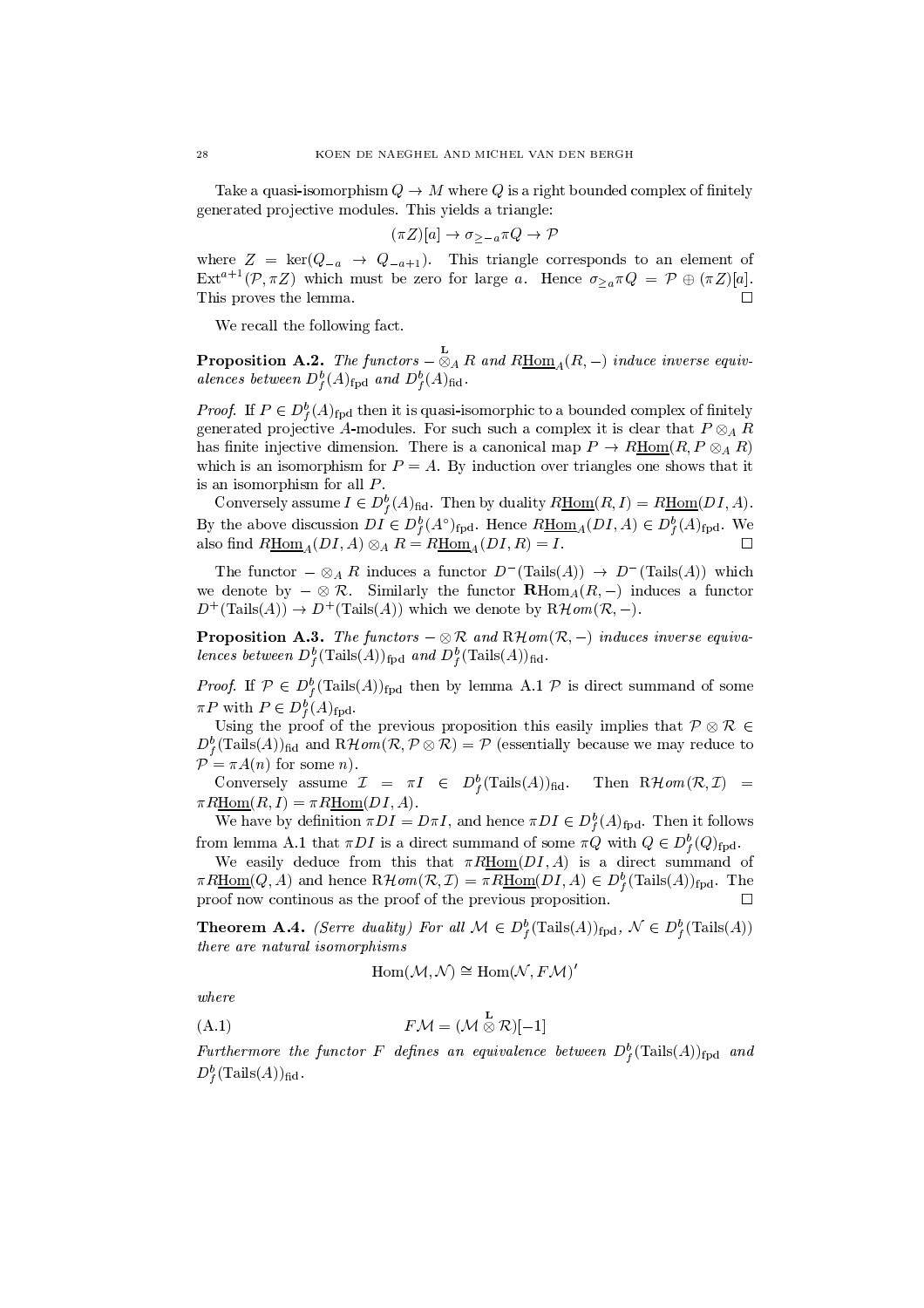*Proof.* As in [38] our proof of Serre duality is based on the local duality formula [32, 37]. The formulation of local duality in [32] used the functor  $R\tau$  but the same proof works for the functor RQ where  $Q = \omega \circ \pi$ . Furthermore it is possible to throw an extra perfect complex into the bargain. If we do this we obtain canonical isomorphisms

$$
(A.2) \tHom_A(N, P \otimes_A (RQA)') \cong \underline{Hom}_A(P, RQN)'
$$

for  $N \in D(A)$  and  $P \in D_f^b(A)_{\text{fpd}}$ . By adjointness  $\underline{\text{Hom}}_A(P, RQN)_0 =$ Hom<sub>Tails</sub>(A)( $\pi P$ ,  $\pi N$ ). In addition, if we apply (A.2) with N finite dimensional then we find  $\underline{\text{Hom}}_A(N, P \otimes_A (RQA)') = 0$ . Thus using lemma A.1 we obtain for  $N \in D_f^b(A)$ :  $\underline{\text{Hom}}_A(N, P \otimes_A (RQA)')_0 = \text{Hom}_{\text{Tails}(A)}(\pi N, \pi (P \otimes_A (RQA)')$ . Now the standard triangle for local cohomology yields  $RQA = cone(RTA \rightarrow A)$  and thus  $(RQA)' = \text{cone}(A' \rightarrow R)[-1]$ . Using the fact that A' is torsion we easily obtain from this:  $\pi(P \otimes_A (RQA)^r) = F(\pi P)$  where F is defined as in the statement of the theorem. So now we have shown

$$
(A.3) \t\t\t\t\t\t\tHomTails(A)(\pi N, F(\pi P)) \cong HomTails(A)(\pi P, \pi N)'
$$

Now we obtain from lemma A.1 that M is a direct summand of a complex  $\pi P$  with  $P \in D_{\ell}^{b}(A)_{\text{fpd}}$ . Thus (A.3) is true for M and this finishes of the the first part of the theorem. The last part is Proposition A.3.  $\Box$ 

**Corollary A.5.** If Tails(A) has finite global dimension then  $D_f^b$  (Tails(A)) satisfies BKS-duality.

#### **REFERENCES**

- [1] M. Artin and J. J. Zhang, Noncommutative projective schemes, Adv. in Math. 109 (1994), no. 2, 228-287.
- [2] M. Artin, J. Tate, and M. Van den Bergh, Some algebras associated to automorphisms of elliptic curves. The Grothendieck Festschrift, vol. 1, Birkhäuser, 1990, pp. 33-85.
- $\lceil 3 \rceil$  $\ldots$ , Modules over regular algebras of dimension 3, Invent. Math. 106 (1991), 335-388.
- [4] M. Artin and M. Van den Bergh, Twisted homogeneous coordinate rings, J. Algebra 133  $(1990), 249-271.$
- [5] D. Baer, Tilting sheaves in representation theory of algebras, Manuscripta Math. 60 (1988), no. 3, 323-347.
- V. Baranovsky, V. Ginzburg, and A. Kuznetsov, Quiver varieties and a non-commutative  $\lceil 6 \rceil$  $\mathbb{P}^2$ , Compositio Math. 134 (2002), no. 3, 283-318.
- [7] Y. Berest and G. Wilson, Ideal classes of the Weyl algebra and noncommutative projective geometry (with and appendix by Michel Van den Bergh), Int. Math. Res. Not. (2002), no. 26,  $1347 - 1396.$
- $\Box$ , Automorphisms and ideals of the Weyl algebra, Math. Ann. 318 (2000), no. 1, 127–  $[8]$ 147.
- [9] A. I. Bondal, *Helices*, *representions of quivers and Koszul algebras*, Helices and Vector bundles, 75-95, London Math. Soc. Lecture Note Ser., 148, Cambridge Univ. Press, Cambridge,  $(1990).$
- [10] A. I. Bondal and M. M. Kapranov, Representable functors, Serre functors, and reconstructions, Izv. Akad. Nauk SSSR Ser. Mat. 53 (1989), no. 6, 1183-1205, 1337.
- [11] A. I. Bondal and A. E. Polishchuk, *Homological properties of associative algebras: the method* of helices, Russian Acad. Sci. Izv. Math 42 (1994), 219-260.
- [12] R. C. Cannings and M. P. Holland, Right ideals of rings of differential operators, J. Algebra 167 (1994), no. 1, 116-141.
- [13] K. De Naeghel and M. Van den Bergh, Ideal classes of three dimensional Skluanin algebras 2. in preparation.
- [14] R. Hartshorne, *Residues and duality*, Lecture notes in mathematics, vol. 20. Springer Verlag. Berlin, 1966.